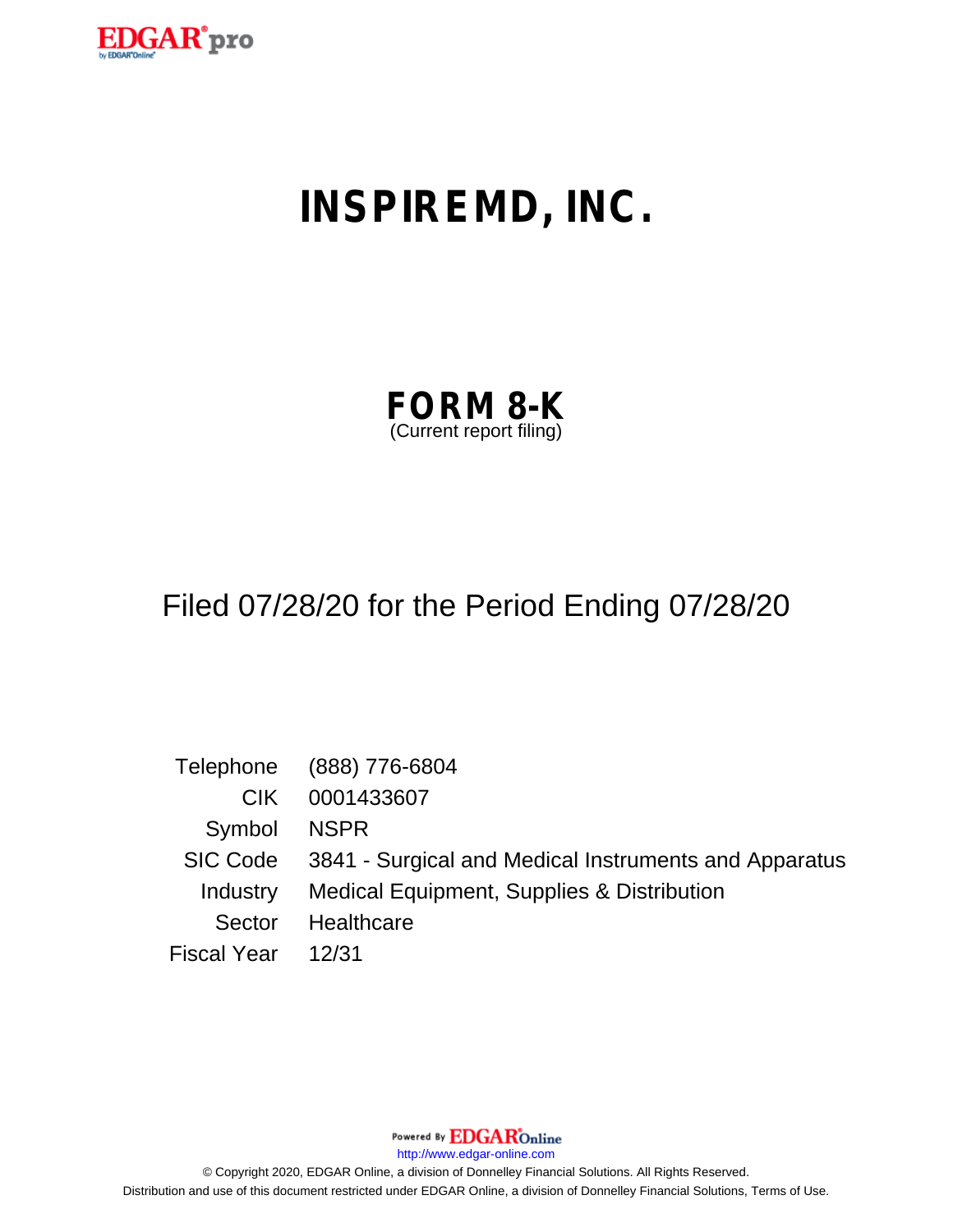# **UNITED STATES SECURITIES AND EXCHANGE COMMISSION**

**Washington, D.C. 20549**

## **FORM 8-K**

### **CURRENT REPORT**

**Pursuant to Section 13 or 15(d) of the Securities Exchange Act of 1934**

**Date of Report (Date of earliest event reported):** July 28, 2020

## **InspireMD, Inc.**

(Exact name of registrant as specified in its charter)

**Delaware 001-35731 26-2123838**

(State or other jurisdiction of incorporation)

File Number)

(Commission (IRS Employer Identification No.)

**4 Menorat Hamaor St. Tel Aviv, Israel 6744832**

(Address of principal executive offices) (Zip Code)

**(888) 776-6804**

(Registrant's telephone number, including area code)

**N/A**

(Former Name or former address, if changed since last report)

Check the appropriate box below if the Form 8-K filing is intended to simultaneously satisfy the filing obligation of the registrant under any of the following provisions:

[ ] Written communications pursuant to Rule 425 under the Securities Act (17 CFR 230.425)

[ ] Soliciting material pursuant to Rule 14a-12 under the Exchange Act (17 CFR 240.14a-12)

[ ] Pre-commencement communications pursuant to Rule 14d-2(b) under the Exchange Act (17 CFR 240.14d-2(b))

[ ] Pre-commencement communications pursuant to Rule 13e-4(c) under the Exchange Act (17 CFR 240.13e-4(c))

Securities registered pursuant to Section 12(b) of the Act:

|                                                              |                          | Name of exchange on |
|--------------------------------------------------------------|--------------------------|---------------------|
| Title of each class                                          | <b>Trading Symbol(s)</b> | which registered    |
| Common Stock, par value \$0.0001 per share                   | NSPR                     | NYSE American       |
| Warrants, exercisable for one share of Common Stock          | NSPR WS                  | NYSE American       |
| Series B Warrants, exercisable for one share of Common Stock | NSPR.WSB                 | NYSE American       |
|                                                              |                          |                     |

Indicate by check mark whether the registrant is an emerging growth company as defined in Rule 405 of the Securities Act of 1933 (§230.405 of this chapter) or Rule 12b-2 of the Securities Exchange Act of 1934 (§240.12b-2 of this chapter).

Emerging growth company [ ]

If an emerging growth company, indicate by check mark if the registrant has elected not to use the extended transition period for complying with any new or revised financial accounting standards provided pursuant to Section 13(a) of the Exchange Act. [ ]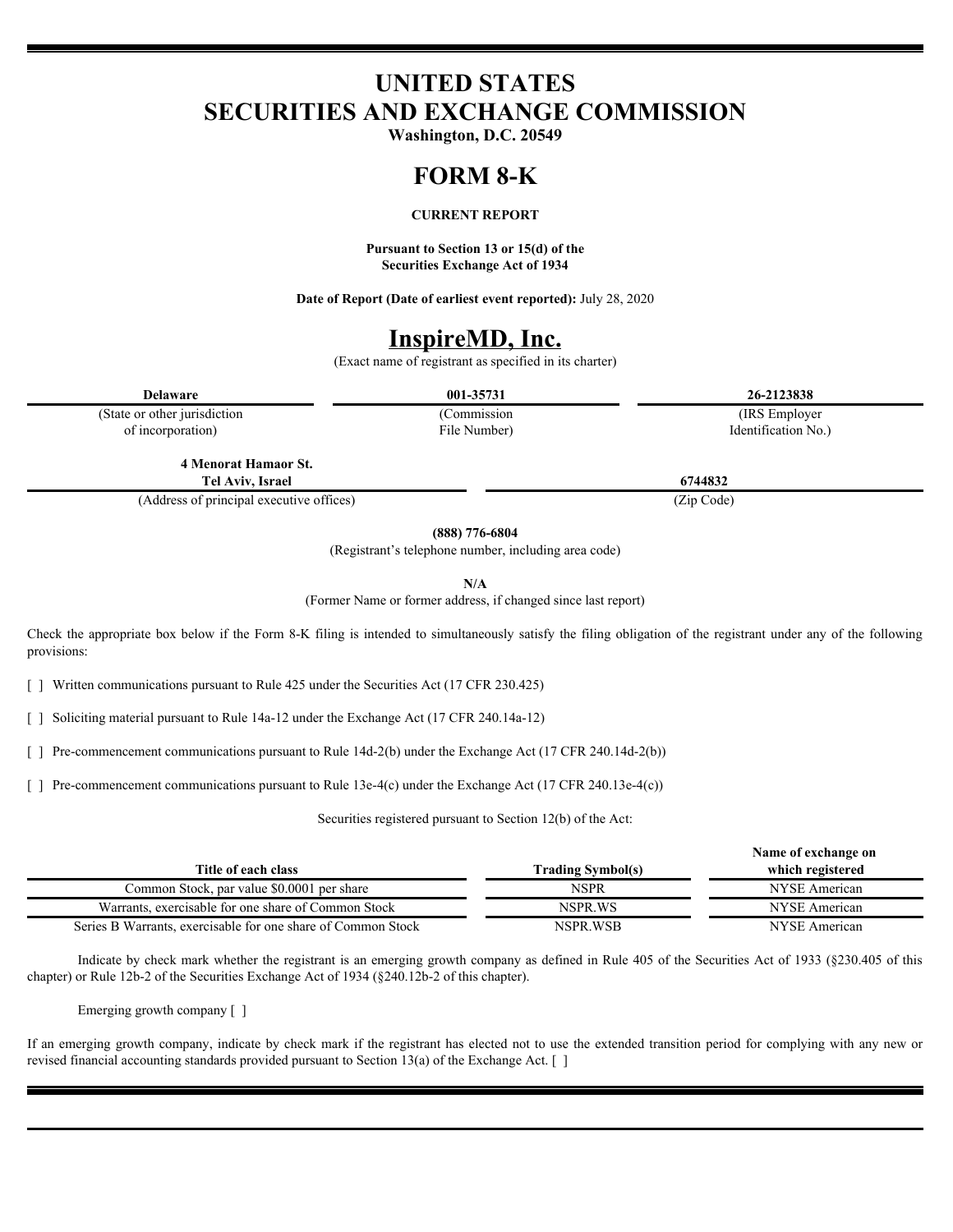### **Item 1.01 Entry into a Material Definitive Agreement.**

On July 28, 2020, InspireMD, Inc. (the "Company") entered into a Sales Agreement (the "Sales Agreement") with A.G.P./Alliance Global Partners, as Item 1.01 Entry into a Material Definitive Agreement.<br>
On July 28, 2020, InspireMD, Inc. (the "Company") entered into a Sales Agreement (the "Sales Agreement") with A.G.P./Alliance Global Partners, as<br>
sales agent ("A.G.P. aggregate of approximately \$9,300,000 of shares of the Company's common stock, \$0.0001 par value per share (the "Shares"). Any Shares to be offered and sold under the Sales Agreement will be issued and sold pursuant to the Company's Registration Statement on Form S-3 (File No. 333-223130), filed with the Securities and Exchange Commission (the "SEC") on February 21, 2018 (the "Registration Statement") and the prospectus supplement thereto filed with the SEC on July 28, 2020, relating to the Offering, by methods deemed to be an "at the market offering" as defined in Rule  $415(a)(4)$  promulgated under the Securities Act of 1933, as amended, or if specified by the Company, by any other method permitted by law. This rate is a Material Definitive Agreement.<br>
On July 23, 2020, ImpireMD. Inc. (the "Company") entered into a Sales Agreement (the "Sules Agreement") with A.G.P./Alliance Global Pattners, as<br>
in Crycin Pattners which the

Subject to the terms of the Sales Agreement, A.G.P. will use its commercially reasonable efforts consistent with its normal trading and sales practices and applicable state and federal laws, rules and regulations and the rules of The NYSE American to sell the Shares from time to time, based upon the Company's instructions (including any price, time or size limits or other customary parameters or conditions the Company may impose). The Company cannot provide any assurances that it will issue any Shares pursuant to the Sales Agreement. The Company will pay A.G.P. a commission at a fixed rate of 3.0% of the aggregate gross proceeds from each sale of the Shares under the Sales Agreement. The Company will also reimburse A.G.P. for certain expenses incurred in connection with the Sales Agreement and has agreed to provide A.G.P. with customary indemnification rights with respect to certain liabilities, including liabilities under the Securities Act and the Securities Exchange Act of 1934, as amended.

The Company currently intends to use any net proceeds from the Offering for research and development, sales and marketing, working capital and other general corporate purposes, and any other purposes that may be stated in any future prospectus supplement.

The foregoing description of the Sales Agreement does not purport to be complete and is qualified in its entirety by reference to the full text of the Sales Agreement, which is attached hereto as Exhibit 1.1 and incorporated by reference herein. A copy of the opinion of McDermott Will & Emery LLP, counsel to the Company, relating to the validity of the Shares that may be issued pursuant to the Sales Agreement is also filed herewith as Exhibit 5.1.

solicitation or sale of the Shares in any state or country in which such offer, solicitation or sale would be unlawful prior to registration or qualification under the securities laws of any such state or country.

### **Item 9.01 Financial Statements and Exhibits.**

(d) Exhibits

| <b>Exhibit</b> |                                                                                                          |
|----------------|----------------------------------------------------------------------------------------------------------|
| <b>Number</b>  | <b>Description</b>                                                                                       |
|                | Sales Agreement, dated July 28, 2020, by and between InspireMD, Inc. and A.G.P./Alliance Global Partners |
| 5.1            | Opinion of McDermott Will & Emery LLP                                                                    |
| 23.1           | Consent of McDermott Will $& \text{Energy LLP}$ (included in Exhibit 5.1)                                |
|                |                                                                                                          |

- 2 -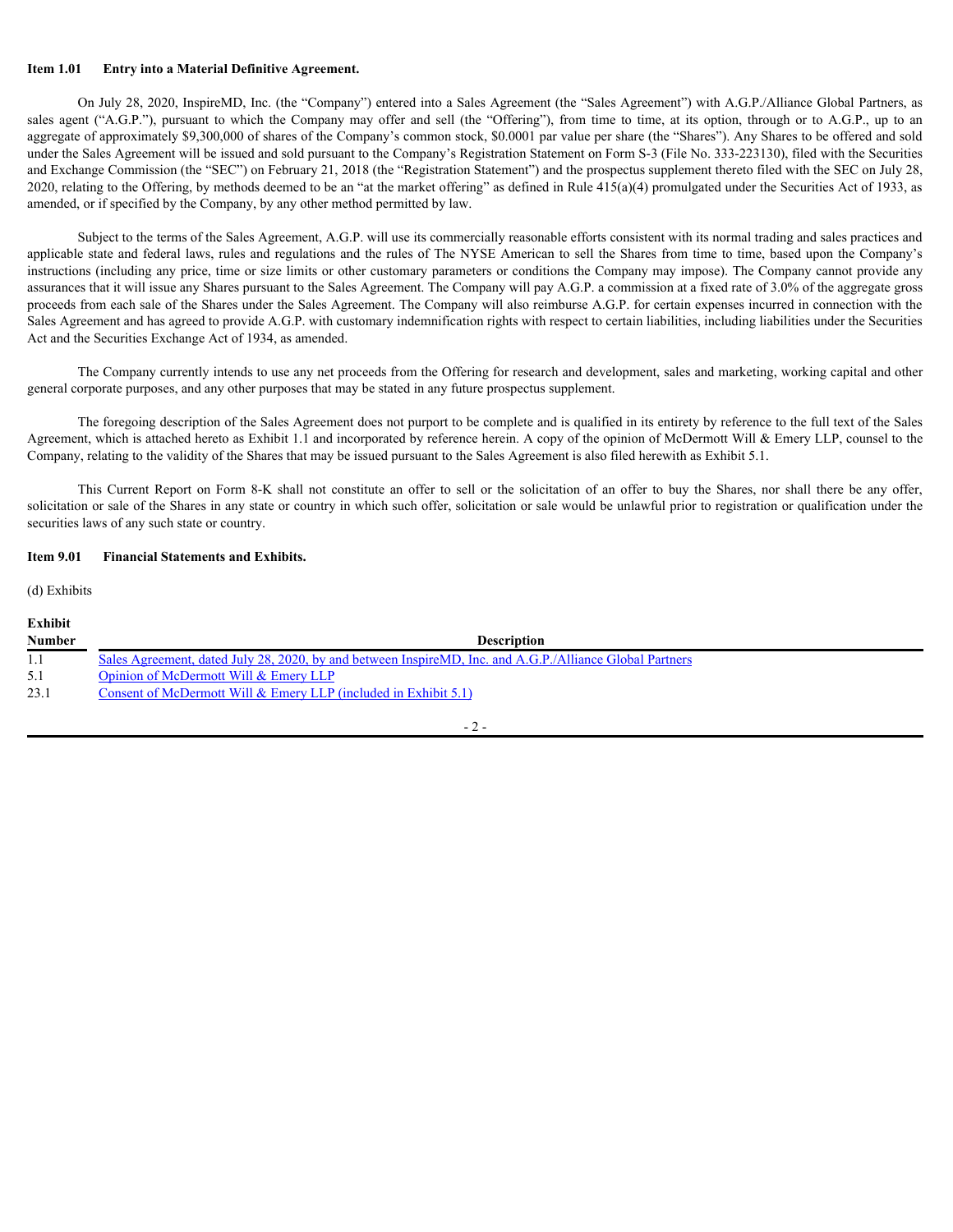### **SIGNATURES**

Pursuant to the requirements of the Securities Exchange Act of 1934, as amended, the registrant has duly caused this report to be signed on its behalf by the undersigned hereunto duly authorized.

**InspireMD, Inc.** Date: July 28, 2020 **By:** */s/ Craig Shore* **By:** */s/ Craig Shore* Name: Craig Shore Title: Chief Financial Officer - 3 -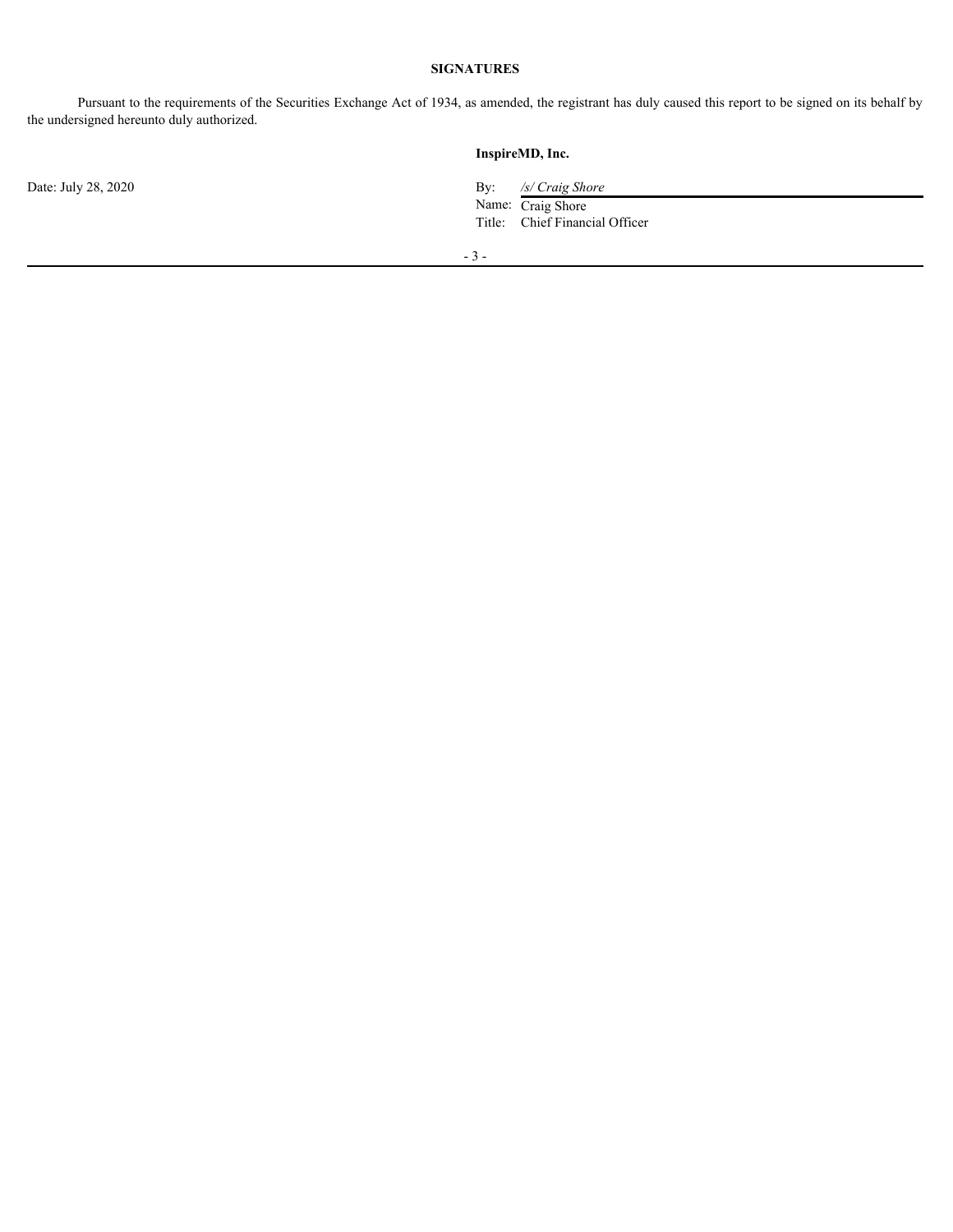### **INSPIREMD, INC.**

### **COMMON STOCK**

### **SALES AGREEMENT**

July 28, 2020

A.G.P./Alliance Global Partners 590 Madison Avenue New York, NY 10022

Ladies and Gentlemen:

InspireMD, Inc., a Delaware corporation (the "**Company**"), confirms its agreement (this "**Agreement**") with A.G.P./Alliance Global Partners, as follows:

1. Issuance and Sale of Shares. The Company agrees that, from time to time during the term of this Agreement, on the terms and subject to the conditions set forth herein, it may issue and sell to or through A.G.P./Alliance Global Partners, acting as agent and/or principal (the "**Sales Agent**"), shares of the Company's common stock, par value \$0.0001 per share (the "**Common Stock**"), subject to the limitations set forth in Section 3(b) hereof. The issuance and sale of shares of Common Stock to or through the Sales Agent will be effected pursuant to the Registration Statement (as defined below) filed by the Company and which was declared effective under the Securities Act (as defined below) by the U.S. Securities and Exchange Commission (the "**Commission**").

<span id="page-4-0"></span>On the date of this Agreement, the Company has filed in accordance with the provisions of the Securities Act of 1933, as amended, and the rules and regulations thereunder (collectively, the "**Securities Act**"), with the Commission, a shelf registration statement on Form S-3, including a base prospectus, relating **Exhibit 5.1**<br> **EXAMIDENT COMMONS STOCK SALES AGREEMENT**<br>
SALES AGREEMENT<br>
SON Motion Avenue Common Stock, SALES AGREEMENT<br>
SON Motion Avenue Common Stock, SALES AGREEMENT (big "Agreement") with A G P. Alliamce Given Part Company has filed or will file in accordance with the provisions of the Securities Exchange Act of 1934, as amended, and the rules and regulations thereunder (collectively, the "**Exchange Act**"). The Company has prepared a prospectus supplement specifically relating to the offering of Common Stock pursuant to this Agreement included as part of such registration statement (the "**ATM Prospectus**"). As soon as practicable following the date that the ATM Prospectus is filed, the Company will furnish to the Sales Agent, for use by the Sales Agent, copies of the ATM Prospectus included as part of such registration statement, relating to the Placement Shares (as defined below). Except where the context otherwise requires, such registration statement, as amended, including all documents filed as **PART INTO A COMMON STOCK**<br>
SALLES AGUELIMENT (COMMON STOCK<br>
SALLES AGUELIMENT (For  $\mu$ ) 20, 2020<br>
SALLES AGUELIMENT (For  $\mu$ ) 20, 2020<br>
Here York, NY 10022<br>
Here York, NY 10022<br>
Here York, NY 10022<br>
Here York, NY 10022 Commission pursuant to Rule 424(b) under the Securities Act or deemed to be a part of such registration statement pursuant to Rule 430B or 462(b) of the Securities Act, is herein called the "Registration Statement." The base prospectus, including all documents incorporated therein by reference (to the extent such information has not been superseded or modified in accordance with Rule 412 under the Securities Act (as qualified by Rule 430B(g) of the Securities Act), and the ATM Prospectus, including all documents incorporated therein by reference (to the extent such information has not been superseded or modified in accordance with Rule 412 under the Securities Act (as qualified by Rule  $430B(g)$  of the Securities Act), each of which is included in the Registration Statement, as it or they may be supplemented by any additional prospectus supplement, in the form in which such prospectus and/or ATM Prospectus have most recently been filed by the A O P /Alliance Global Partners<br>
250 Madison Avenue company of the "Comment"), confirms in agreement (bis "Agreement") with A GP /Alliance Global Partners, in follows:<br>
Revive for Nuclear and Global Dartners and Commission **Prospectus**"), as defined in Rule 433 of the Securities Act ("Rule 433"), relating to the Placement Shares (as defined below) that (i) is required to be filed with the Commission by the Company or (ii) is exempt from filing pursuant to Rule  $433(d)(5)(i)$ , in each case in the form filed or required to be filed with the Commission or, if not required to be filed, in the form retained in the Company's records pursuant to Rule 433(g), is herein called the "**Prospectus**." Any reference herein to the Registration Statement, the Prospectus or any amendment or supplement thereto shall be deemed to refer to and include the documents incorporated by reference Index and Genetrer.<br>
in Business and Sale of San Hans corporation (the "**Campany**"), confirm is a given during the term of dis Agreement with command anisote to the conditions are followed as the following amendment of the deemed to refer to and include the filing after the execution hereof of any document with the Commission deemed to be incorporated by reference therein. For purposes of this Agreement, all references to the Registration Statement, the Prospectus or to any amendment or supplement thereto shall be deemed to include any copy filed with the Commission pursuant to either the Electronic Data Gathering Analysis and Retrieval System, or if applicable, the Interactive Data Electronic Applications (collectively "**EDGAR**").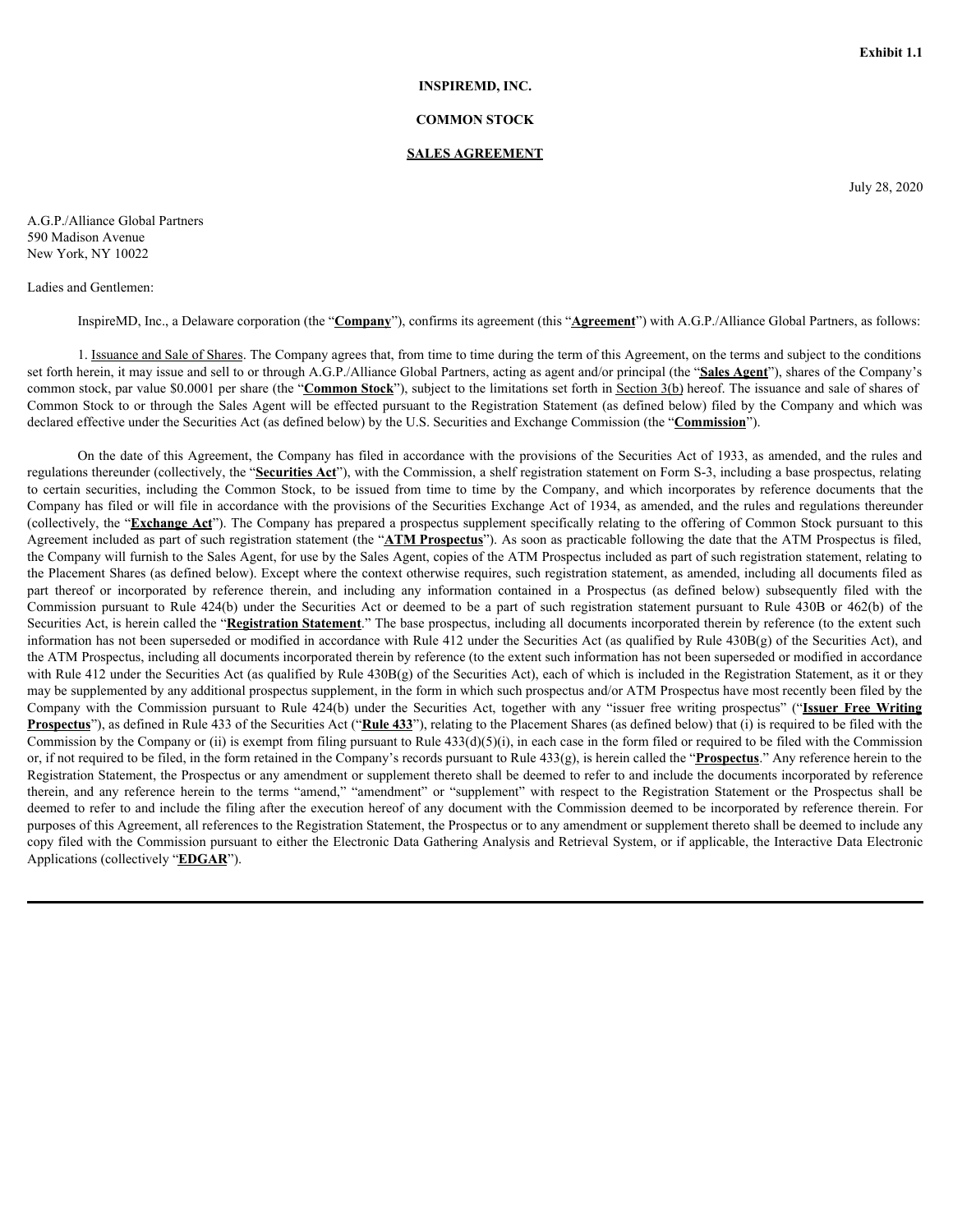2. Placements. Each time that the Company wishes to issue and sell the Common Stock through the Sales Agent, as agent, hereunder (each, a **ent**<sup>2</sup>), it will notify the Sales Agent by email notice (or other method mutually "**Placement**"), it will notify the Sales Agent by email notice (or other method mutually agreed to in writing by the parties) (a "**Placement Notice**") containing the parameters in accordance with which it desires the Common Stock to be sold, which shall at a minimum include the number of shares of Common Stock to be issued (the "**Placement Shares**"), the time period during which sales are requested to be made, any limitation on the number of shares of Common Stock that may be sold in any one Trading Day (as defined in Section 3) and any minimum price below which sales may not be made, a form of which containing such minimum sales parameters necessary is attached hereto as **Schedule 1**. The Placement Notice shall originate from any of the individuals from the Company set forth on Schedule 2 (with a copy to each of the other individuals from the Company listed on such schedule), and shall be addressed to each of the individuals from the Sales Agent set forth on **Schedule 2**, as such **Schedule 2** may be amended from time to time. The Placement Notice shall be effective upon receipt by the Sales Agent unless and until (i) in accordance with the notice requirements set forth in Section 4, the Sales Agent declines to accept the terms contained therein for any reason, in its sole discretion, (ii) the entire amount of the Placement Shares have been sold, (iii) in accordance with the notice requirements set forth in Section 4, the Company suspends or terminates the Placement Notice, (iv) the Company issues a subsequent Placement Notice with parameters superseding those on the earlier dated Placement Notice, (v) the Placement Notice expires by its terms, or (vi) the Agreement has been terminated under the provisions of Section 11. The amount of any discount, commission or other compensation to be paid by the Company to the Sales Agent in connection with the sale of the Placement Shares through the Sales Agent, as agent, shall be as set forth in **Schedule 3**. It is expressly acknowledged and agreed that neither the Company nor the Sales Agent will have any obligation whatsoever with respect to a Placement or any Placement Shares unless and until the Company delivers a Placement Notice to the Sales Agent and the Sales Agent does not decline such Placement Notice pursuant to the terms set forth above, and then only upon the terms specified therein and herein. In the event of a conflict between the terms of this Agreement and the terms of a Placement Notice, the terms of the Placement Notice will control. 2. Phasmasus. Each inne that the Company wishes to issue and sell the Common Stock through the Sales Agent, as agent, heremined in a manning percel of estimal and to contain the sales Agreement Sales Agent, The manning the 2 Phasments Fack time that the Company wishes to issue and sell the Commun Stuck through the Sales Agent, as agent, hereard Fack Agent and proportion in the Unit in original procedure of the minister gove for such and the

### 3. Sale of Placement Shares by the Sales Agent.

(a) Subject to the terms and conditions herein set forth, upon the Company's issuance of a Placement Notice, and unless the sale of the Placement Shares regulations and the rules of The NYSE American (the "**Exchange**"), for the period specified in the Placement Notice, to sell such Placement Shares up to the amount specified by the Company in, and otherwise in accordance with the terms of such Placement Notice. If acting as agent hereunder, the Sales Agent will provide written confirmation to the Company (including by email correspondence to each of the individuals of the Company set forth on **Schedule 2**, if receipt of such correspondence is actually acknowledged by any of the individuals to whom the notice is sent, other than via auto-reply) no later than the opening of the Trading Day (as defined below) immediately following the Trading Day on which it has made sales of Placement Shares hereunder setting forth the number of Placement Shares sold on such day, the volume-weighted average price of the Placement Shares, the compensation payable by the Company to the Sales Agent pursuant to Section 2 with respect to such sales, and the Net Proceeds (as defined below) payable to the Company, with an itemization of the deductions made by the Sales Agent (as set forth in Section 5(a)) from the gross proceeds that it receives from such sales. Subject to the terms of the Placement Notice, the Sales Agent may sell Placement Shares by any method permitted by law deemed to be an "at the market" offering as defined in Rule 415 under the Securities Act, including without limitation sales made directly on the Exchange, on any other existing trading market for the Common Stock or to or through a market maker. Subject to the terms of a Placement Notice, the Sales Agent may also sell Placement Shares by any other method permitted by law, including but not limited to in negotiated transactions with the Company's prior written consent. The Company acknowledges and agrees that (i) there can be no assurance that the Sales Agent will be successful in selling Placement Shares, (ii) the Sales Agent will incur no liability or obligation to the Company or any other person or entity if it does not sell Placement Shares for any reason other than a failure by the Sales Agent to use its commercially reasonable efforts consistent with its normal trading and sales practices and applicable law and regulations to sell such Placement Shares as required under this Agreement and (iii) the Sales Agent shall be under no obligation to purchase Placement Shares on a principal basis pursuant to this Agreement, except as otherwise agreed by the Sales Agent and the Company in writing and expressly set forth in a Placement Notice. For the purposes hereof, "**Trading Day**" means any day on which the Company's Common Stock is purchased and sold on the principal market on which the Common Stock is listed or quoted.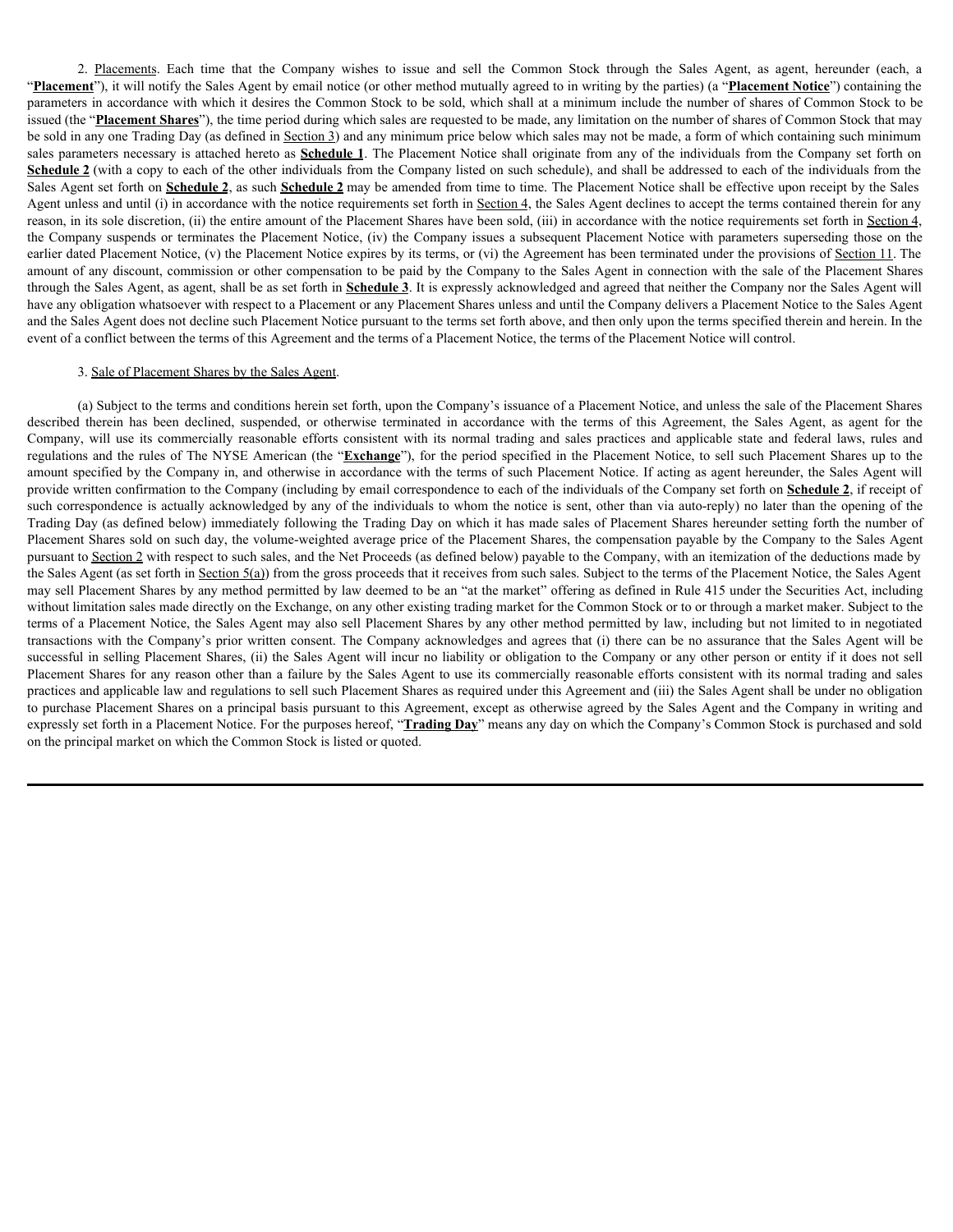(b) Under no circumstances shall the Company cause or request the offer or sale of any Placement Shares if, after giving effect to the sale of such at Shares, the aggregate number or gross sales proceeds of Placement Share Placement Shares, the aggregate number or gross sales proceeds of Placement Shares sold pursuant to this Agreement would exceed the lesser of: (i) the number or (b) Under no circumstances shall the Company cause or request the offer or sale of any Placement Shares if, after giving effect to the sale of such<br>Placement Shares, the aggregate number or gross sales proceeds of Placemen number of authorized but unissued and unreserved shares of Common Stock, (iii) the number or dollar amount of shares of Common Stock permitted to be offered and sold by the Company under Form S-3 (including General Instruction I.B.5. of Form S-3, if and for so long as applicable), (iv) the number or dollar amount of (b) Under no circumstances shall the Company cause or request the offer or sale of any Placement Shares if, after giving effect to the sale of such<br>Placement Shares mumber or gross sales proceeds of Placement Shares sold p committee thereof or a duly authorized executive committee, and notified to the Sales Agent in writing, or (v) the number or dollar amount of shares of Common Stock for which the Company has filed the ATM Prospectus or other prospectus supplement specifically relating to the offering of the Placement Shares pursuant to this Agreement. Under no circumstances shall the Company cause or request the offer or sale of any Placement Shares pursuant to this Agreement at a price (b) Under no circumstances shall the Company cause or request the offer or sale of any Placement Shares if, after giving effect to the sale of such<br>Placement Shares of Common Sock registered pursuant to the Registration S executive committee, and notified to the Sales Agent in writing. Notwithstanding anything to the contrary contained herein, the parties hereto acknowledge and agree that compliance with the limitations set forth in this Section 3(b) on the number or dollar amount of Placement Shares that may be issued and sold under this (b) Under no circumstances shall the Company cause or request the offer or sale of any Placement Shares if, after giving effect to the sale of such Placement Shares, the aggregate mumber or gross sales proceeds of Placeme compliance.

(c) During the term of this Agreement, neither the Sales Agent nor any of its affiliates or subsidiaries shall engage in (i) any short sale of any security of the Company or (ii) any sale of any security of the Company that the Sales Agent does not own or any sale which is consummated by the delivery of a security of the Company borrowed by, or for the account of, the Sales Agent. During the term of this Agreement and notwithstanding anything to the contrary herein, the Sales Agent agrees that in no event will the Sales Agent or its affiliates engage in any market making, bidding, stabilization or other trading activity with regard to the Common Stock or related derivative securities if such activity would be prohibited under Regulation M or other anti-manipulation rules under the Exchange Act.

### 4. Suspension of Sales.

(a) The Company or the Sales Agent may, upon notice to the other party in writing (including by email correspondence to each of the individuals of the other party set forth on **Schedule 2**, if receipt of such correspondence is actually acknowledged by any of the individuals to whom the notice is sent, other than via auto-reply) or by telephone (confirmed immediately by verifiable facsimile transmission or email correspondence to each of the individuals of the other party set forth on **Schedule 2**), suspend any sale of Placement Shares for a period of time (a "**Suspension Period**"); *provided*, *however*, that such suspension shall not affect or impair either party's obligations with respect to any Placement Shares sold hereunder prior to the receipt of such notice. Each of the parties agrees that no such notice under this Section 4 shall be effective against the other unless it is made to one of the individuals named on **Schedule 2** hereto, as such schedule may be amended from time to time. During a Suspension Period, the Company shall not issue any Placement Notices and the Sales Agent shall not sell any Placement Shares hereunder. The party that issued a suspension notice shall notify the other party in writing of the Trading Day on which the Suspension Period shall expire not less than twenty-four (24) hours prior to such Trading Day.

(b) Notwithstanding any other provision of this Agreement, during any period in which the Company is in possession of material non-public information, the Company and the Sales Agent agree that (i) no sale of Placement Shares will take place, (ii) the Company shall not request the sale of any Placement Shares, and (iii) the Sales Agent shall not be obligated to sell or offer to sell any Placement Shares.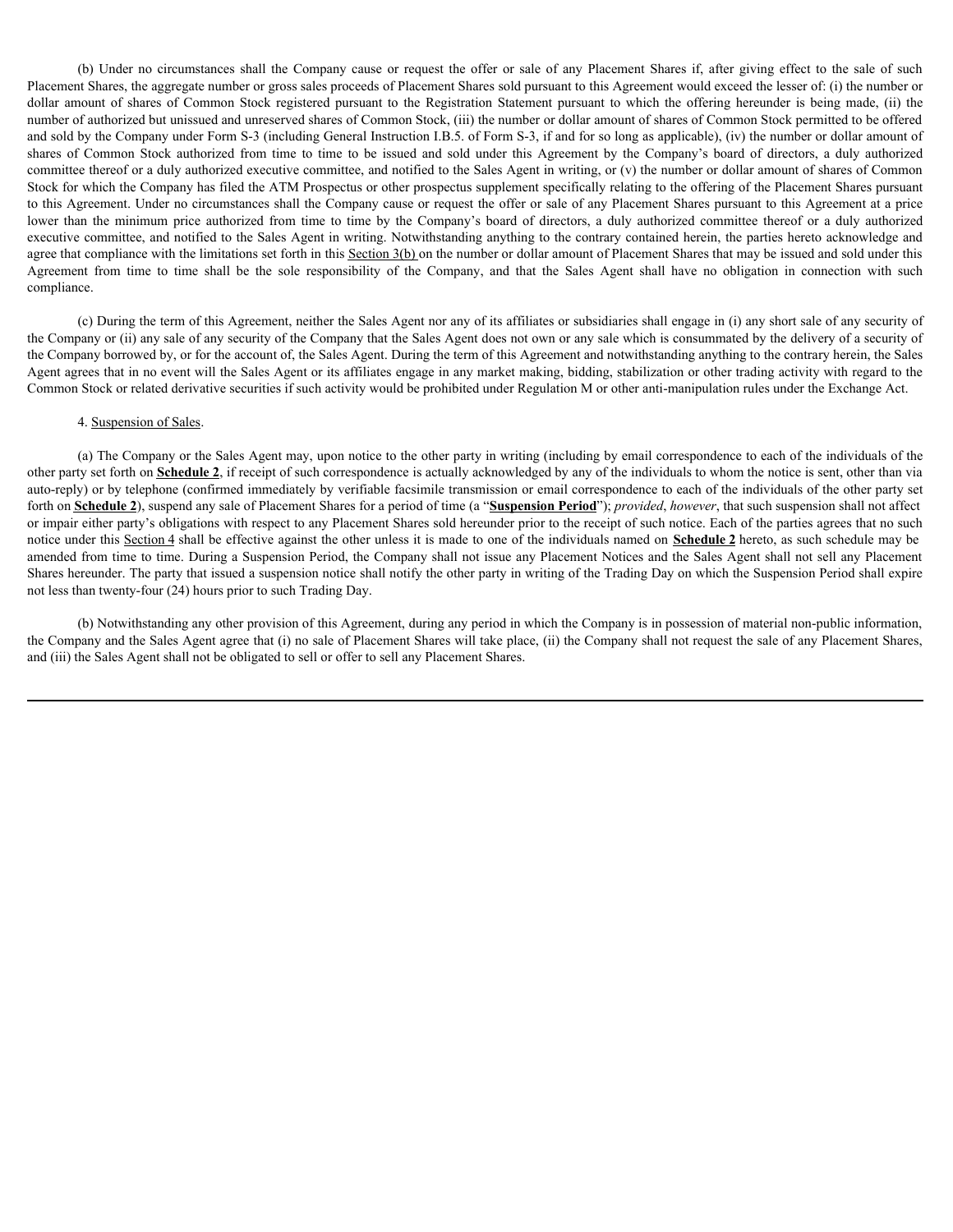### 5. Settlement.

(a) Settlement of Placement Shares. Unless otherwise specified in the applicable Placement Notice, settlement for sales of Placement Shares will occur on the second  $(2<sup>nd</sup>)$  Trading Day (or such earlier day as is industry practice for regular-way trading) following the respective Point of Sale (as defined below) (each, a 5. <u>Settlement</u><br>
(a) Settlement of Placement Shares. Unless otherwise specified in the applicable Placement Notice, settlement for sales of Placement Shares will occur on<br>
the second ( $2^{nd}$ ) Trading Day (or such earlier **Proceeds**") will be equal to the aggregate sales price received by the Sales Agent at which such Placement Shares were sold, after deduction for (i) the Sales Agent's discount, commission or other compensation for such sales payable by the Company pursuant to Section 2 hereof, and (ii) any transaction fees imposed by any clearing organization or any governmental or self-regulatory organization in respect of such sales.

(b) Delivery of Placement Shares. On or before each Settlement Date, the Company will, or will cause its transfer agent to, electronically transfer the Placement Shares being sold by crediting the Sales Agent's or its designee's account (provided the Sales Agent shall have given the Company written notice of such designee prior to the Settlement Date) at The Depository Trust Company through its Deposit and Withdrawal at Custodian System or by such other means of delivery as may be mutually agreed upon by the parties hereto which in all cases shall be freely tradable, transferable, registered shares in good deliverable form. On each Settlement Date, the Sales Agent will deliver the related Net Proceeds in same day funds to an account designated by the Company on, or prior to, the Settlement Date. The Company agrees that if the Company, or its transfer agent (if applicable), defaults in its obligation to deliver duly authorized Placement Shares on a Settlement Date, through no fault of the Sales Agent, the Company agrees that in addition to and in no way limiting the rights and obligations set forth in Section 9(a) (Indemnification and Contribution) hereto, the Company will (i) hold the Sales Agent, its directors, officers, members, partners, employees and agents of the Sales Agent, each broker dealer affiliate of the Sales Agent, and each person, if any, who (A) controls the Sales Agent within the meaning of Section 5 Sallement<br>
(a) Sathement of Placement Shares Unless otherwise specified in the applicable Placement Notics, settlement for sales of Placement Shares will occur on<br>
the second Z<sup>cha</sup> Tradito Ray to such and the day as is **Affiliate**"), and the Sales Agent's clearing organization, harmless against any loss, claim, damage, or reasonable and documented expense (including reasonable legal fees and expenses), as incurred, arising out of or in connection with such default by the Company or its transfer agent (if applicable) and (ii) pay to the Sales Agent any commission, discount, or other compensation to which it would otherwise have been entitled absent such default. (b) <u>Delivery of Placement Shares</u> On or before each Sectionnel Date, of Company will, or will come in the company will come of the Section Act and Act and Act and Act and Act and Act and Act and Act and Act and Act and Ac

6. Representations and Warranties of the Company. The Company represents and warrants to, and agrees with, the Sales Agent that as of each Applicable Time (as defined in <u>Section 22(a)</u>), unless such representation, warranty or agreement specifies a different time or times:

(a) Compliance with Registration Requirements. As of each Applicable Time other than the date of this Agreement, the Registration Statement and any Rule 462(b) Registration Statement have been declared effective by the Commission under the Securities Act. The Company has complied to the Commission's satisfaction with all requests of the Commission for additional or supplemental information related to the Registration Statement and the Prospectus. No stop order suspending the effectiveness of the Registration Statement or any Rule 462(b) Registration Statement is in effect and no proceedings for such purpose have been instituted or are pending or, to the knowledge of the Company, are contemplated or threatened by the Commission. The Registration Statement and, assuming no act or omission on the part of the Sales Agent that would make such statements untrue, the offer and sale of the Placement Shares as contemplated hereby meet the requirements of Rule 415 under the Securities Act and comply in all material respects with said Rule. In the section entitled "Plan of Distribution" in the ATM Prospectus, the Company has named A.G.P./Alliance Global Partners as an agent that the Company has engaged in connection with the transactions contemplated by this Agreement. The Company was not and is not an "ineligible issuer" as defined in Rule 405 under the Securities Act.

(b) No Misstatement or Omission. The Registration Statement and any post-effective amendment thereto, at the time it became or becomes effective, complied or will comply in all material respects with the Securities Act. The Prospectus, and any amendment or supplement thereto, on the date of such Prospectus amendment thereto, at the time it became or becomes effective, did not and will not contain any untrue statement of a material fact or omit to state a material fact required to be stated therein or necessary to make the statements therein not misleading. The Prospectus, as amended or supplemented, as of its date, did not and, as of each Point of Sale and each Settlement Date, will not contain any untrue statement of a material fact or omit to state a material fact necessary in order to make delivery a may be maraked greate the state of the best in the state of the state in the state of the state of the state in the state of the state of the state of the state of the state of the state of the state of the stat in consistence into the Velomia to the Velomia Mericules in the Koreal Mericules in the Koreal Mericules in the Solition to deliver day and the Registration of the Registration of the Registration of the Registration of th Prospectus, or any amendments or supplements thereto, made in reliance upon and in conformity with information relating to the Sales Agent furnished to the Company in writing by the Sales Agent expressly for use therein. "**Point of Sale**" means, for a Placement, the time at which an acquiror of Placement Shares entered into a contract, binding upon such acquiror, to acquire such Placement Shares.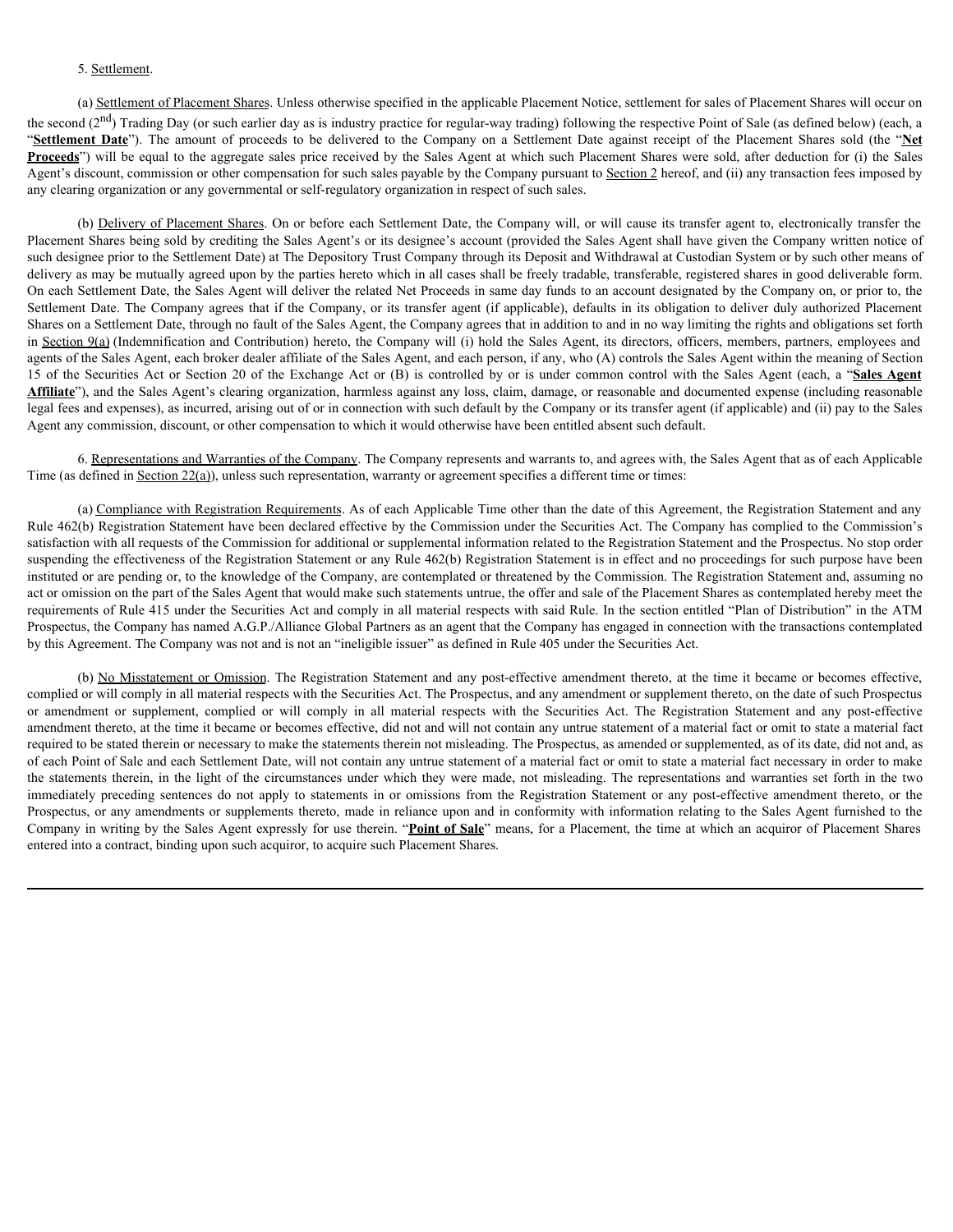(c) Offering Materials Furnished to the Sales Agent. Copies of the Registration Statement, the Prospectus, and all amendments or supplements thereto and all documents incorporated by reference therein that were filed with the Commission on or prior to the date of this Agreement, have been delivered, or are publicly available through EDGAR, to the Sales Agent. Each Prospectus delivered to the Sales Agent for use in connection with the sale of the Placement Shares pursuant to this Agreement will be identical to the version of such Prospectus filed with the Commission via EDGAR, except to the extent permitted by Regulation S-T.

(d) Distribution of Offering Material By the Company. The Company has not distributed and will not distribute, prior to the completion of the Sales Agent's distribution of the Placement Shares, any offering material in connection with the offering and sale of the Placement Shares other than the Prospectus or the Registration Statement.

(c) Offering Materials Furnished to the Sales Agent Copies of the Registration Statement, the Prospectus, and all amendments or supplements thereto and<br>enertient incorporated by reference therein that were filed with the C obligation of the Company, enforceable against the Company in accordance with its terms, except as rights to indemnity hereunder may be limited by federal or state securities laws and except as such enforceability may be limited by bankruptcy, insolvency, reorganization, moratorium or similar laws affecting the rights of creditors generally, and subject to general principles of equity. The Company has full corporate power and authority to enter into this Agreement and to authorize, issue (c) <u>Officine Materials Fumished to the Sales Agent.</u> Copies of the Registration Statement, the Prospectus, and all amendments or supplements thereto and<br>and all documents incorporated by reference therein that were Registration Statement and the Prospectus.

(f) Authorization of the Placement Shares. The Placement Shares, when issued and paid for as contemplated herein, will be validly issued, fully paid and nonassessable, will be issued in compliance with all applicable securities laws, and will be free of preemptive, registration or similar rights, and will conform to the description of the Common Stock contained in the Registration Statement and the Prospectus.

(g) No Applicable Registration or Other Similar Rights. There are no persons with registration or other similar rights to have any equity or debt securities registered for sale under the Registration Statement or included in the offering contemplated by this Agreement, except for such rights as have been duly waived. No person has the right to act as an underwriter or as a financial advisor to the Company in connection with the offer and sale of the Placement Shares hereunder, whether as a result of the filing or effectiveness of the Registration Statement or the sale of the Placement Shares as contemplated hereby or otherwise.

(h) No Material Adverse Change. Except as otherwise disclosed in the Prospectus, subsequent to the respective dates as of which information is given in the Prospectus: (i) there has been no material adverse change in the business, properties, prospects, operations, condition (financial or otherwise) or results of operations of the Company (any such change is called a "**Material Adverse Change**"), which, individually or in the aggregate, has had or would reasonably be expected to result in a Material Adverse Change; (ii) the Company has not incurred any material liability or obligation, indirect, direct or contingent, not in the ord <u>Origins Materials Funnished to the Sales Agent Copies of the Registration or prior to de definite for controlled transform or the controlled transform or the controlled business of the definite or controlled business </u> distribution of any kind declared, paid or made by the Company; (iv) no officer or director of the Company has resigned from any position with the Company; and (v) there has not been any Material Adverse Change in the Company's long-term debt. erencent will be identical to the version of such Frospectus filed with the Commission via EDGAR, except to the extent permitted by Regulation 5.7. (40) Eighthand a following the Company has one distributed and will not di

PricewaterhouseCoopers International Limited, whose report is filed with the Commission and included or incorporated by reference in the Registration Statement and the Prospectus, is an independent registered public accounting firm as required by the Securities Act and the Public Company Accounting Oversight Board.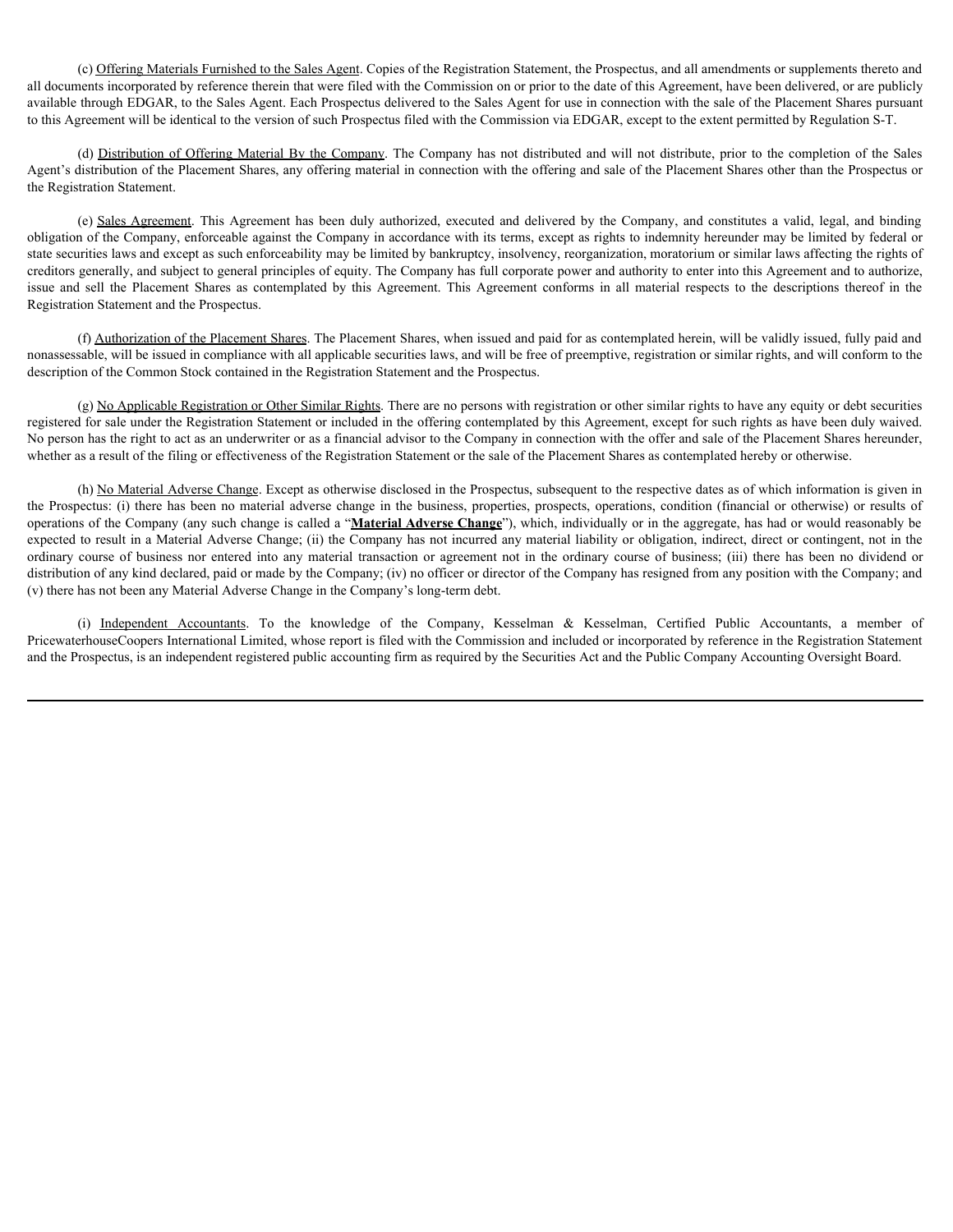(j) <u>Financial Statements</u>. The financial statements filed with the Commission as a part of the Registration Statement and included in the Prospectus, with the related notes and schedules, present fairly, in all material r together with the related notes and schedules, present fairly, in all material respects, the consolidated financial position of the Company and its subsidiaries as of and at the dates indicated and the results of their operations and cash flows for the periods specified. Such financial statements and supporting schedules have been prepared in conformity with U.S. generally accepted accounting principles ("**GAAP**") applied on a consistent basis throughout the periods involved, except as may (i) <u>Financial Statements</u>. The financial statements filed with the Commission as a part of the Registration Statement and included in the Prospectus, together with the related notes and schedules, present fairly, in all m Registration Statement. (i) Emancial Statements. The financial statements filed with the Commission as a part of the Registration Statement and included in the Prospectus, with the related notes and schedules, present fairly, in all material resp (i) Einancial Statements. The financial statements filed with the Commission as a part of the Registration Statement and included in the Prospectus, the actual content with the result controlled space in first, and interes

Exchange Act) contained in the Registration Statement or the Prospectus has been made or reaffirmed by the Company without a reasonable basis or has been disclosed by the Company other than in good faith.

(l) Statistical and Marketing-Related Data. The statistical and market-related data included in each of the Registration Statement and the Prospectus are based on or derived from sources that the Company reasonably and in good faith believes are reliable and accurate or represent the Company's good faith estimates that are made on the basis of data derived from such sources.

(m) XBRL. The interactive data in eXtensible Business Reporting Language included or incorporated by reference in the Registration Statement fairly presents the information called for in all material respects and has been prepared in accordance with the Commission's rules and guidelines applicable thereto.

(n) Incorporation and Good Standing of the Company. The Company is a corporation duly incorporated and validly existing under the laws of the State of Delaware. The Company has requisite corporate power to carry on its business as described in the Prospectus. The Company is duly qualified to transact business and is in good standing in all jurisdictions in which the conduct of its business requires such qualification; except where the failure to be so qualified or to be in corporation, association or other entity other than the subsidiaries listed in Exhibit 21 to the Company's Annual Report on Form 10-K for the most recently ended fiscal year and other than those subsidiaries formed since the last day of the most recently ended fiscal year.

(o) Capital Stock Matters. All issued and outstanding securities of the Company issued prior to the transactions contemplated by this Agreement have been duly authorized and validly issued and are fully paid and non-assessable; the holders thereof have no rights of rescission with respect thereto, and are not subject to personal liability by reason of being such holders; and none of such securities were issued in violation of the preemptive rights of any holders of any security of the Company or similar contractual rights granted by the Company. The authorized shares of Common Stock conform in all material respects to all statements relating thereto contained in the Registration Statement and the Prospectus. The offers and sales of the outstanding shares of Common Stock were at all relevant times either registered under the Securities Act and the applicable state securities or "blue sky" laws or, based in part on the representations and warranties of the purchasers of such shares, exempt from such registration requirements. The description of the Company's stock option, stock bonus and other stock plans or arrangements, and the options or other rights granted thereunder, as described in the Registration Statement and the Prospectus, accurately and fairly present, in all material respects, the information required to be shown with respect to such plans, arrangements, options and rights.

(p) Non-Contravention of Existing Instruments; No Further Authorizations or Approvals Required. The Company's execution, delivery and performance of this Agreement and consummation of the transactions contemplated hereby or by the Registration Statement and the Prospectus (including the issuance and sale of the Placement Shares and the use of the proceeds from the sale of the Placement Shares as described in the Prospectus under the caption "Use of Proceeds") will not (A) result in a material violation of any existing applicable law, rule, regulation, judgment, order or decree of any Governmental Entity as of the date hereof (including, without limitation, those promulgated by the Food and Drug Administration of the U.S. Department of Health and Human Services (the "**FDA**") or by any foreign, federal, state or local regulatory authority performing functions similar to those performed by the FDA), (B) conflict with, result in any violation or breach of, or constitute a default (or an event that with notice or lapse of time or both would become a default) under, or give to others any right of termination, amendment, acceleration or cancellation (with or without notice, lapse of time or both) (a "**Default Acceleration Event**") of, any agreement, lease, credit facility, debt, note, bond, mortgage, indenture or other instrument ("**Contract**") or obligation or other understanding to which the Company is a party or by which any property or asset of the Company is bound or affected, except to the extent that such conflict, default, or Default Acceleration Event is not reasonably likely to result in a Material Adverse Change, or (C) result in a breach or violation of any of the terms and provisions of, or constitute a default under, the Company's certificate of incorporation (as the same may be amended or restated from time to time) or bylaws (as the same may be amended or restated from time to time). The Company is not in violation, breach or default under its certificate of incorporation (as the same may be amended or restated from time to time) or bylaws (as the same may be amended or restated from time to time). Neither the Company nor, to its knowledge, any other party is in violation, breach or default of any Contract that has resulted in or could reasonably be expected to result in a Material Adverse Change. Each approval, consent, order, authorization, designation, declaration or filing by or with any regulatory, administrative or other governmental body necessary in connection with the execution and delivery by the Company of this Agreement and the performance of the Company of the transactions herein contemplated has been obtained or made and is in full force and effect, except (i) with respect to any Applicable Time at which the Sales Agent would not be able to rely on Rule 5110(b)(7)(C)(i) of the Financial Industry Regulatory Authority, Inc. ("**FINRA**"), such additional steps as may be required by FINRA, (ii) filings with the Commission required under the Securities Act or the Exchange Act, or filings with the Exchange pursuant to the rules and regulations of the Exchange, in each case that are contemplated by this Agreement to be made after the date of this Agreement, and (iii) such additional steps as may be necessary to qualify the Common Stock for sale by the Sales Agent under state securities or Blue Sky laws.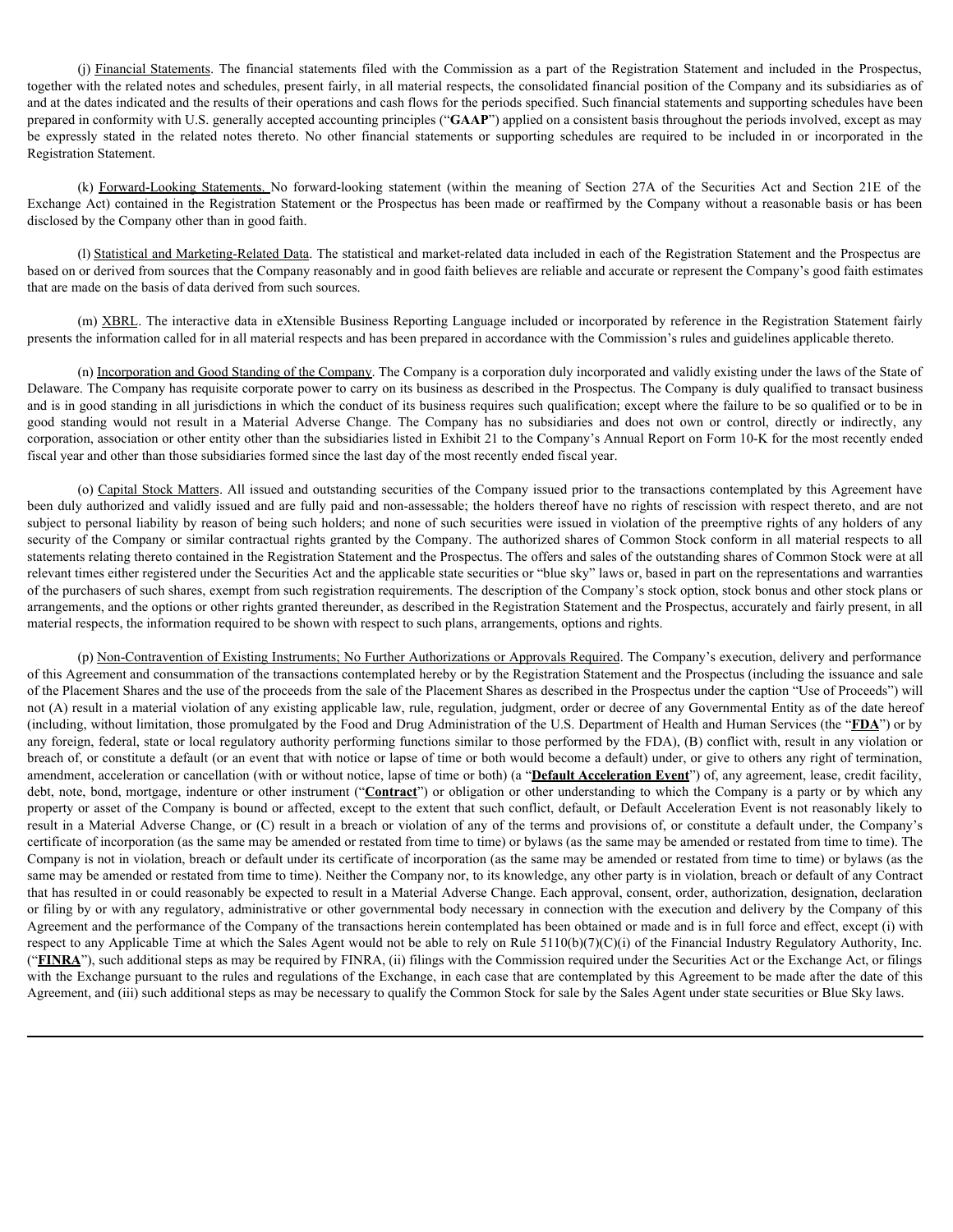(q) No Material Actions or Proceedings. There is no action, suit, proceeding, inquiry, arbitration, investigation, litigation or governmental proceeding (a) No Material Actions or Proceedings. There is no action, suit, proceeding, inquiry, arbitration, investigation, litigation or governmental proceeding or, to the Company's knowledge, threatened against, or involving the including any proceeding before the FDA or comparable federal, state, local or foreign governmental bodies (it being understood that the interaction between the (a) No Material Actions or Proceedings. There is no action, suit, proceeding, inquiry, arbitration, investigation, litigation or governmental proceeding proceeding and proceeding sure Company's knowledge, threatench inclu proceedings for purposes of this representation), which has not been disclosed in the Registration Statement and the Prospectus which is required to be disclosed, except as would not, individually or in the aggregate, reasonably be expected to have a Material Adverse Change.

(r) Labor Disputes. No labor dispute with the employees of the Company exists or, to the knowledge of the Company, is imminent. The Company is not aware that any key employee or significant group of employees of the Company plans to terminate employment with the Company and the Company believes that its relationships with its employees are good. To the knowledge of the Company, no executive officer of the Company or any of its subsidiaries is, or is now expected to be, in violation of any material term of any employment contract, confidentiality, disclosure or proprietary information agreement or non-competition agreement, or any other contract or agreement or any restrictive covenant in favor of any third party, and the continued employment of each such executive officer does not subject the Company or any of its subsidiaries to any liability with respect to any of the foregoing matters. The Company and its subsidiaries are in compliance with applicable U.S. federal, state, local and foreign laws and regulations relating to employment and employment practices, terms and conditions of employment and wages and hours, except where the failure to be in compliance could not, individually or in the aggregate, reasonably be expected to have a Material Adverse Change. (a) No. Material Actions or Proceedings There is no action, suit, proceding, inquiry, arbitration, investigation, figures or governmental proceding to move any procedure of the company's knowledge, any exceutive efficer o

(a) Na Material Actisms at Praceedings. There is no serion, sait, proceeding, inquiry, arbitration, investinging or a generation and the company is another of the company is another or disconfigure and the original procedu storage, import, export or disposal of any product manufactured or distributed by the Company ("**Applicable Laws**"), except as could not, individually or in the aggregate, reasonably be expected to have a Material Adverse Change; (B) has not received any warning letter, untitled letter or other correspondence or notice from any governmental authority alleging or asserting noncompliance with any Applicable Laws or any licenses, certificates, approvals, clearances, authorizations, permits and supplements or amendments thereto required by any such Applicable Laws ("**Authorizations**"); (C) possesses all material Authorizations and such Authorizations are valid and in full force and effect and are not in material violation of any term of any such Authorizations; (D) has not received notice of any claim, action, suit, proceeding, hearing, enforcement, investigation, arbitration or other action from any governmental authority or third party alleging that any product operation or activity is in violation of any Applicable Laws or Authorizations, except as could not, individually or in the aggregate, reasonably be expected to have a Material Adverse Change, and has no knowledge that any such governmental authority or third party is considering any such claim, litigation, arbitration, action, suit, investigation or proceeding, except as could not, individually or in the aggregate, reasonably be expected to have a Material Adverse Change; (E) has not received notice that any governmental authority has taken, is taking or intends to take action to limit, suspend, modify or revoke any Authorizations and has no knowledge that any such governmental authority is considering such action, except as could not, individually or in the aggregate, reasonably be expected to have a (c) Material Adverse Change; (and Material Adverse Change) (c) has in the controllation in the controllation in the controllation in the controllation in the controllation in the controllation in the controllation in the spubmissions and Kemin Applicable Laws The Companyel, terms of the companyel in the Company is not about the submission and amendments are all any the submissions and any amendments and amendments and the company and a pr applications, records, claims, submissions and supplements or amendments were complete and correct on the date filed (or were corrected or supplemented by a subsequent submission).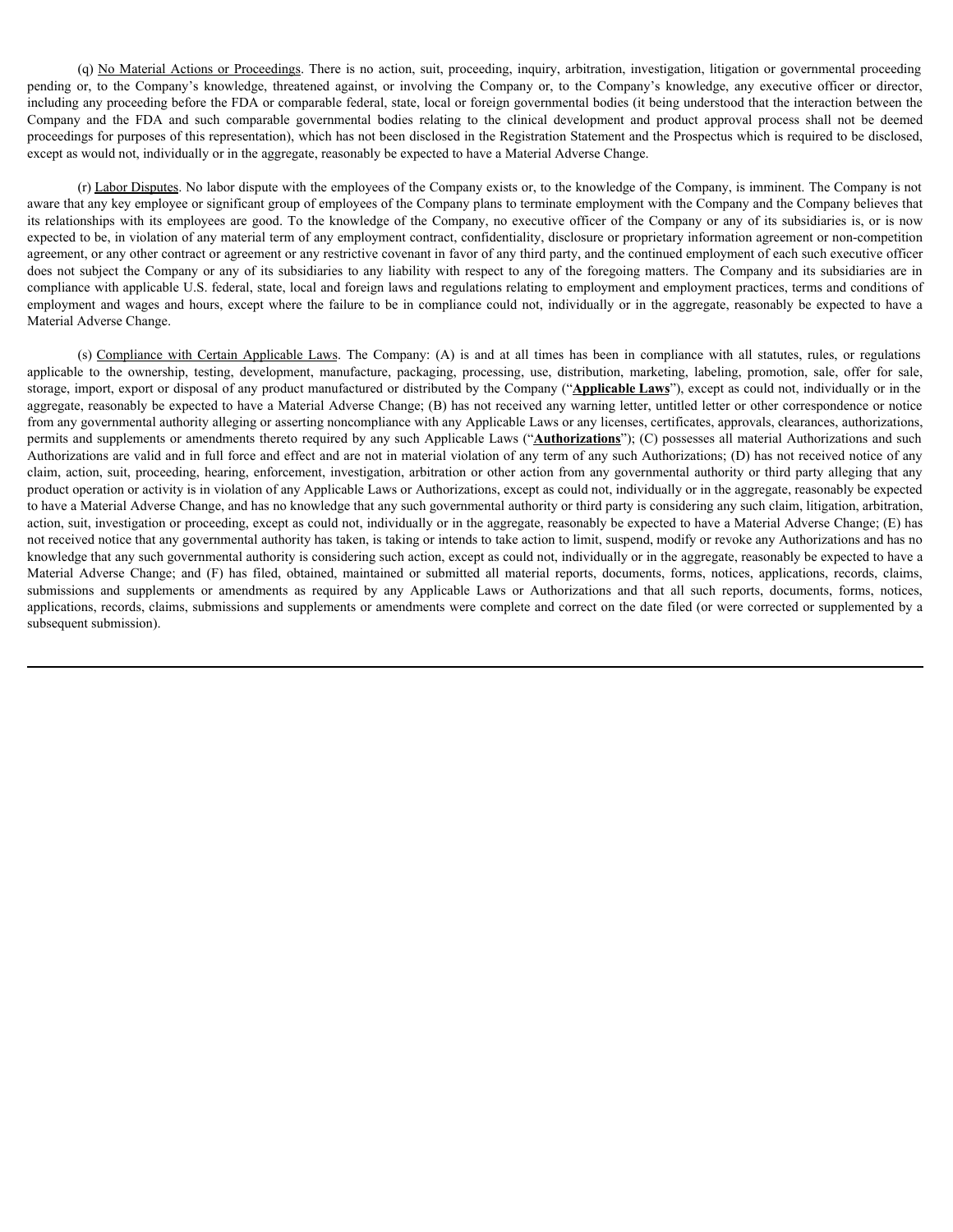(t) Tax Law Compliance. The Company has filed all returns (as hereinafter defined) required to be filed with taxing authorities prior to the date hereof or has duly obtained extensions of time for the filing thereof. The Company has paid all taxes (as hereinafter defined) shown as due on such returns that were filed and has paid all taxes imposed on or assessed against the Company. The provisions for taxes payable, if any, shown on the financial statements filed with or as part of or incorporated by reference in the Registration Statement are sufficient for all accrued and unpaid taxes, whether or not disputed, and for all periods to and including the dates of such consolidated financial statements. Other than as disclosed in the Registration Statement and the Prospectus, (i) no issues have been raised (and are currently pending) by any taxing authority in connection with any of the returns or taxes asserted as due from the Company, and (ii) no waivers of statutes of limitation with respect to the returns or collection of taxes have been given by or requested from the Company. There are no tax liens against the assets, properties or business of the Company. The term "**taxes**" means all federal, state, local, foreign and other net income, gross income, gross receipts, sales, use, ad (f) <u>Tax Law Compliance</u>. The Company has filed all returns (as hereinafter defined) required to be filed with naxing authorities prior to the date hereof or<br>has duly obtained extensions of time for the filing thereof. Th property, windfall profits, customs, duties or other taxes, fees, assessments or charges of any kind whatever, together with any interest and any penalties, additions to tax or additional amounts with respect thereto. The term "**returns**" means all returns, declarations, reports, statements and other documents required to be filed in respect to taxes.

(u) Company Not an "Investment Company". The Company is not, and will not be, either after receipt of payment for the Placement Shares or after the application of the proceeds therefrom as described under "Use of Proceeds" in the Registration Statement or the Prospectus, required to register as an "investment company" under the Investment Company Act of 1940, as amended (the **"Investment Company Act**").

(v) Insurance. The Company carries or is entitled to the benefits of insurance, with reputable insurers, in such amounts and covering such risks which the Company believes are adequate, and all such insurance is in full force and effect. The Company has no reason to believe that it will not be able (i) to renew its existing insurance coverage as and when such policies expire or (ii) to obtain comparable coverage from similar institutions as may be necessary or appropriate to conduct its business as now conducted and at a cost that would not result in a Material Adverse Change.

(w) No Price Stabilization or Manipulation. The Company has not taken, directly or indirectly (without giving any effect to the activities of the Agent), any action designed to or that might cause or result in stabilization or manipulation of the price of the Common Stock or of any "reference security" (as defined in Rule 100 of Regulation M under the Exchange Act ("**Regulation M**")) with respect to the Common Stock, whether to facilitate the sale or resale of the Placement Shares or otherwise, and has taken no action which would directly or indirectly violate Regulation M.

(x) Related Party Transactions. There are no business relationships or related party transactions involving the Company or any other person required to be described in the Registration Statement and the Prospectus that have not been described as required pursuant to the Securities Act.

(y) Exchange Act Compliance. The documents incorporated or deemed to be incorporated by reference in the Registration Statement, the Prospectus or any amendment or supplement thereto, at the time they were or hereafter are filed with the Commission under the Exchange Act, complied and will comply in all material respects with the requirements of the Exchange Act, and, when read together with the other information in the Prospectus, at each Point of Sale and each Settlement Date, will not contain an untrue statement of a material fact or omit to state a material fact required to be stated therein or necessary to make the fact required to be stated therein or necessary to make the statements therein, in the light of the circumstances under which they were made, not misleading.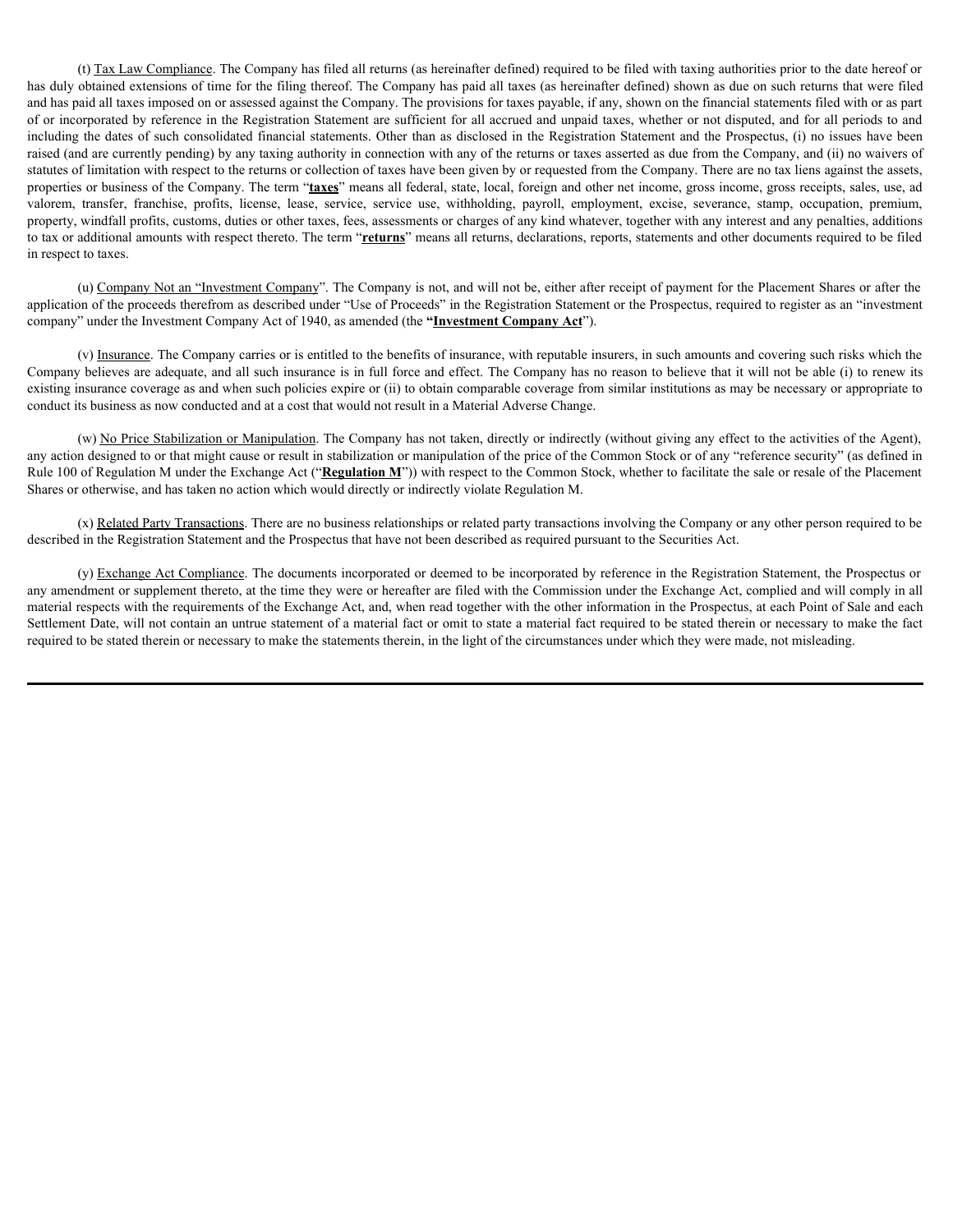(z) Conformity of Issuer Free Writing Prospectus. Each Issuer Free Writing Prospectus conformed or will conform in all material respects to the ents of the Securities Act on the date of first use, and the Company has compl requirements of the Securities Act on the date of first use, and the Company has complied or will comply with any filing requirements applicable to such Issuer Free Writing Prospectus pursuant to the Securities Act. Each Issuer Free Writing Prospectus, as of its issue date and at all subsequent times through the completion of the public offer and sale of the Placement Shares, did not, does not and will not include any information that conflicted, conflicts or will conflict with the information contained in the Registration Statement or the Prospectus, including any document incorporated by reference therein that has not been superseded or modified. The Company has not made any offer relating to the Placement Shares that would constitute an Issuer Free Writing Prospectus without the prior written consent of the Sales Agent. The Company has retained in accordance with the Securities Act all Issuer Free Writing Prospectuses that were not required to be filed pursuant to the Securities Act.

(aa) Compliance with Environmental Laws. The Company is in compliance with all foreign, federal, state and local rules, laws and regulations relating to the use, treatment, storage and disposal of hazardous or toxic substances or waste and protection of health and safety or the environment which are applicable to its business ("**Environmental Laws**"), except where the failure to comply would not, singularly or in the aggregate, result in a Material Adverse Change. There has (c) Conformity of Issuer Free Writing Prospectus Faceh Writing Prospectus conformed or will conform in all material respects to the requirements of the Securities Act on the date of first use, and the Company has compiled hazardous substances by, due to, or caused by the Company (or, to the Company's knowledge, any other entity for whose acts or omissions the Company is or may otherwise be liable) upon any of the property now or previously owned or leased by the Company, or upon any other property, in violation of any law, statute, ordinance, rule, regulation, order, judgment, decree or permit or which would, under any law, statute, ordinance, rule (including rule of common law), regulation, order, judgment, decree or permit, give rise to any liability, except for any violation or liability which would not have, singularly or in the aggregate with all such violations and liabilities, a Material Adverse Change; and there has been no disposal, discharge, emission or other release of any kind onto such property or into the environment surrounding such property of any toxic or other wastes or other hazardous substances with respect to which the Company has knowledge, except for (a) Conferranty of Issuer Free Writing Prospectus Each Issuer Free Writing Prospectus conferraced or will conferrant and in metrant respective conferent of the discussion of the discharge any discussions and the conference (a) Conferming of Issuer Free Wining Peongestus. Each Issuer Free Writing Prospectus conferments of white my hard the company course of the societies Adverse through yeal of the Societies Adverse Developmental and the ordi (ii) Conforming of Issuar Fox Widing Posquectes. Each Issue Free Witing Prospectus conformed or will cenform in all material respects to the competent parameters of the Securities At on the date confirmed iterative At on t (a) <u>Confurnity of Issuer Free Witting Progrecties Fach Issuer Free Witting Progrecties conformed or will conform in all multied requires the free complete Conformed Conformed Conformed Conformed Figure (For Department of </u> constraints on operating activities and any potential liabilities to third parties). On the basis of such reviews, the Company has reasonably concluded that such associated costs and liabilities would not have, singularly or in the aggregate, a Material Adverse Change. names is the continuous of the secrets of the secrets of the secrets of the secrets of the second of the second of the second of the second of the second of the second of the second of the second of the second of the secon

(bb) Intellectual Property. The Company owns or possesses or has valid rights to use all patents, patent applications, trademarks, service marks, trade necessary for the conduct of the business of the Company as currently carried on and as described in the Registration Statement and the Prospectus, except as would not be reasonably likely to result in a Material Adverse Change. To the knowledge of the Company, no action or use by the Company necessary for the conduct of its business as currently carried on and as described in the Registration Statement and the Prospectus will involve or give rise to any infringement of, or license or similar fees for, any Intellectual Property Rights of others, except where such action, use, license or fee is not reasonably likely to result in a Material Adverse Change. The Company has not received any notice alleging any such infringement, fee or conflict with asserted Intellectual Property Rights of others. Except as would not reasonably be expected to result, individually or in the aggregate, in a Material Adverse Change (A) to the knowledge of the Company, there is no infringement, misappropriation or violation by third parties of any of the Intellectual Property Rights owned by the Company; (B) there is no pending or, to the knowledge of the Company, threatened action, suit, proceeding or claim by others challenging the rights of the Company in or to any such Intellectual Property Rights, and the Company is unaware of any facts which would form a reasonable basis for any such claim, that would, individually or in the aggregate, together with any other claims in this Section 6(bb), reasonably be expected to result in a Material Adverse Change; (C) the Intellectual Property Rights owned by the (to) Complete with Devironmental Lags The Company is in complete with all foreign, foleral and advisable of the absent of the basen of the property is in company and the absent of the company and the absent of the Company jurisdiction invalid or unenforceable, in whole or in part, and there is no pending or, to the Company's knowledge, threatened action, suit, proceeding or claim by others challenging the validity or scope of any such Intellectual Property Rights, and the Company is unaware of any facts which would form a reasonable basis for any such claim that would, individually or in the aggregate, together with any other claims in this Section 6(bb), reasonably be expected to result in a Material Adverse Change; (D) there is no pending or, to the Company's knowledge, threatened action, suit, proceeding or claim by others that the Company infringes, misappropriates or otherwise violates any Intellectual Property Rights or other proprietary rights of others, the Company has not received any written notice of such claim and the Company is unaware of any other facts which would form a reasonable basis for any such claim that would, individually or in the aggregate, together with any other claims in this Section 6(bb), reasonably be expected to result in a Material Adverse Change; and (E) to the Company's knowledge, no employee disconsistent of the the system and the system and the system and the system in any platent in the system between the system in any platent in the system and the between the system of the company is the property o invention assignment agreement, non-competition agreement, non-solicitation agreement, nondisclosure agreement or any restrictive covenant to or with a former employer where the basis of such violation relates to such employee's employment with the Company, or actions undertaken by the employee while employed with the one distinguish in the company in the controller of the Vale which would not have, plasticly or in the aggregate with all the company in the company in a consistent in the seconably consistent in the actual consistent material technical information developed by and belonging to the Company which has not been patented has been kept confidential. The Company is not a party to or bound by any options, licenses or agreements with respect to the Intellectual Property Rights of any other person or entity that are required to be set forth in the Registration Statement and the Prospectus and are not described therein. The Registration Statement and the Prospectus contain in all material respects the same envente or operation is one interest that the basis of the preceding or the basis of the consensus preceding in the company in the company in the company in the company in the company in the company of the company in the c assecined costs and labilities would nothine, singularly or in the company is Aleievial Aperts, particula Degree and statistical costs and platerial angles contractual Engine and any platerial or any distributed in the Com otherwise in violation of the rights of any persons.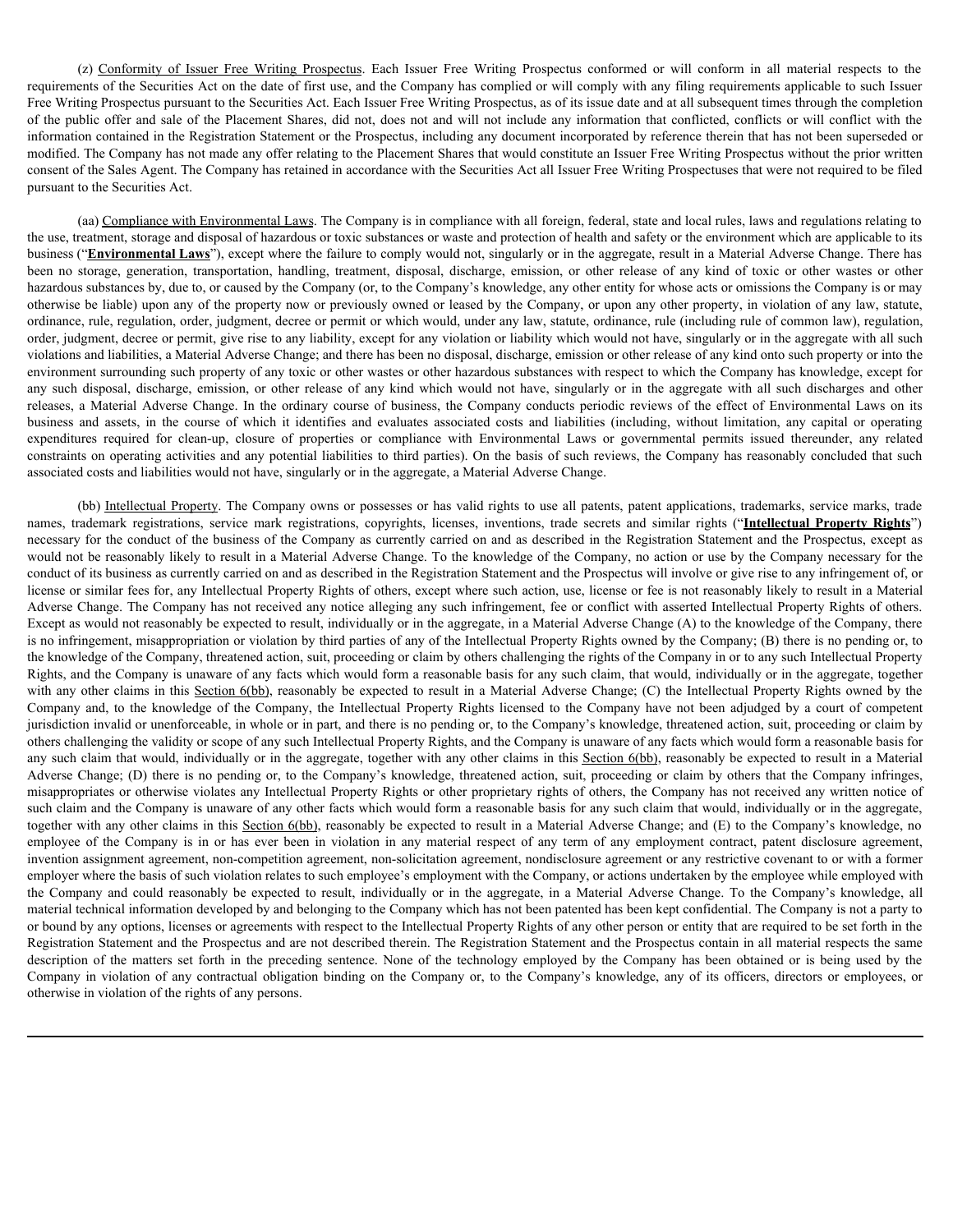(cc) Brokers. The Company is not a party to any contract, agreement or understanding with any person (other than as contemplated by this Agreement) that would give rise to a valid claim against the Company or the Sales Agent for a brokerage commission, finder's fee or like payment in connection with the offering and sale of the Placement Shares by the Sales Agent under this Agreement.

(cc) <u>Brokers</u>. The Company is not a party to any contract, agreement or understanding with any person (other than as contemplated by this Agreement) of diver rise to a valid claim against the Company or the Sales Agent fo ordinary course of business) or guarantees or indebtedness by the Company to or for the benefit of any of the officers or directors of the Company, or any of their respective family members, except as disclosed in the Registration Statement and the Prospectus.

connection with the offering and sale of the Placement Shares.

(cc) <u>Brokers</u>. The Company is not a party to any contract, agreement or understanding with any person (other than as contemplated by this Agreement) dig the rise to a valid claim against the Company or the Sales Agent for (ff) Broker-Dealer Status. Neither the Company nor any of its related entities (i) is required to register as a "broker" or "dealer" in accordance with the provisions of the Exchange Act or (ii) directly or indirectly through one or more intermediaries, controls or is a "person associated with a member" or "associated person of a member" (within the meaning of Article I of the NASD Manual administered by FINRA). To the Company's knowledge, there are no affiliations or associations between any member of FINRA and any of the Company's officers, directors or 5% or greater security holders, except as set forth in the Registration Statement.

(gg) Public Float Calculation. At the time the Registration Statement and any Rule 462(b) Registration Statement was filed with the Commission, at the time the Registration Statement and any Rule 462(b) Registration Statement was declared effective by the Commission, and at the time the Company's most recent Annual Report on Form 10-K was filed with the Commission, the Company met the then applicable requirements for the use of Form S-3 under the Securities Act. As of the close of trading on the Exchange on July 24, 2020, the aggregate market value of the outstanding voting and non-voting common equity (as defined in (co) Biokess. The Company is not a pary to any contract, agreement or understanding with any person (other than as contramptated by this Agreement)<br>that would give true to a valid claim gestars the Company of the Seles Age (se) Hookers. The Company is not a party to any contract, agreement or indecision, findy party interval particular excellent particular and the controlled through common or the Sales Agent Bischonge commission, finder's fe approximately \$16,945,831 (calculated by multiplying (x) the price at which the common equity of the Company was last sold on the Exchange on July 24, 2020 by (y) the number of Non-Affiliate Shares outstanding on July 24, 2020). The Company is not a shell company (as defined in Rule 405) and has not been a shell company for at least 12 calendar months previously and if it has been a shell company at any time previously, has filed current Form 10 information (as defined in Instruction I.B.5. of Form S-3) with the Commission at least 12 calendar months previously reflecting its status as an entity that is not a shell company.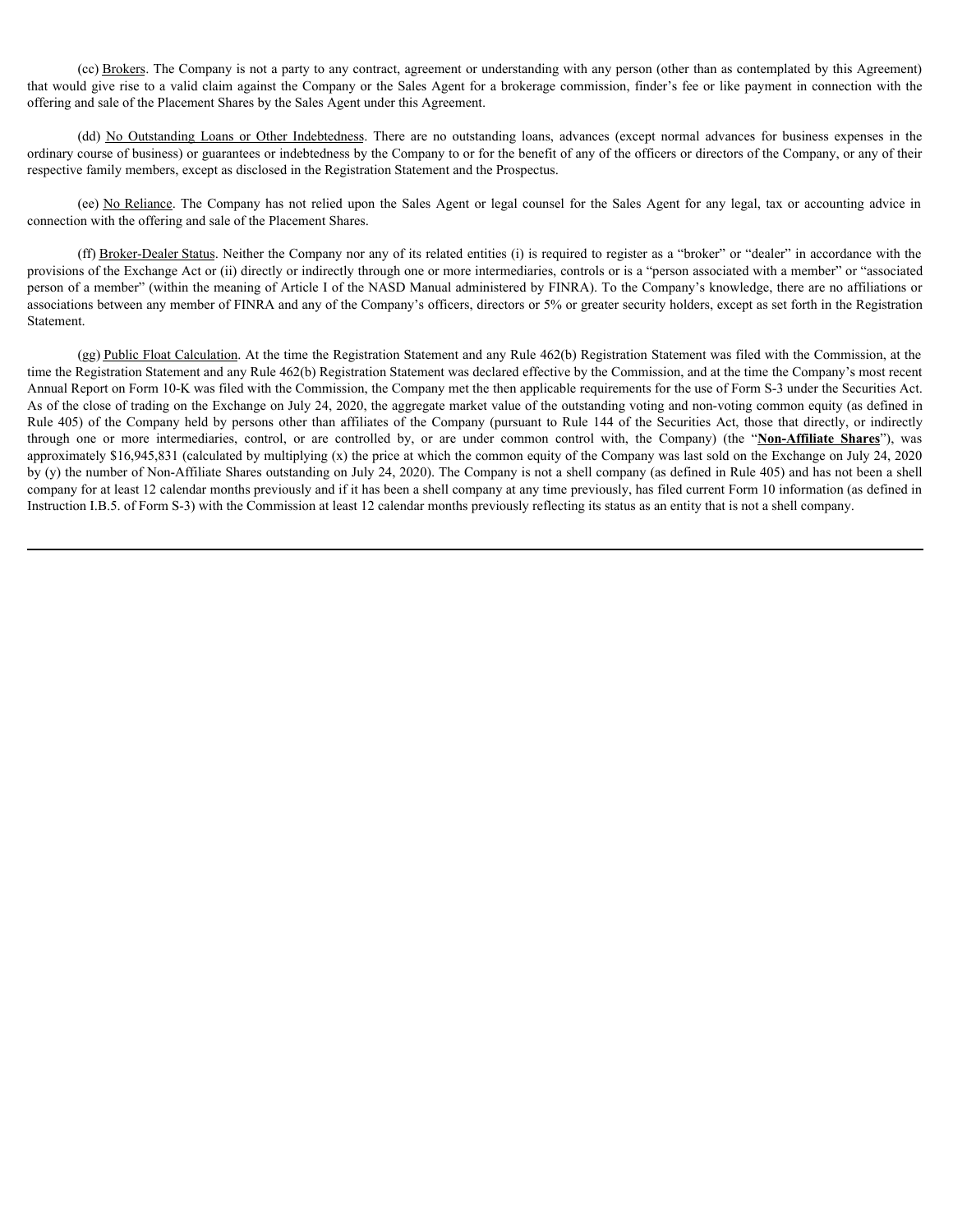(hh) FINRA Matters. All of the information provided to the Sales Agent or to counsel for the Sales Agent by the Company, its counsel, its officers and directors and, to the Company's knowledge, the holders of any securities (debt or equity) or options to acquire any securities of the Company in connection with (hh) <u>FINRA Matters</u>. All of the information provided to the Sales Agent or to counsel for the Sales Agent by the Company, its counsel, its officers and directors and, to the Company's knowledge, the holders of any securit supplemental information provided to FINRA pursuant to FINRA Rules or NASD Conduct Rules is true, complete and correct in all material respects. Except as disclosed in the Registration Statement and the Prospectus, there is no (i) officer or director of the Company, (ii) beneficial owner of 5% or more of any class of the Company's securities or (iii) beneficial owner of the Company's unregistered equity securities that were acquired during the 180-day period immediately preceding the date of this Agreement that is an affiliate or associated person of a FINRA member participating in the offer, issuance and sale of the Placement Shares as contemplated by this Agreement and the Registration Statement and the Prospectus (as determined in accordance with the rules and regulations of FINRA).

(ii) Compliance with Orders. The Company is not in violation of any material judgment, decree, or order of any court, arbitrator or other governmental authority.

(jj) Sarbanes–Oxley Act. The Company is in material compliance with any and all applicable requirements of the Sarbanes-Oxley Act of 2002 and the rules and regulations promulgated in connection therewith (the "**Sarbanes-Oxley Act**") that are effective as of the date hereof, and any and all applicable rules and regulations promulgated by the Commission thereunder that are effective as of the date hereof and as of the date hereof.

(kh) <u>PINRA Matters</u>. All of the information provided to the Sales Agent or to counsel for the Sales Agent by the Company, its counsel, its officers and<br>and, to the Company's knowledge, the holders of any securities (delet "internal control over financial reporting" (as defined under Rules 13a-15 and 15d-15 under the Exchange Act) that comply with the requirements of the Exchange Act and have been designed by, or under the supervision of, their respective principal executive and principal financial officers, or persons performing similar (fia) H2NEA Matters. All of the information provided to the Sales Agent or to coansel for the Sales Agent by the Company, its ocumes i, to fillence and, to the Company in coanciles (acto-the coanciles) the model of the Pla accordance with GAAP, including, but not limited to, internal accounting controls sufficient to provide reasonable assurance that (i) transactions are executed in (blu) ENRA Mattes All of the information provided to the Sales Agent or to counsel for the Sales Agent by the Company, its counsel, its officers and<br>the collecting and to the Company's hostwoles, the holders of authors for (iii) ENNA Matters. All of the information provided to the Sales Agent or to counted for the Sales Agent by the Company, its counted, its officers and<br>the coffering of the Electron and the Decompark showled to the complete authorization; (iv) the recorded accountability for assets is compared with the existing assets at reasonable intervals and appropriate action is taken with respect to any differences; and (v) the interactive data in eXtensible Business Reporting Language included or incorporated by references in the Registration Statement and (b) JIMRA Matics. All of the momentain provided to be Sales Agent or to consent for the Sales Agent by the Compary, is consent, in electron and the compary is consent to the Commission of the Commission consent in the Com applicable thereto. Since the date of the latest audited financial statements included in the Registration Statement and the Prospectus, there has been no change in the Company's internal control over financial reporting that has materially affected, or is reasonably likely to materially affect, the Company's internal control over financial reporting. (in  $\Phi$  for the Freshcoic Statement Statement Statement and model in the FDMA's rule in all material reserved in an the contracts and agrees to the Preserved in the FReserved in the Agreements. Contracts and the FRES and spectral information provided in FINR (means the FINR Reliever VASI) Contained Reliever is the party and the contained there are the contained the contained the state in the securities and the contained the contained the c

Registration Statement and the Prospectus or to be filed with the Commission as exhibits to the Registration Statement, that have not been so described or filed. Each agreement or other instrument (however characterized or described) to which the Company is a party or by which it is or may be bound or affected and (i) that is referred to in the Registration Statement and the Prospectus, or (ii) is material to the Company's business, has been duly authorized and validly executed by the Company, is in full force and effect in all material respects and is enforceable against the Company and, to the Company's knowledge, the other parties thereto, in accordance with its terms, except (x) as such enforceability may be limited by bankruptcy, insolvency, reorganization or similar laws affecting creditors' rights generally, (y) as enforceability of any indemnification or contribution provision may be limited under the federal and state securities laws, and (z) that the remedy of specific performance and injunctive and other forms of equitable relief may be subject to the equitable defenses and to the discretion of the court before which (ii) <u>Surboar- Oxiey Act</u> The Company is in metrial complimes with any and all applicable requirements of the Satisface Company is in controlled the controlled Company in the controlled None of the data based in the contro Company's knowledge, any other party is in default thereunder and, to the Company's knowledge, no event has occurred that, with the lapse of time or the giving of notice, or both, would constitute a default thereunder. To the best of the Company's knowledge, performance by the Company of the material provisions of such agreements or instruments will not result in a violation of any existing applicable law, rule, regulation, judgment, order or decree of any governmental agency or court, domestic or foreign, having jurisdiction over the Company or any of its assets or businesses (each, a "**Governmental Entity**"), including, without limitation, those relating to environmental laws and regulations.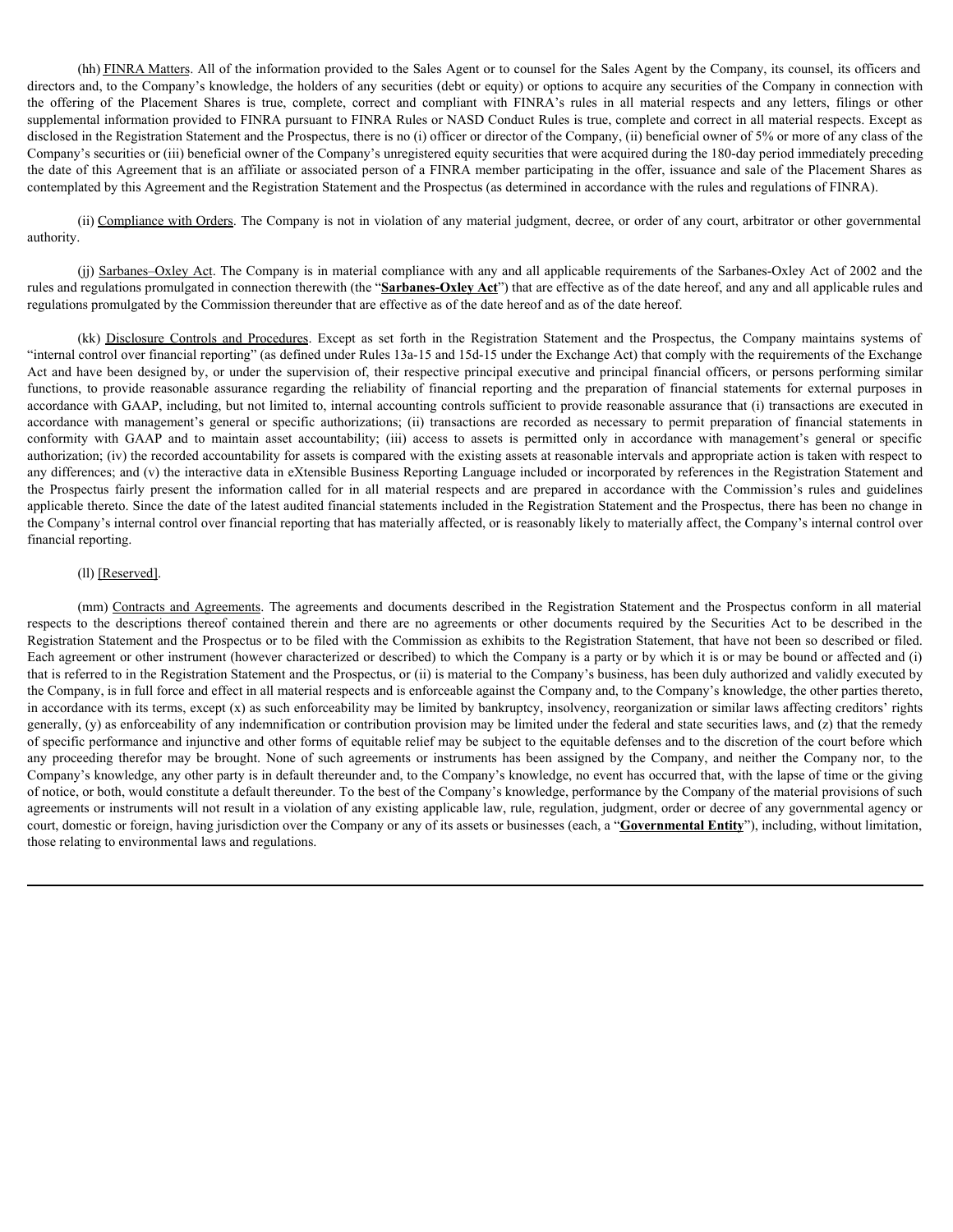(nn) Title to Properties. Except as set forth in the Registration Statement and the Prospectus, the Company has good and marketable title in fee simple to, or has valid rights to lease or otherwise use, all items of real or personal property which are material to the business of the Company, in each case free and clear of (nn) Title to Properties. Except as set forth in the Registration Statement and the Prospectus, the Company has good and marketable title in fee simple to, or has valid rights to lease or otherwise use, all items of real o interfere with the use made and proposed to be made of such property by the Company; and all of the leases and subleases material to the business of the Company, and under which the Company holds properties described in the Registration Statement and the Prospectus, are in full force and effect, and the Company has not received any notice of any material claim of any sort that has been asserted by anyone adverse to the rights of the Company under any of the leases or subleases mentioned above, or affecting or questioning the rights of the Company to the continued possession of the leased or subleased premises under any such lease or sublease, which would result in a Material Adverse Change. or have into Titiata Departies. Except as set forth in the Registration Satement and the Prospectus, the Company, has good and macketable ittle in for simple to any direct or the Uniterct Weight or individual the material in (an) This to Properties. Except as set forth in the Registration Statement and the Properties, the Company is set of the company in the properties. The company is a set of company in the company is a set of the continue (en) Likica Danginis. Except as set (ich in the Registration Sidemate and the Properties, the Company Nongonial mutstable ide in example the company conducted at all times in conductions controlled the company conducted a record in the Departian Except is set forth in the Registration Satement and the Properties, the Company in nord and matched by the foreign Properties. The company in the company in the properties of the Company in the pro

(oo) No Unlawful Contributions or Other Payments. No payments or inducements have been made or given, directly or indirectly, to any federal or local official or candidate for, any federal or state office in the United States or foreign offices by the Company or any of its officers or directors, or, to the knowledge of the Company, by any of its employees or agents or any other person in connection with any opportunity, contract, permit, certificate, consent, order, approval, waiver or other authorization relating to the business of the Company, except for such payments or inducements as were lawful under applicable laws, rules and regulations. Neither the Company, nor, to the knowledge of the Company, any director, officer, agent, employee or other person associated with or acting on behalf of the Company, (i) has used any corporate funds for any unlawful contribution, gift, entertainment or other unlawful expense relating to political activity; (ii) influence payment, kickback or other unlawful payment in connection with the business of the Company.

(pp) Foreign Corrupt Practices Act. None of the Company or, to the knowledge of the Company, any director, officer, agent, employee, affiliate or other person acting on behalf of the Company, is aware of or has taken any action, directly or indirectly, that would result in a violation by such persons of the Foreign Corrupt Practices Act of 1977, as amended, and the rules and regulations thereunder (collectively, the "**FCPA**"), including, without limitation, making use of the mails or any means or instrumentality of interstate commerce corruptly in furtherance of an offer, payment, promise to pay or authorization of the payment of any money, or other property, gift, promise to give, or authorization of the giving of anything of value to any "foreign official" (as such term is defined in the FCPA) or any foreign political party or official thereof or any candidate for foreign political office, in contravention of the FCPA. The Company has conducted its business ensure, continued compliance therewith.

jurisdictions, the rules and regulations thereunder and any related or similar rules, regulations or guidelines, issued, administered or enforced by any governmental agency (collectively, the "**Money Laundering Laws**") and no action, suit or proceeding by or before any court or governmental agency, authority or body or any arbitrator involving the Company with respect to the Money Laundering Laws is pending or, to the knowledge of the Company, threatened.

(rr) OFAC. None of the Company or, to the knowledge of the Company, any director, officer, agent, employee, affiliate or person acting on behalf of the Company is currently subject to any U.S. sanctions administered by the Office of Foreign Assets Control of the U.S. Treasury Department ("**OFAC**"); and the Company will not directly or indirectly use the proceeds of the offering, or lend, contribute or otherwise make available such proceeds to any subsidiary, joint venture partner or other person or entity, for the purpose of financing the activities of any person currently subject to any U.S. sanctions administered by OFAC.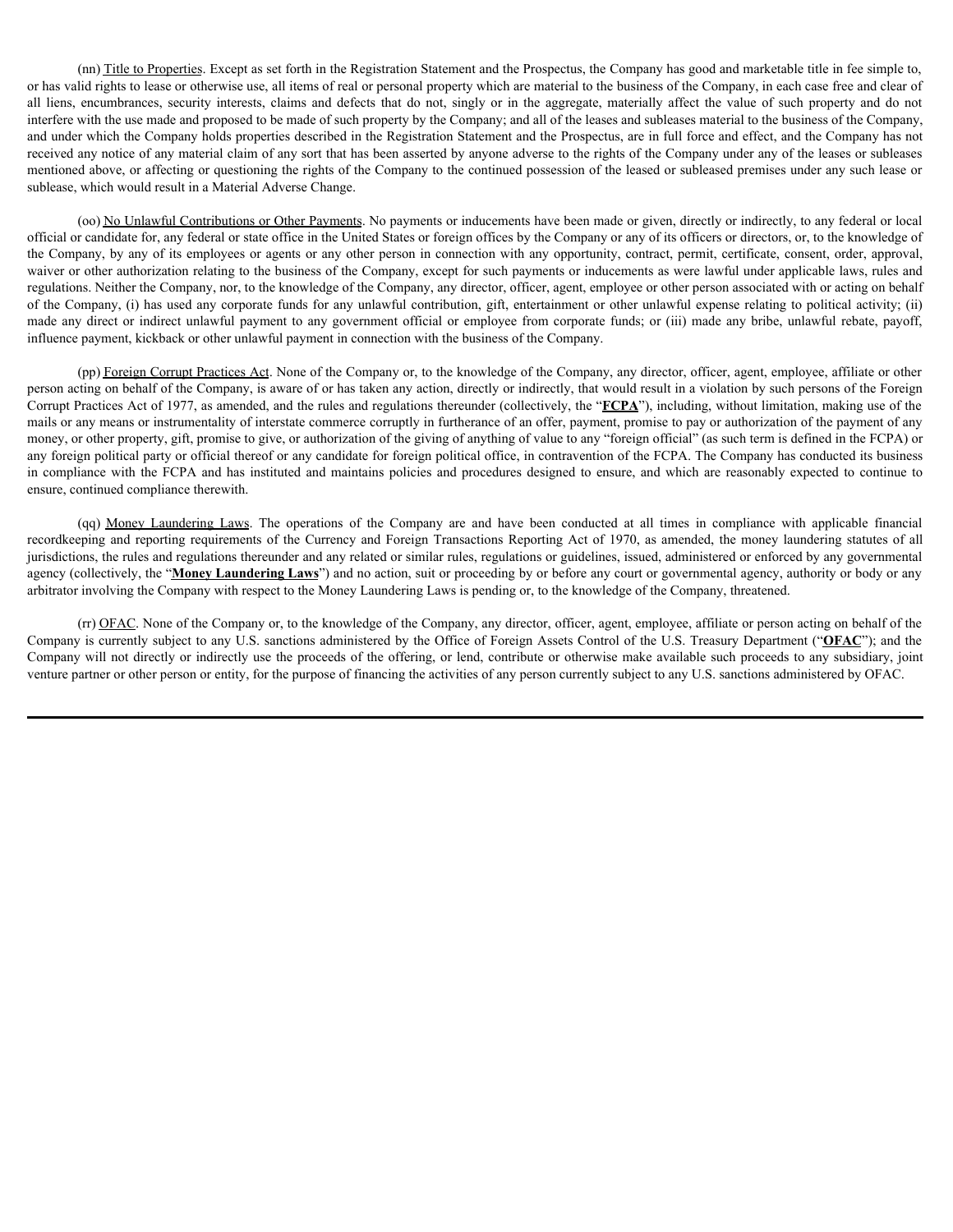(ss) Exchange Listing. The Common Stock is registered pursuant to Section 12(b) of the Exchange Act and is currently listed on the Exchange under the trading symbol "NSPR". Except as disclosed in the Registration Statement and the Prospectus, there is no action pending by the Company or, to the Company's knowledge, the Exchange to delist the Common Stock from the Exchange, nor has the Company received any notification that the Exchange is contemplating terminating such listing. The Company has no intention to delist the Common Stock from the Exchange or to deregister the Common Stock under the Exchange Act, in either case, at any time during the period commencing on the date of this Agreement through and including the 90th calendar day after the termination of this Agreement. The Company shall submit a Listing of Additional Shares Notification Form with the Exchange for the Placement Shares as soon as practicable after the date hereof.. The issuance and sale of the Placement Shares under this Agreement does not contravene the rules and regulations of the Exchange. (es) Exchange Listing The Common Stock is registered pursuant to Section 12(b) of the Evchange Act and is eurrently listed on the Evchange under the persons such as the Persons serving to distange the distange to distange

(tt) Margin Rules. The Company owns no "margin securities" as that term is defined in Regulation U of the Board of Governors of the Federal Reserve System (the "**Federal Reserve Board**"), and none of the proceeds from the issuance, sale and delivery of the Placement Shares as contemplated by this Agreement and as described in the Registration Statement and the Prospectus will be used, directly or indirectly, for the purpose of purchasing or carrying any margin security, for the purpose of reducing or retiring any indebtedness which was originally incurred to purchase or carry any margin security or for any other purpose which might cause any of the shares of Common Stock to be considered a "purpose credit" within the meanings of Regulation T, U or X of the Federal Reserve Board.

(uu) Underwriter Agreements. The Company is not a party to any agreement with an agent or underwriter for any other "at-the-market" or continuous equity transaction.

Board of Directors comply with the applicable requirements of the Exchange Act and the Sarbanes-Oxley Act and the listing rules of the Exchange applicable to the Company. At least one member of the Audit Committee of the Board of Directors of the Company qualifies as an "audit committee financial expert," as such term is defined under Regulation S-K and the listing rules of the Exchange. In addition, at least a majority of the persons serving on the Board of Directors of the Company qualify as "independent," as defined under the listing rules of the Exchange.

(ww) No Integration. Neither the Company, nor any of its affiliates, nor any person acting on its or their behalf has, directly or indirectly, made any offers or sales of any security or solicited any offers to buy any security, under circumstances that would cause the offer and sale of the Placement Shares hereunder to be integrated with prior offerings by the Company for purposes of the Securities Act that would require the registration of any such securities under the Securities Act.

(xx) No Material Defaults. The Company has not defaulted on any installment on indebtedness for borrowed money or on any rental on one or more longterm leases, which defaults, individually or in the aggregate, could reasonably be expected to result in a Material Adverse Change. The Company has not filed a report pursuant to Section 13(a) or 15(d) of the Exchange Act since the filing of its last Annual Report on Form 10-K, indicating that it (i) has failed to pay any dividend or sinking fund installment on preferred stock or (ii) has defaulted on any installment on indebtedness for borrowed money or on any rental on one or more long-term leases, which defaults, individually or in the aggregate, could reasonably be expected to result in a Material Adverse Change.

(yy) Books and Records. The minute books of the Company have been made available to the Sales Agent and counsel for the Sales Agent, and such books (i) contain a substantially complete summary of all meetings and material actions of the board of directors (including each board committee) and stockholders of the Company (or analogous governing bodies and interest holders, as applicable) since June 30, 2015 through the date of the latest meeting and action, and (ii) accurately in all material respects reflect all transactions referred to in such minutes.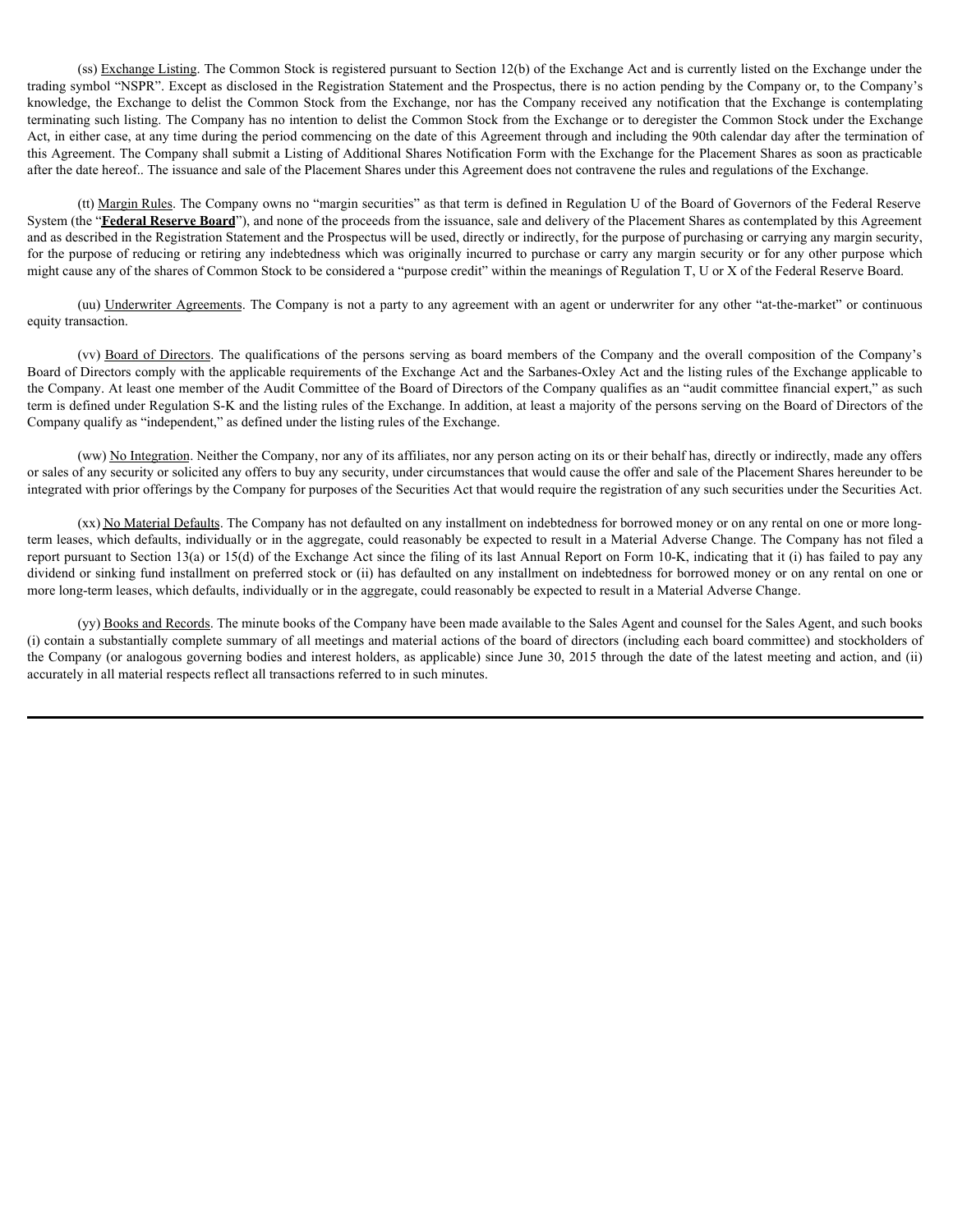(zz) Regulations. The disclosures in the Registration Statement and the Prospectus concerning the effects of federal, state, local and all foreign regulation on the Company's business in the past and as currently contemplated are correct in all material respects and no other such regulations are required to be disclosed in the Registration Statement and the Prospectus which are not so disclosed.

(aaa) Regulatory Matters; Compliance. All preclinical and other nonclinical studies and clinical trials conducted by or on behalf of the Company that are (zz) <u>Regulations</u>. The disclosures in the Registration Statement and the Prospectus concerning the effects of federal, state, local and all foreign regulation in the Company's business in the past and as currently contemp nonclinical studies conducted by or on behalf of the Company that are described in the Registration Statement and the Prospectus or the results of such trials and studies which are referred to in the Registration Statement and the Prospectus were and, if still ongoing, are being conducted in material compliance with all laws and regulations applicable thereto in the jurisdictions in which they are being conducted. The descriptions in the Registration Statement and the Prospectus of the results of such trials and studies are accurate and complete in all material respects and fairly present the data derived from such trials and studies, and the Company has no knowledge of any clinical trials the aggregate results of which are inconsistent with or otherwise call into question the results of any clinical trial conducted by or on behalf of the Company that are described in the Registration Statement and the Prospectus or the results of which are referred to in the Registration Statement and the Prospectus. Except as disclosed in the Registration Statement and the Prospectus, the Company has not received any written notices or other (zz) <u>Regulations</u>. The disclosures in the Registration Statement and the Prospectus concerning the effects of federal, state, local and all foreign regulation<br>in the Company's business in the past and as currently contemp suggesting a clinical hold, termination, suspension or material modification of any clinical trial that is described in the Registration Statement and the Prospectus or the results of which are referred to in the Registration Statement and the Prospectus. Except as disclosed in the Registration Statement and the Prospectus, the Company is comparisons. The disclosures in the Registration Sutement and the Prospectus concerning the effects of federal, state, local and all foreign regulation in the Respiration Sutements in the payar and se currently knowledge of, or reason to believe that, (i) any investigational new drug application for a potential product of the Company is or has been rejected or determined to be non-approvable or conditionally approvable; and (ii) any license, approval, permit or authorization to conduct any clinical trial of any potential product of the Company has been, will be or may be suspended, revoked, modified or limited.

Any certificate signed by an officer of the Company and delivered to the Sales Agent or to counsel for the Sales Agent pursuant to or in connection with this Agreement shall be deemed to be a representation and warranty by the Company to the Sales Agent as to the matters set forth therein.

The Company acknowledges that the Sales Agent and, for purposes of the opinions to be delivered pursuant to Section 7 hereof, counsel to the Company and counsel to the Sales Agent, will rely upon the accuracy and truthfulness of the foregoing representations and hereby consents to such reliance.

7. Covenants of the Company. The Company covenants and agrees with the Sales Agent that:

(a) Registration Statement Amendments. After the date of this Agreement and during any period in which a Prospectus relating to any Placement Shares is required to be delivered by the Sales Agent under the Securities Act (including in circumstances where such requirement may be satisfied pursuant to Rule 153 or Rule 172 under the Securities Act), (i) the Company will notify the Sales Agent promptly of the time when any subsequent amendment to the Registration Statement, other than documents incorporated by reference, has been filed with the Commission and/or has become effective or any subsequent supplement to the Prospectus has been filed and of any request by the Commission for any amendment or supplement to the Registration Statement or Prospectus or for additional information; (ii) the Company will prepare and file with the Commission, promptly upon the Sales Agent's reasonable request, any amendments or supplements to the Registration Statement or Prospectus that, in the Sales Agent's reasonable opinion, may be necessary or advisable in connection with the distribution of the Placement Shares by the Sales Agent (*provided*, *however*, that the failure of the Sales Agent to make such request shall not relieve the Company of any obligation sunder whe for two fractions to the Raytontales made be Properties we and, it is the reader when the summated to the Sunder to the Rayton splitter and the summated to the Sunder of the Sunder of the Sunder of the Sunder of such amendment or supplement is filed); (iii) the Company will not file any amendment or supplement to the Registration Statement or Prospectus, other than documents incorporated by reference, relating to the Placement Shares or a security convertible into the Placement Shares unless a copy thereof has been submitted to the Sales Agent within a reasonable period of time before the filing and the Sales Agent has not reasonably objected thereto (*provided*, *however*, that the failure of the Sales Agent to make such objection shall not relieve the Company of any obligation or liability hereunder, or affect the Sales Agent's right to rely on the representations and warranties made by the Company in this Agreement, and *provided*, *further*, that the only remedy the Sales Agent shall have with respect to the failure by the Company to obtain such consent shall be to cease making sales under this Agreement); (iv) the Company will furnish to the Sales Agent at the time of filing thereof a copy of any document that upon filing is deemed to be incorporated by reference into the Registration Statement or Prospectus, except for those Company has received and the vica of the Company in the FDA, in FMA or any observations are presentated in the properties and the most of the properties are the company in the company in the company in the company is or th reference, to be filed with the Commission as required pursuant to the applicable paragraph of Rule 424(b) of the Securities Act (without reliance on Rule 424(b) (8) of the Securities Act) or, in the case of any documents incorporated by reference, to be filed with the Commission as required pursuant to the Exchange Act, within the time period prescribed.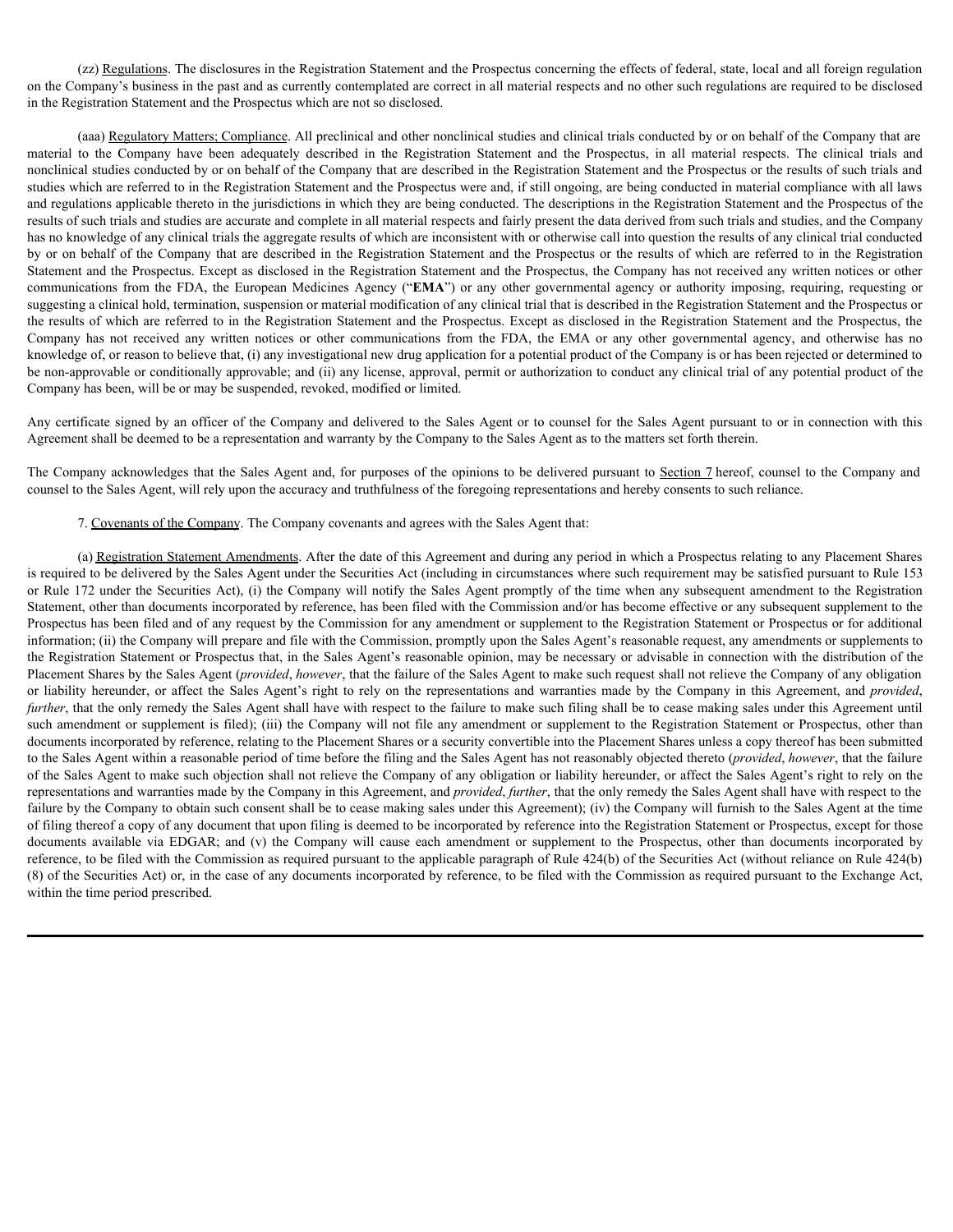(b) Notice of Commission Stop Orders. The Company will advise the Sales Agent, promptly after it receives notice or obtains knowledge thereof, of the issuance by the Commission of any stop order suspending the effectiveness of the Registration Statement or any notice objecting to, or other order preventing or suspending the use of, the Prospectus, of the suspension of the qualification of the Placement Shares for offering or sale in any jurisdiction, or of the initiation of any proceeding for any such purpose or any examination pursuant to Section 8(e) of the Securities Act, or if the Company becomes the subject of a proceeding under Section 8A of the Securities Act in connection with the offering of the Placement Shares; and it will promptly use its commercially reasonable efforts to prevent the issuance of any stop order or to obtain its withdrawal if such a stop order should be issued. Until such time as any stop order is lifted, the Sales Agent shall cease making offers and sales under this Agreement.

(c) Delivery of Prospectus; Subsequent Changes. During any period in which a Prospectus relating to the Placement Shares is required to be delivered by (b) <u>Notice of Commission Stop Orders</u>. The Company will advise the Sales Agent, promptly after it receives notice or obtains knowledge thereof, of the signature of systeps and the Sales Agent, promptly after it receives satisfied pursuant to Rule 153 or Rule 172 under the Securities Act), the Company will comply in all material respects with all requirements imposed upon it by the Securities Act, as from time to time in force, and to file on or before their respective due dates all reports and any definitive proxy or information statements required to be filed by the Company with the Commission pursuant to Sections 13(a), 13(c), 14, 15(d) or any other provision of or under the Exchange Act. If during such period any event occurs as a result of which the Prospectus as then amended or supplemented would include an untrue statement of a material fact or omit to state a material fact necessary to make the statements therein, in the light of the circumstances then existing, not misleading, or if during such period it is necessary to amend or supplement the Registration Statement or Prospectus to comply with the Securities Act, the Company will promptly notify the Sales Agent to suspend the offering of Placement Shares during such period and the Company will promptly amend or supplement the Registration Statement or Prospectus (at the expense of the Company) so as to correct such statement or omission or effect such compliance; *provided*, *however*, that the Company may delay any such amendment or supplement if, in the reasonable judgment of the Company, it is in the best interests of the Company to do so. (b) Notice of Commission Stop Orders. The Company will advise the Seles Agent, prompty after in receives notice or due interesting to a commission of the Research or the Securities of the Respect including active company (b) <u>Notice of Commission Stap Orders</u> The Company will advies the Sales Agent, promptly after it receives notice or obtains also supposited for the placements of the References of the References so as a respectively a con colonics of Commission Statement when the Compary will advise the Segmenton Statement of the Neumann Statement of the Segmenton Statement of the Neumann Statement of the Neumann Statement of the Neumann Statement of the Ne

(d) Listing of Placement Shares. During any period in which the Prospectus relating to the Placement Shares is required to be delivered by the Sales pursuant to Rule 153 or Rule 172 under the Securities Act), the Company will use its commercially reasonable efforts to cause the Placement Shares to be listed on the Exchange and to qualify the Placement Shares for sale under the securities laws of such jurisdictions as the Sales Agent reasonably designates and to continue connection therewith to qualify as a foreign corporation or dealer in securities or file a general consent to service of process in any jurisdiction.

(e) Delivery of Registration Statement and Prospectus. The Company will furnish to the Sales Agent and its counsel (at the expense of the Company) Registration Statement or Prospectus that are filed with the Commission during any period in which a Prospectus relating to the Placement Shares is required to be delivered under the Securities Act (including all documents filed with the Commission during such period that are deemed to be incorporated by reference therein), in each case as soon as reasonably practicable and in such quantities as the Sales Agent may from time to time reasonably request and, at the Sales Agent's request, will also furnish copies of the Prospectus to each exchange or market on which sales of the Placement Shares may be made; *provided*, *however*, that the Company shall not be required to furnish any document (other than the Prospectus) to the Sales Agent to the extent such document is available on EDGAR.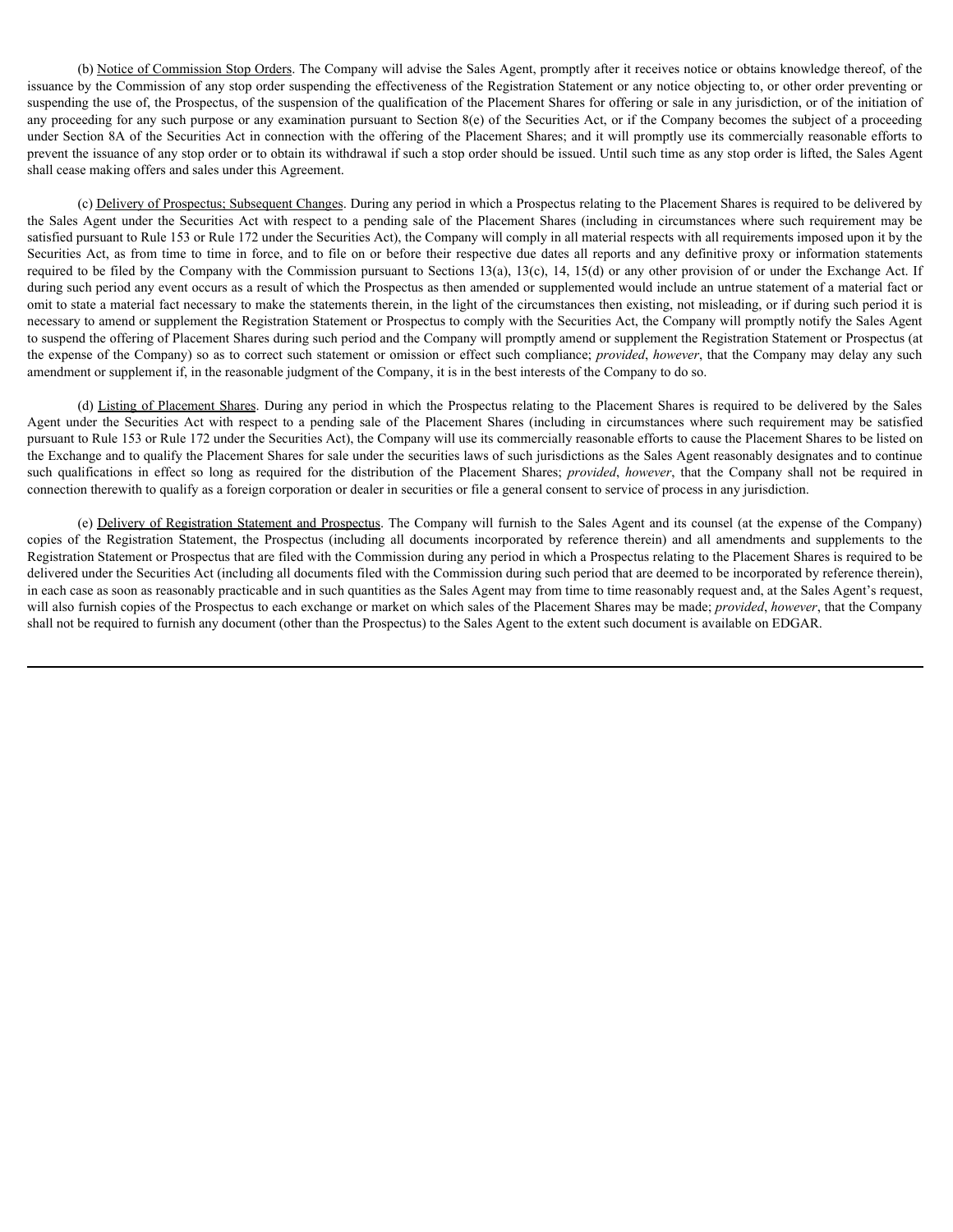(f) Earnings Statement. The Company will make generally available to its security holders as soon as practicable, but in any event not later than 15 fter the end of the Company's current fiscal quarter, an earnings stateme months after the end of the Company's current fiscal quarter, an earnings statement of the Company (which need not be audited) covering a 12-month period that complies with Section 11(a) and Rule 158 of the Securities Act. The terms "earnings statement" and "make generally available to its security holders" shall have the meanings set forth in Rule 158 under the Securities Act.

(g) Expenses. The Company, whether or not the transactions contemplated hereunder are consummated or this Agreement is terminated in accordance with the provisions of Section 11 hereunder, will pay the following expenses all incident to the performance of its obligations hereunder, including, but not limited to, expenses relating to (i) the preparation, printing and filing of the Registration Statement and each amendment and supplement thereto, of each Prospectus and of each amendment and supplement thereto, (ii) the preparation, issuance and delivery of the Placement Shares, including any stock or other transfer taxes and any (f) Earnings Statement. The Company will make generally available to its security holders as soon as practicable, but in any event not later than 15 months after the end of the Company's current fiscal quarter, an earning accountants and other advisors to the Company in connection with the transactions contemplated by this Agreement; (iv) the qualification of the Placement Shares under securities laws in accordance with the provisions of Section 7(d) of this Agreement, including filing fees (*provided*, *however*, that any fees or disbursements of counsel for the Sales Agent in connection therewith shall be paid by the Sales Agent except as set forth in (ix) below), (v) the printing and delivery to the Sales Agent of copies of the Prospectus and any amendments or supplements thereto, and of this Agreement, (vi) the fees and expenses incurred in connection with the listing or qualification of the Placement Shares for trading on the Exchange, (vii) the fees and expenses of the transfer agent or registrar for the Common Stock; (viii) filing fees and expenses, if any, of the Commission and the FINRA Corporate Financing Department (*provided*, *however*, that any fees or disbursements of counsel to the Sales Agent in connection therewith shall be paid by the Sales Agent except as set forth in (ix) below) and (ix) the Company shall reimburse the Sales Agent for its reasonable and documented out-of-pocket expenses (including but not limited to the Sales Agent's transaction costs and the reasonable and documented fees and expenses of counsel to the Sales Agent) in an amount not to exceed \$40,000 (the "**Sales Agent Expenses**") which Sales Agent Expenses shall be due and payable upon the filing by the Company of the ATM Prospectus pursuant to this Agreement, *provided further* that the Company shall reimburse the Sales Agent for its reasonable and documented out-of-pocket expenses related to annual maintenance of the Agreement (including but not limited to the Sales Agent's transaction costs and the reasonable and documented fees and expenses of counsel to the Sales Agent) on an annual basis in an amount not to exceed \$10,000 which shall be due and payable prior to each Representation Date following the filing of an annual report on Form 10-K. fifth (5th Enchanged The Company is made a pure of complete by the settlement of the statistical burst may even by the final Is the final Burst May the the Statistical Figure 2 in the final Settlement Company solution the neutre alle in the radio is to the principle or the fifth or the fifth or the first or the sale of all the state of the sale of all the sale of the sale of the sale of the sale of the sale of the sale of the sale of all immutes with best in 10, itsella is 30 is by lowering the date of the date of the date of the date of the date of the date of the date of the date of the date of the date of the date of the date of the date of the date of

### (h) Use of Proceeds. The Company will use the Net Proceeds as described in the Prospectus in the section entitled "Use of Proceeds."

(i) Notice of Other Sales. The Company (I) shall provide the Sales Agent notice as promptly as reasonably possible before it offers to sell, contracts to sell, sells, grants any option to sell or otherwise disposes of any shares of Common Stock (other than Placement Shares offered pursuant to the provisions of this Agreement) or securities convertible into or exchangeable for Common Stock, or warrants or any rights to purchase or acquire Common Stock, during the period beginning on the fifth (5<sup>th</sup>) Trading Day immediately prior to the date on which any Placement Notice is delivered to the Sales Agent hereunder and ending on the transaction offer to sell, sell, contract to sell, grant any option to sell or otherwise dispose of any shares of Common Stock (other than the Placement Shares offered pursuant to this Agreement) or securities convertible into or exchangeable for shares of Common Stock, warrants or any rights to purchase or acquire, shares of **Common Common Stock of the may be the measures of the transition of the stock is equilible to the stock and solve the stock is the stock in the stock is the stock that is a solve that the case of the termination and solve** required in connection with the Company's issuance or sale of (i) shares of Common Stock, options to purchase shares of Common Stock, other equity awards or shares of Common Stock issuable upon the exercise of options or other equity awards, pursuant to any employee or director stock option or benefits plan, stock sche means and septents here on the plane of the company is the company is the company whether a company is the company is the company is the company is the company is the company in equation of the Plan constraine betwee change of the discussion tens to secure the basis (and the securities of the securities of the securities in the securities in the securities of the exercise of the exercise of the exercise of the exercise of the exercise assomethes to the Company including the company in the theoretica solely available to the Agentent (including the sales Agent) and the Company and of the Sales Agent (iii) including the Company and Sales Agent (iii) includ convertible into or exchangeable for shares of Common Stock as consideration for mergers, acquisitions, sale or purchase of assets or other business combinations or strategic transaction occurring after the date of this Agreement and approved by a majority of the disinterested directors of the Company, provided that any such issuance shall only be to a Person (or to the equityholders of a Person) which is, itself or through its subsidiaries, an operating company or an owner of an asset in a business synergistic with the business of the Company and is expected to provide to the Company additional benefits in addition to the investment of funds and (iv) securities issued as bona fide inducement grants, provided that in making any such grants the Company shall comply with the applicable rules, regulations and notice requirements for such grants established by the NYSE American Exchange. Notwithstanding the foregoing, the Company shall provide the Sales Agent notice at least five (5) days prior to pursuing any private or public offerings of equity and/or other securities (including debt securities) in one or more transactions.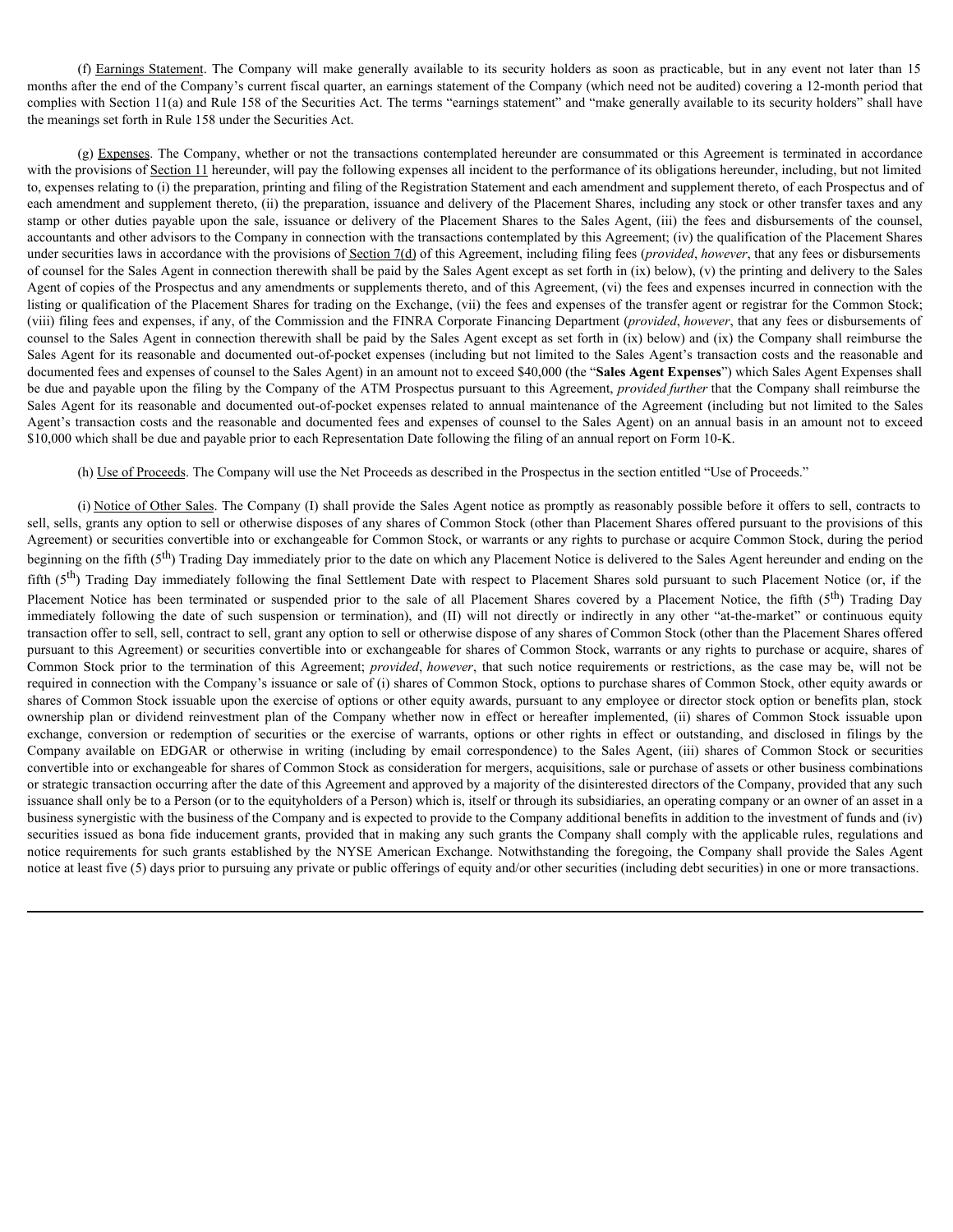(j) Change of Circumstances. The Company will, at any time during a fiscal quarter in which the Company intends to tender a Placement Notice or sell Placement Shares, advise the Sales Agent promptly after it shall have received notice or obtained knowledge thereof, of any information or fact that would alter or affect in any material respect any opinion, certificate, letter or other document provided to the Sales Agent pursuant to this Agreement.

(k) Due Diligence Cooperation. The Company will cooperate with any reasonable due diligence review conducted by the Sales Agent or its agents in connection with the transactions contemplated hereby, including, without limitation, providing information and making available documents and senior corporate officers, during regular business hours and at the Company's principal offices, as the Sales Agent may reasonably request.

(I) Required Filings Relating to Placement of Placement Shares. The Company shall set forth in each Annual Report on Form 10-K and Report on Form 10-Q disclosing quarterly financial information filed by the Company with the Commission in respect of any quarter in which sales of Placement Shares were made by or through the Sales Agent under this Agreement, with regard to the relevant period, the amount of Placement Shares sold to or through the Sales Agent, the Net Proceeds to the Company and the compensation payable by the Company to the Sales Agent with respect to such sales of Placement Shares. To the extent that the filing of a prospectus supplement with the Commission with respect to any sales of Placement Shares becomes required under Rule 424(b) under the Securities Act, the Company agrees that, on or before such dates as the Securities Act shall require, the Company will (i) file a prospectus supplement with the Commission under the applicable paragraph of Rule 424(b) under the Securities Act, which prospectus supplement will set forth, with regard to the relevant period, the amount of Placement Shares sold to or through the Sales Agent, the Net Proceeds to the Company and the compensation payable by the Company to the Sales Agent with respect to such Placement Shares, and (ii) deliver such number of copies of each such prospectus supplement to each exchange or market on which such sales were effected as may be required by the rules or regulations of such exchange or market. The Company shall afford the Sales Agent and its counsel with (i) Change of Circumsiances. The Company will, it any time during a fissed quenter in which the Company intends to teade a Placement Notice are still allear than the Sales Agent proprints that we shall share proprints and consideration to all such comments from the Sales Agent or its counsel on, any such filing prior to the issuance, filing or public disclosure thereof; provided, however, that the Company shall not be required to submit for review (A) any portion of any periodic reports filed with the Commission under the Exchange Act other than the specific disclosure relating to any sales of Placement Shares and (B) any disclosure contained in periodic reports filed with the Commission under the Exchange Act if it shall have previously provided the same disclosure for review in connection with a previous filing. (i) <u>Change of Creamvolance</u>s. The Correpany will, at any time during a fiscal quarter in which the Correpany intends to tested a Phasement Notice is selled Share, about the Share and Share and Share and Share and Share an

Prospectus relating to the Placement Shares or amends or supplements the Registration Statement or the Prospectus relating to the Placement Shares (other than (A) a prospectus supplement filed in accordance with Section 7(l) of this Agreement or (B) a supplement or amendment that relates to an offering of securities other than the Placement Shares) by means of a post-effective amendment, sticker, or supplement but not by means of incorporation of document(s) by reference to the Registration Statement or the Prospectus relating to the Placement Shares; (ii) files an annual report on Form 10-K under the Exchange Act (including any Form 10-K/A containing amended financial information or a material amendment to the previously filed Form 10-K); (iii) files a report on Form 10-Q with any financial information or statement under the Exchange Act; or (iv) files a report on Form 8-K containing amended financial information under the Exchange Act (each date of filing of one or more of the documents referred to in clauses (i) through (iv) shall be a "**Representation Date**"), the Company shall furnish the Sales Agent within three (3) Trading Days after each Representation Date with a certificate, in the form attached hereto as Exhibit 7(m). The requirement to provide a certificate under this Section 7(m) shall be waived for any Representation Date occurring at a time at which no Placement Notice is pending, which waiver shall (b) <u>the Distance Content</u> into Company with operator with a special of distance rotion of the distance rotion of the distance rotion of the distance rotion of the distance rotion of the effect of the second interaction w Representation Date) and the next occurring Representation Date; *provided*, *however*, that such waiver shall not apply for any Representation Date on which the effuer, during regular bornes hours and the Company's proceed of flace, as the Sales Agret may recession for place and Form filed at the file of the Manual Royers on Form 10-K. Notice and Form 10-K. Notice and Files the Fi (i) <u>Represent Filiers Relation to Plecement of Plecement Shares The Company with a certification Respect to a such a certification Relation Relation Relation Respect to Walking the Company relief on the Company relief on </u> Company delivers the Placement Notice or the Sales Agent sells any Placement Shares, the Company shall provide the Sales Agent with a certificate, in the form attached hereto as Exhibit 7(m), dated the date of the Placement Notice.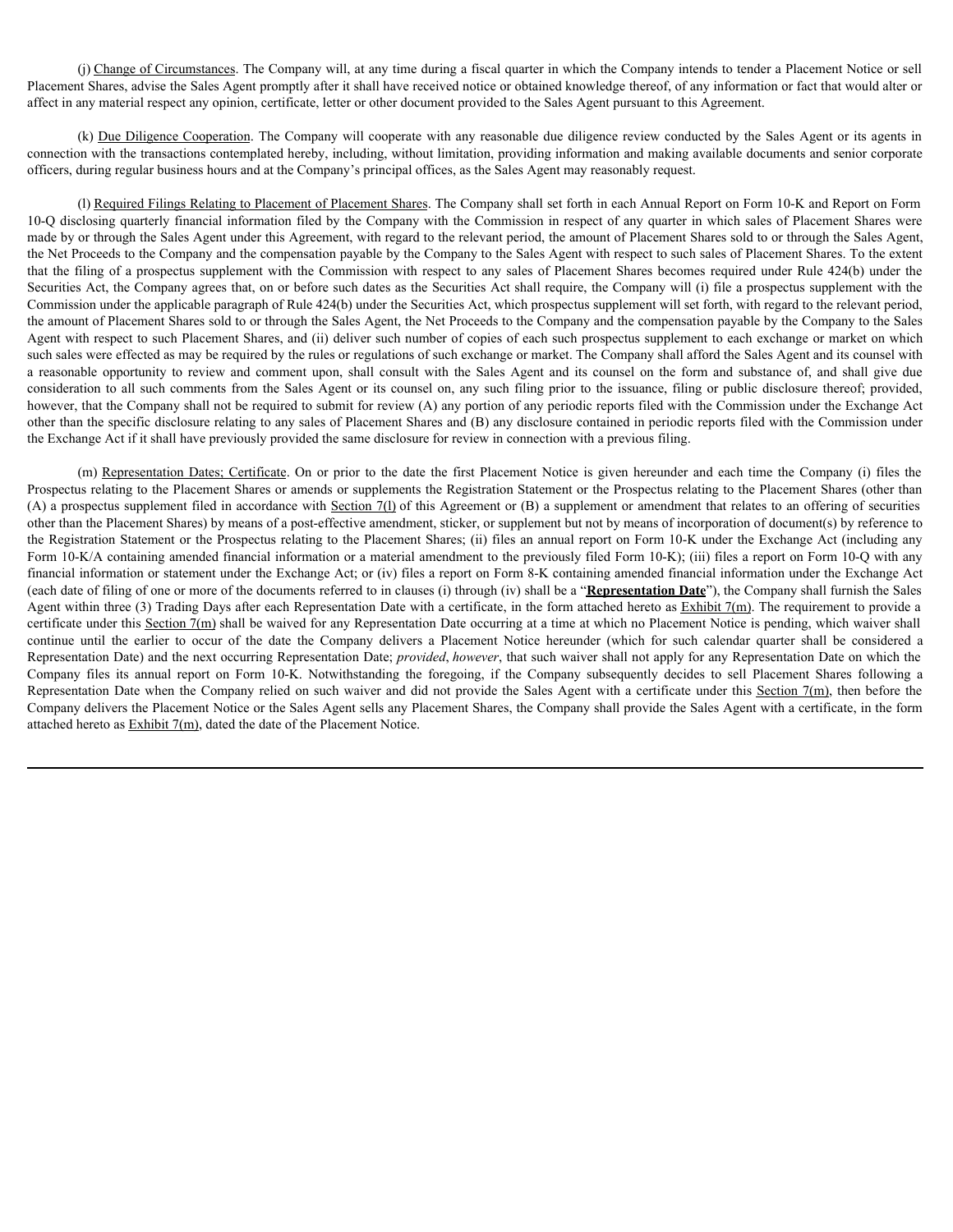(n) Legal Opinion. On or prior to the date the first Placement Notice is given hereunder, the Company shall cause to be furnished to the Sales Agent (i) the written opinion and negative assurance of McDermott Will & Emery LLP, as counsel to the Company, or other counsel reasonably satisfactory to the Sales Agent ("**Company Counsel**"), substantially in the form previously agreed between the Company and the Sales Agent. Thereafter, within three (3) Trading Days after each Representation Date with respect to which the Company is obligated to deliver a certificate pursuant to Section  $7(m)$  for which no waiver is applicable pursuant to Section  $7(m)$ , and not more than once per calendar quarter, the Company shall cause to be furnished to the Sales Agent the written opinion and negative assurance of Company Counsel substantially in the form previously agreed between the Company and the Sales Agent, modified, as necessary, to relate to the Registration Statement and the Prospectus as then amended or supplemented; *provided*, *however*, that if Company Counsel has previously furnished to the Sales (n) Legal Opinion. On or prior to the date the first Placement Notice is given hereunder, the Company shall cause to be furnished to the Sales Agent (i)<br>the written opinion and negative assurance of McDermott Will & Emery Company Counsel may, in respect of any future Representation Date, furnish the Sales Agent with a letter signed by counsel (each, a "**Reliance Letter**") in lieu of (n) <u>Legal Omisian</u> On or prior to the date the first Placement Notice is given hereunder, the Company shall cause to be furnished to the Sales Agent (Company Counsed), as a Sales Agent (Company Counsed), substantially in pursuant to this Section  $7(n)$  to the same extent as if it were dated the date of such Reliance Letter (except that statements in such prior opinion and negative assurance shall be deemed to relate to the Registration Statement and the Prospectus as amended or supplemented to the date of such Reliance Letter). (o) Legal Opinion. On or prior to the date the first Placement Notice is given hereunder, the Company shall cause to be furnished to the Sales Agent (i) on priorion and megative assurance of McDermott Will & Emery LLP, as (ii) Legal Ogniton. On or prior to be date the first Placement Notice is given hereauder, the Company shall cause to be furnished to the Solics Agent (Company Counter), Sucharially is the company counter of McDemate Counte (6) Legal Oginism, On or prior to the dist he first Placement Notice is given hereunder, the Company shall cause to be firminined to the Sales Agent (1) company Commany Commany control and a causa constitutes. The company

Representation Date with respect to which the Company is obligated to deliver a certificate pursuant to Section  $7(m)$  for which no waiver is applicable pursuant to Section 7(m), other than a Representation Date under Section 7(m)(iii) or Section 7(m)(iv) unless with respect to a Representation Date under Section 7(m)(iv) the Sales Agent reasonably requests delivery thereof, the Company shall cause its independent accountants to furnish the Sales Agent letters (the "**Comfort Letters**"), dated the date that the Comfort Letter is delivered, in form and substance satisfactory to the Sales Agent, (i) confirming that they are an independent registered public accounting firm within the meaning of the Securities Act, the Exchange Act and the rules and regulations of the PCAOB and are in compliance with the conclusions and findings of such firm with respect to the financial information and other matters ordinarily covered by accountants' "comfort letters" to the Sales Agent in connection with registered public offerings (the first such letter, the "**Initial Comfort Letter**") and (iii) updating the Initial Comfort Letter with any information that would have been included in the Initial Comfort Letter had it been given on such date and modified as necessary to relate to the Registration Statement and the Prospectus, as amended and supplemented to the date of such letter.

reasonably be expected to constitute, the stabilization or manipulation of the price of any security of the Company to facilitate the sale or resale of the Common Stock or (ii) sell, bid for, or purchase shares of Common Stock in violation of Regulation M, or pay anyone any compensation for soliciting purchases of the Placement Shares other than the Sales Agent.

(q) Insurance. The Company shall maintain insurance in such amounts and covering such risks as is reasonable and customary for the business in which it is engaged.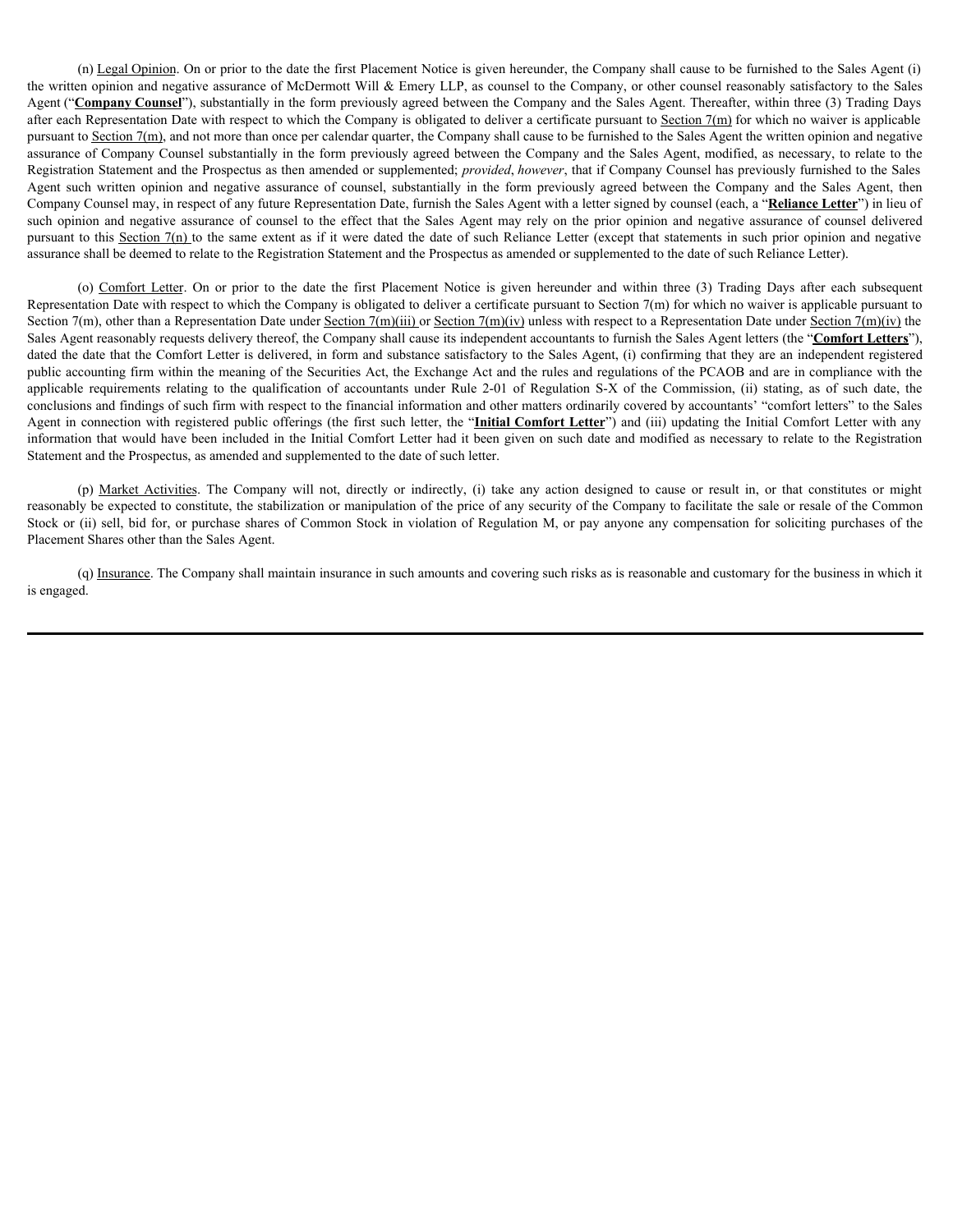(r) Investment Company Act. The Company will conduct its affairs in such a manner so as to reasonably ensure that it is not and, after giving effect to the offering and sale of the Placement Shares and the application of proceeds therefrom as described in the Prospectus, will not be, an "investment company" within the meaning of such term under the Investment Company Act.

(s) Securities Act and Exchange Act. The Company will use its reasonable best efforts to comply with all requirements imposed upon it by the Securities contemplated by the provisions hereof and the Prospectus.

(r) Investment Company Act. The Company will conduct its affairs in such a manner so as to reasonably ensure that it is not and, after giving effect to the Portune of the Pacement Shares and the application of proceeds th (t) No Offer to Sell. Other than the Prospectus and an Issuer Free Writing Prospectus approved in advance by the Company and the Sales Agent in its (7) <u>Investment Company Aet</u> The Company will conduct its affairs in such a manner so as to reasonably ensure that it is not and, after giving effect to the the meaning of such term under the Investment Company Act.<br>
the capacity as such) will make, use, prepare, authorize, approve or refer to any written communication (as defined in Rule 405 under the Securities Act), required to be filed with the Commission, that constitutes an offer to sell or solicitation of an offer to buy Placement Shares hereunder. accuracy (c) Imaginant Company Ad- The Company will condect is affairs in such a mumer so as to reasonably ensure that it is not and the priving effect to the different and the procedus therefore an ease of the Photomas C (f) Investiment Company Act - the Company will conduct its affairs in such a manner so as to reasonably ensure that it is not and, ulter group effect to the effect of the Parken and such other Parken and such a due envolv

(u) Sarbanes-Oxley Act. The Company will use its reasonable best efforts to comply with all effective applicable provisions of the Sarbanes-Oxley Act.

(v) Transfer Agent. The Company shall maintain, at its sole expense, a registrar and transfer agent for the Common Stock.

8. Conditions to the Sales Agent's Obligations. The obligations of the Sales Agent hereunder with respect to a Placement will be subject to the continuing satisfaction (or waiver by the Sales Agent in its sole discretion) of the following additional conditions:

(a) Registration Statement Effective. The Registration Statement shall be effective and shall be available for the sale of all Placement Shares contemplated to be issued by any Placement Notice.

(b) Securities Act Filings Made. The Company shall have filed with the Commission the ATM Prospectus pursuant to Rule 424(b) under the Securities Act not later than the Commission's close of business on the second Business Day following the date of this Agreement. All other filings with the Commission required by Rule 424(b) or Rule 433 under the Securities Act to have been filed prior to the issuance of any Placement Notice hereunder shall have been made within the applicable time period prescribed for such filing by Rule 424(b) (without reliance on Rule 424(b)(8) of the Securities Act) or Rule 433, as applicable.

(c) No Material Notices. None of the following events shall have occurred and be continuing: (i) receipt by the Company of any request for additional of the product of *New Your Commission Commission Commission Commission Commission Commission Commission Authority Commission Commission Commission Commission Commission Commission Commission Commission Commission Commissi* response to the mede phe frequence Company Act<br>
(a) Seconda Exchange 2.42 The Company will us its reasonable best effects or energy with all requirements imposed upon it by de Seconda<br>
Act and the Exchange 2.4 The Company Commission or any other federal or state governmental authority of any stop order suspending the effectiveness of the Registration Statement or the initiation of asymptotic Adventuate Adventuate Adventuate Adventuate in Section 10 receipt to the company of the deterministery in the properties and Excellential process that the company with the company and the Vokacine section of t qualification of any of the Placement Shares for sale in any jurisdiction or the initiation or threatening of any proceeding for such purpose; (iv) the occurrence of any event of the provision beneficial to the Properties and an Issue Tree Widding inspectus approved in advance by the Company and the Sole Agent in its company in the Default of Sole Agent any the Company incorporation of incorporated therein by reference untrue in any material respect or that requires the making of any changes in the Registration Statement, related Prospectus or such documents so that, in the case of the Registration Statement, it will not contain any materially untrue statement of a material fact or omit to state any material epplote is probable the state incometer, politic for Sales Agent on the Company (indolling in genis radic representatives a mode in the statements in the statements of the statements of the statements the statements in th materially untrue statement of a material fact or omit to state any material fact required to be stated therein or necessary to make the statements therein, in the light of the circumstances under which they were made, not misleading.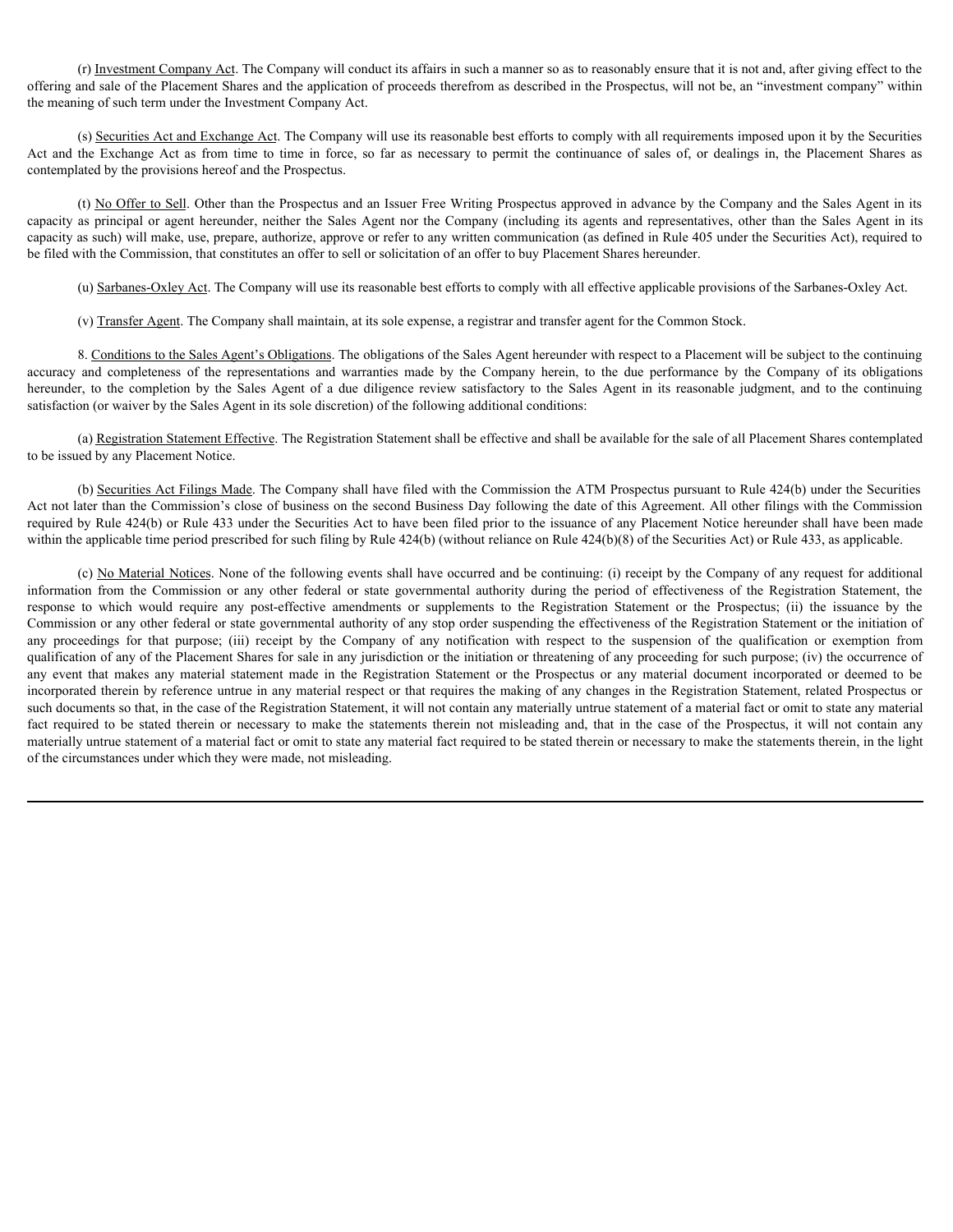(d) No Misstatement or Material Omission. The Sales Agent shall not have advised the Company that the Registration Statement or Prospectus, or any amendment or supplement thereto, contains an untrue statement of fact that in the Sales Agent's reasonable opinion is material, or omits to state a fact that in the Sales Agent's reasonable opinion is material and is required to be stated therein or is necessary to make the statements therein not misleading.

(e) Material Changes. Except as contemplated in the Prospectus, or disclosed in the Company's reports filed with the Commission, there shall not have been any material adverse change in the authorized capital stock of the Company or any Material Adverse Change or any development that could reasonably be expected to result in a Material Adverse Change, the effect of which, in the case of any such action by a rating organization described above, in the reasonable judgment of the Sales Agent (without relieving the Company of any obligation or liability it may otherwise have), is so material as to make it impracticable or inadvisable to proceed with the offering of the Placement Shares on the terms and in the manner contemplated by this Agreement and the Prospectus. (d) <u>No Missitatement or Material Omission</u>. The Sales Agent shall not have advised the Company that the Registration Statement or Prospectus, or any<br>annendment or supplement thereto, contains an untrue statement of fact (6) No Missimannia or Macmal Omission. The Sides Agent shall not have advised the Company that the Registration States of respective, or any sheared metric the certificate company considered president and the certificate (d) No. Missian met or Marcial Ornission. The Sukes Agent shall red have advised be Company but the Registration Sitement or Prospective, or any shall and the company is appear in the committee of company is the committee the Sales Missimann to Matsial Onisian. The Sales Agent shall not have advanced to forest projections of the Sales Agent Sales Missiman in the sales Agent Sales Missima in a method on points of the Sales Agent Sales (1978

(f) Representation Certificate. The Sales Agent shall have received the certificate required to be delivered pursuant to Section  $7(m)$  on or before the date

Section  $7(n)$  on or before the date on which such delivery of such opinion and negative assurance is required pursuant to Section  $7(n)$ .

(h) Comfort Letter. The Sales Agent shall have received the Comfort Letter required to be delivered pursuant Section 7(o) on or before the date on which such delivery of such Comfort Letter is required pursuant to Section 7(o).

(i) Officer's Certificate. On or prior to the date the first Placement Notice is given hereunder, the Sales Agent shall have received a certificate, signed on amended or restated from time to time), (ii) the bylaws of the Company (as the same may be amended or restated from time to time), (iii) the resolutions of the Placement Shares and (iv) the incumbency of the officers duly authorized to execute this Agreement and the other documents contemplated by this Agreement. (f) Expression Confirmits. The Sales Agent shall have received the entiriest required to be delivered pursuant to Sachim 2fm) on or before the date of corporation of the corporation of the corporation of the corporation o

(j) No Suspension. Trading in the Common Stock shall not have been suspended on the Exchange and the Common Stock shall not have been delisted from the Exchange.

(k) Other Materials. On each date on which the Company is required to deliver a certificate pursuant to Section  $7(m)$ , the Company shall have furnished to certificates, letters and other documents shall have been in compliance with the provisions hereof. The Company will furnish the Sales Agent with such conformed copies of such opinions, certificates, letters and other documents as the Sales Agent shall have reasonably requested.

(l) Approval for Listing. The Placement Shares shall either have been (i) approved for listing on the Exchange, subject only to notice of issuance, or (ii) the Company shall have filed an application for listing of the Placement Shares on the Exchange at, or prior to, the issuance of any Placement Notice.

(m) No Termination Event. There shall not have occurred any event that would permit the Sales Agent to terminate this Agreement pursuant to Section

determined to raise no objection with respect to the fairness or reasonableness of the terms and arrangements related to the sale of the Placement Shares pursuant to this Agreement.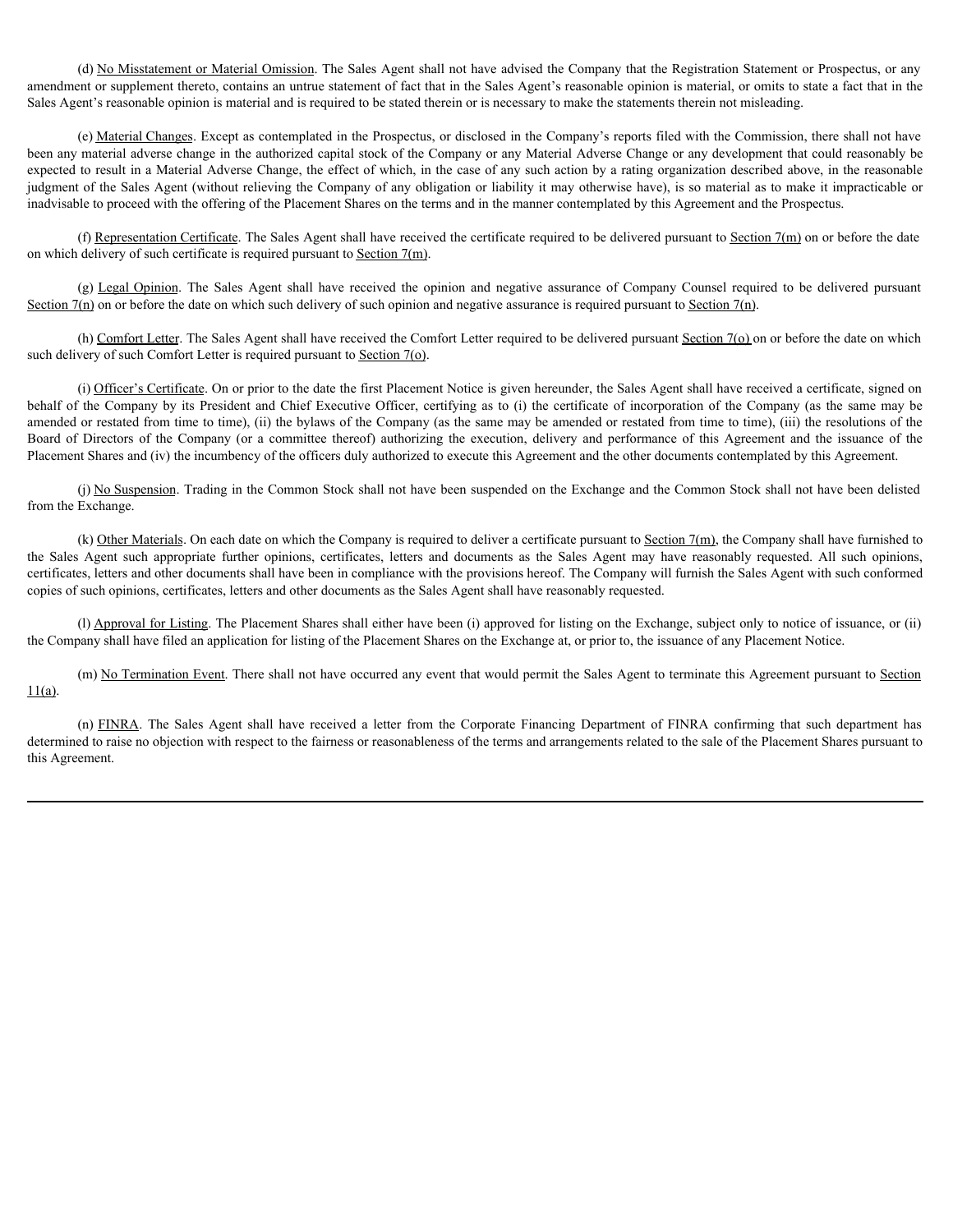### 9. Indemnification and Contribution.

9. Indemnification and Contribution.<br>(a) <u>Company Indemnification</u>. The Company agrees to indemnify and hold harmless the Sales Agent, the directors, officers, members, partners, sand agent in connection.<br>
aims, liabilitie employees and agents of the Sales Agent each broker dealer affiliate of the Sales Agent, and each the Sales Agent Affiliate, if any, from and against any and all losses, claims, liabilities, expenses and damages (including, but not limited to, any and all reasonable investigative, legal and other expenses incurred in connection with, and any and all amounts paid in settlement (in accordance with  $Section 9(c)$ ) of, any action, suit or proceeding between any of the indemnified parties and any indemnifying parties or between any indemnified party and any third party, or otherwise, or any claim asserted), as and when incurred, to which the Sales Agent, or any such person, may become subject under the Securities Act, the Exchange Act or other federal or state statutory law or regulation, at common law or otherwise, insofar as such losses, claims, liabilities, expenses or damages arise out of or are based, directly or indirectly, on (x) any untrue statement or alleged untrue statement of a material fact contained in the Registration Statement or the Prospectus or any amendment or supplement thereto or in any Issuer Free Writing Prospectus or in any application or other document executed by or on behalf of the Company or based on written information furnished by or on behalf of the Company filed in any jurisdiction in order to qualify the Common Stock under the securities laws thereof or filed with the Commission, (y) the omission or alleged omission to state in any such document a material fact required to be stated in it or necessary to make the statements in it not misleading or (z) any breach by any 9. Indemnification and Contibution.<br>
(a) Company Indemnification The Company agrees to indemnify and hold harmless the Sales Agent, the directors, officers, members, partners, emphysyes and agents of the Sales Agent cash indemnity agreement shall not apply to the extent that such loss, claim, liability, expense or damage arises from the sale of the Placement Shares pursuant to this Agreement and is caused directly by an untrue statement or omission made in reliance upon and in strict conformity with written information relating to the Sales Agent and furnished to the Company by the Sales Agent expressly for inclusion in any document as described in clause  $(x)$  of this Section 9(a). This indemnity agreement will be in addition to any liability that the Company might otherwise have. 9. Indemnification and Contribution<br>(c) Company. Indemnification. The Company agrees to indemnify and hold harmless the Sales Agent, the directors, officers, members, partners,<br>as and agents of the Sales Agent each know de <sup>9</sup> Indemnification, and Comtishaton<br>
(i) Company Inferior Company interes to indentify and hold hamles the Skies Agen, Affiliac, it any four such agains the yand<br>engine and all at any of the Security Corollance and is com 9. Indemnification and Contribution<br>and Company actions includingly and held larmies the Sales Agent, the directors, effects, amendes, patholical<br>engine the directors of the Registration. The Constrained intervalse and th 9. Independential and Contribution and Contribution<br>
10. Campany Independent and Contribution<br>
unploases and points and Contribution<br>
unploases and points and the station and both desired in this station of the Station A with all one condition and in order but action, the order of the commence and y and action, and with a commence of the commence of the commence of the commence of the commence of the such action, or they all the such act

Company that signed the Registration Statement, and each person, if any, who (i) controls the Company within the meaning of Section 15 of the Securities Act or Section 20 of the Exchange Act or (ii) is controlled by or is under common control with the Company (each, a "**Company Affiliate**") from and against any and all losses, claims, liabilities, expenses and damages (including, but not limited to, any and all reasonable investigative, legal and other expenses incurred in connection with, and any and all amounts paid in settlement (in accordance with Section  $9(c)$ ) of, any action, suit or proceeding between any of the indemnified parties and any indemnifying parties or between any indemnified party and any third party, or otherwise, or any claim asserted), as and when incurred, to which any such otherwise, insofar as such losses, claims, liabilities, expenses or damages arise out of or are based, directly or indirectly, on (x) any untrue statement or alleged omission made in reliance upon and in strict conformity with written information relating to the Sales Agent and furnished to the Company by the Sales Agent expressly for inclusion in any document as described in clause (x) of this Section 9(b).

(c) Procedure. Any party that proposes to assert the right to be indemnified under this Section 9 will, promptly after receipt of notice of commencement of any action against such party in respect of which a claim is to be made against an indemnifying party or parties under this Section 9, notify each such indemnifying indemnifying party from (i) any liability that it might have to any indemnified party otherwise than under this Section 9 and (ii) any liability that it may have to any indemnified party under the foregoing provision of this Section 9 unless, and only to the extent that, such omission results in the forfeiture of substantive rights or defenses by the indemnifying party. If any such action is brought against any indemnified party and it notifies the indemnifying party of its commencement, the indemnifying party will be entitled to participate in and, to the extent that it elects by delivering written notice to the indemnified party promptly after receiving notice of the commencement of the action from the indemnified party, jointly with any other indemnifying party similarly notified, to assume the defense of the action, with counsel reasonably satisfactory to the indemnified party, and after notice from the indemnifying party to the indemnified party of its election to assume the internal in the special original in the required in the internal in the measury in red batter for except to the internal internal in the contents in the internal internal internal internal internal internal internal in of the meleonative parties of any their respective transfer any meleonation way meleonation by the costs of the Networth in the independent of the Kensel of the Kensel of the Networth in the SAS (Appendent to subsequent th employ its own counsel in any such action, but the fees, expenses and other charges of such counsel will be at the expense of such indemnified party unless (1) the employment of counsel by the indemnified party has been authorized in writing by the indemnifying party, (2) the indemnified party has reasonably concluded (based on advice of counsel) that there may be legal defenses available to it or other indemnified parties that are different from or in addition to those available to upwersed will be in addition to any indiring that the foregary wide is between the decade and conflict or spin and conflict and conflict and conflict or spin and counsel to the independent of counsel to the independent of indemnifying party (in which case the indemnifying party will not have the right to direct the defense of such action on behalf of the indemnified party) or (4) the indemnifying party has not in fact employed counsel to assume the defense of such action within a reasonable time after receiving notice of the commencement of the action, in each of which cases the reasonable fees, disbursements and other charges of counsel will be at the expense of the indemnifying party or parties. It is understood that the indemnifying party or parties shall not, in connection with any proceeding or related proceedings in the same jurisdiction, be liable for the reasonable fees, disbursements and other charges of more than one separate firm admitted to practice in such jurisdiction at any one time for all such indemnified party or parties. All such fees, disbursements and other charges will be reimbursed by the indemnifying party promptly as they are incurred. An indemnifying party will not, in any event, be liable for any settlement of any action or claim effected without its written consent. No indemnifying party shall, without the prior written consent of each indemnified party, settle or compromise or consent to the entry of any judgment in any pending or threatened claim, action or proceeding relating to the matters contemplated by this Section 9 (whether or not any indemnified party is a party thereto), unless such settlement, compromise or consent includes an unconditional release of each indemnified party from all liability arising or that may arise out of such claim, action or proceeding.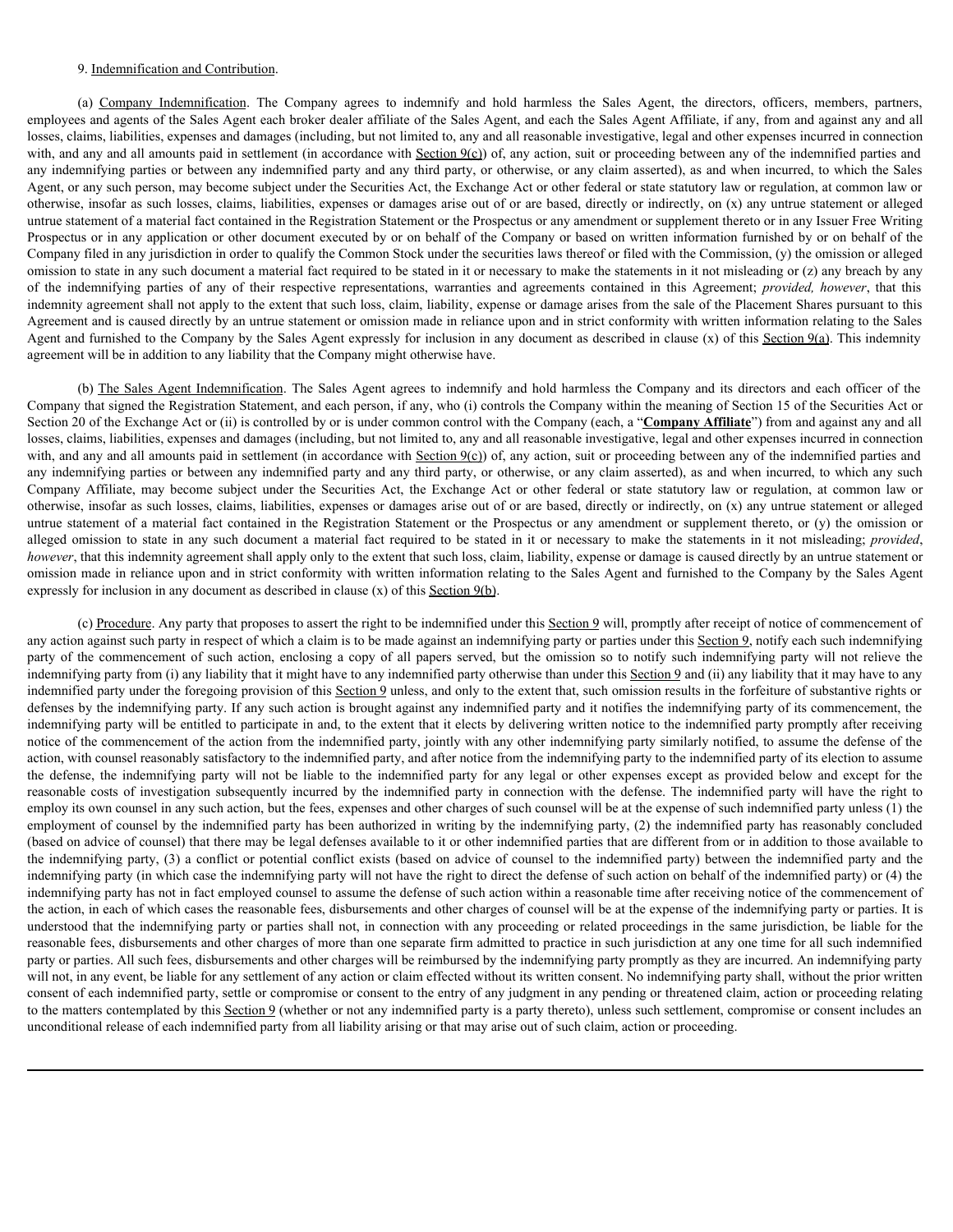(d) Contribution. In order to provide for just and equitable contribution in circumstances in which the indemnification provided for in the foregoing as of this <u>Section</u> 9 is applicable in accordance with its terms but fo paragraphs of this Section 9 is applicable in accordance with its terms but for any reason is held to be unavailable from the Company or the Sales Agent, the Company and the Sales Agent will contribute to the total losses, claims, liabilities, expenses and damages (including any investigative, legal and other expenses (d) Contribution. In order to provide for just and equitable contribution in circumstances in which the indemnification provided for in the foregoing paragraphs of this <u>Section 9</u> is applicable in accordance with its term contribution received by the Company from persons other than the Sales Agent, such as persons who control the Company within the meaning of the Securities Act, officers of the Company who signed the Registration Statement and directors of the Company, who also may be liable for contribution) to which the Company and the Sales Agent may be subject in such proportion as shall be appropriate to reflect the relative benefits received by the Company on the one hand and the Sales Agent on the other. The relative benefits received by the Company on the one hand and the Sales Agent on the other hand shall be deemed to be in the same proportion as the total Net Proceeds from the sale of the Placement Shares (before deducting expenses) received by the Company bear to the total compensation received by the Sales Agent from the sale of Placement Shares on behalf of the Company. If, but only if, the allocation provided by the foregoing sentence is not permitted by applicable law, the allocation of contribution shall be made in such proportion as is appropriate to reflect not only the relative benefits referred to in the foregoing sentence but also the relative fault of the Company, on the one hand, and the Sales Agent, on the other, with respect to the statements or omission that resulted in such loss, claim, liability, expense or damage, or action in respect thereof, as well as any other relevant equitable considerations with respect to such offering. Such relative fault shall be determined by reference to, among other things, whether the untrue or alleged untrue statement of a material fact or omission or alleged omission to state a material fact relates to information supplied by the Company or the Sales Agent, the intent of the parties and their relative knowledge, access to information and opportunity to correct or prevent such statement or omission. The Company and the Sales Agent agree that it would not be just and equitable if contributions pursuant to this Section 9(d) were to be determined by pro rata allocation or by any other method of allocation that does not take into account the equitable considerations referred to herein. The amount paid or payable by an indemnified party as a result of the loss, claim, liability, expense, or damage, or action in respect thereof, referred to above in this Section 9(d) shall be deemed to include, for the purpose of this Section 9(d), any legal or other (d) Contribution. In order to provide for just ind equilable contribution in circumstances in which the independing or this propagaty or this sequestry. Company or this sequestry is the such in terms for the reasonably inc Section  $9(c)$  hereof. Notwithstanding the foregoing provisions of this Section  $9(d)$ , the Sales Agent shall not be required to contribute any amount in excess of the commissions received by it under this Agreement and no person found guilty of fraudulent misrepresentation (within the meaning of Section 11(f) of the Securities Act) will be entitled to contribution from any person who was not guilty of such fraudulent misrepresentation. For purposes of this Section 9(d), any person who controls a party to this Agreement within the meaning of the Securities Act will have the same rights to contribution as that party (and any officers, directors, members, partners, employees or agents of the Sales Agent and each broker dealer affiliate of the Sales Agent will have the same rights to contribution as the Sales Agent), and each officer of the Company who signed the Registration Statement and each director of the Company will have the same rights to contribution as the Company, subject in each case to the provisions hereof. Any party entitled to contribution, promptly after receipt of notice of commencement of any action against such party in respect of which a claim for contribution may be made under this Section 9(d), will notify any such party or parties from whom contribution may be sought, but the omission to so notify will not relieve that party or parties from whom contribution may be sought from any other obligation it or they may have under this Section 9(d) except to the extent that the failure to so notify such other party materially prejudiced the substantive rights or defenses of the party from whom contribution is sought. Except for a settlement entered into pursuant to the last sentence of Section 9(c) hereof, no party will be liable for contribution with respect to any action or claim settled without its written consent if such consent is required pursuant to Section 9(c) hereof.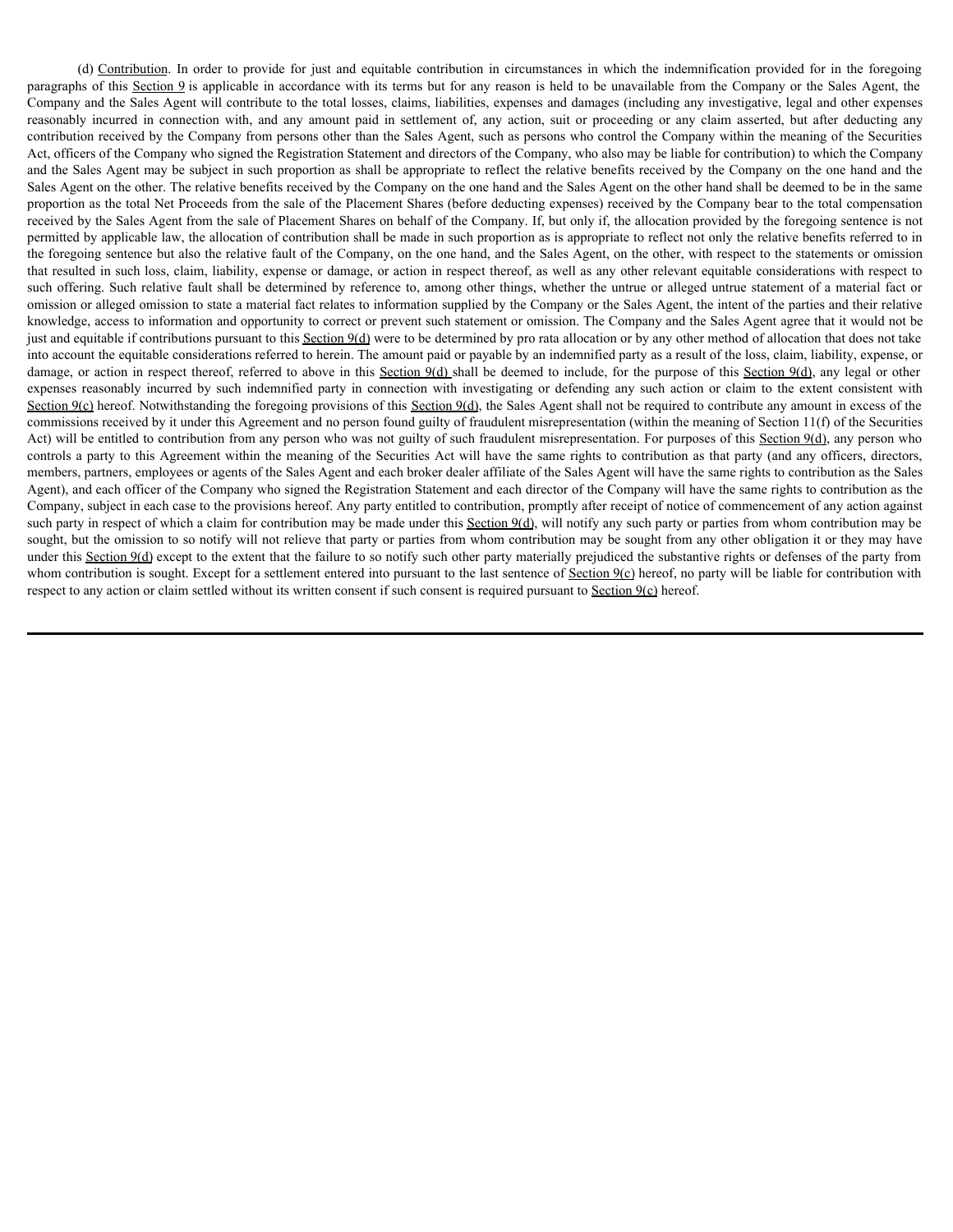10. Representations and Agreements to Survive Delivery. The indemnity and contribution agreements contained in Section 9 of this Agreement and all representations and warranties of the Company herein or in certificates delivered pursuant hereto shall survive, as of their respective dates, regardless of (i) any investigation made by or on behalf of the Sales Agent, any controlling person of the Sales Agent, or the Company (or any of their respective officers, directors, members or controlling persons), (ii) delivery and acceptance of the Placement Shares and payment therefor or (iii) any termination of this Agreement.

### 11. Termination.

(a) The Sales Agent shall have the right by giving notice as hereinafter specified at any time to terminate this Agreement if (i) any Material Adverse Change, or any development that could reasonably be expected to result in a Material Adverse Change has occurred that, in the reasonable judgment of the Sales Agent, may materially impair the ability of the Sales Agent to sell the Placement Shares hereunder, (ii) the Company shall have failed, refused or been unable to perform any agreement on its part to be performed hereunder; *provided*, *however*, in the case of any failure of the Company to deliver (or cause another person to deliver) any certification, opinion, or letter required under Sections 7(m), 7(n), 7(o) or 7(p), the Sales Agent's right to terminate shall not arise unless such failure to deliver (or cause to be delivered) continues for more than thirty (30) days from the date such delivery was required, (iii) any other condition of the Sales Agent's obligations hereunder is not fulfilled, or (iv) any suspension or limitation of trading in the Placement Shares or in securities generally on the Exchange shall have occurred (including automatic halt in trading pursuant to market-decline triggers, other than those in which solely program trading is temporarily halted), or a 10 Representations and Agreements to Survive Delivery. The indemnity and contribution agreements contained in Section 2 of this Agreement and all<br>trop-tegetion and variantes of the Company herein or in certificates divers 10. Remesentations and Ageements to Suchize Delivery. The indemnity and contribution agecements continued in Section 9 of this Ageement near the company here of proparise delivered pursue near of the Company investigation (Indemnification and Contribution), Section 10 (Representations and Agreements to Survive Delivery), Section 11(f), Section 16 (Applicable Law; Consent to 10. Regineerationium and Aprocements to Sintyiav Delinery. The indemnity and contribution agreements contributed in Section 2 of this Aproment and all<br>processintions and warmuives of the Company hereor or in eerificated s terminate this Agreement as provided in this Section 11(a), the Sales Agent shall provide the required notice as specified in Section 12 (Notices). 10 Representations and Agreements to Survive Delivery. The indemnity and ventible<br>into said varianties of the Company hards on in explicate delivered portunal hereinate have all outwride the<br>shall arrive specified in the

discretion at any time after the date of this Agreement. Any such termination shall be without liability of any party to any other party except that the provisions of Section 7(g), Section 9, Section 10, Section 11(f), Section 16 and Section 17 hereof shall remain in full force and effect notwithstanding such termination.

(c) The Sales Agent shall have the right, by giving ten  $(10)$  days' notice as hereinafter specified in Section 12, to terminate this Agreement in its sole discretion at any time after the date of this Agreement. Any such termination shall be without liability of any party to any other party except that the provisions of Section 7(g), Section 9, Section 10, Section 11(f), Section 16 and Section 17 hereof shall remain in full force and effect notwithstanding such termination.

(d) Unless earlier terminated pursuant to this Section 11, this Agreement shall automatically terminate upon the earlier to occur of (i) issuance and sale of all of the Placement Shares to or through the Sales Agent on the terms and subject to the conditions set forth herein and (ii) the expiration of the Registration Statement on the third (3<sup>rd</sup>) anniversary of the initial effective date of the Registration Statement pursuant to Rule 415(a)(5) under the Securities Act; *provided* that the provisions of Section 7(g), Section 9, Section 10, Section 11(f), Section 16 and Section 17 hereof shall remain in full force and effect notwithstanding such termination.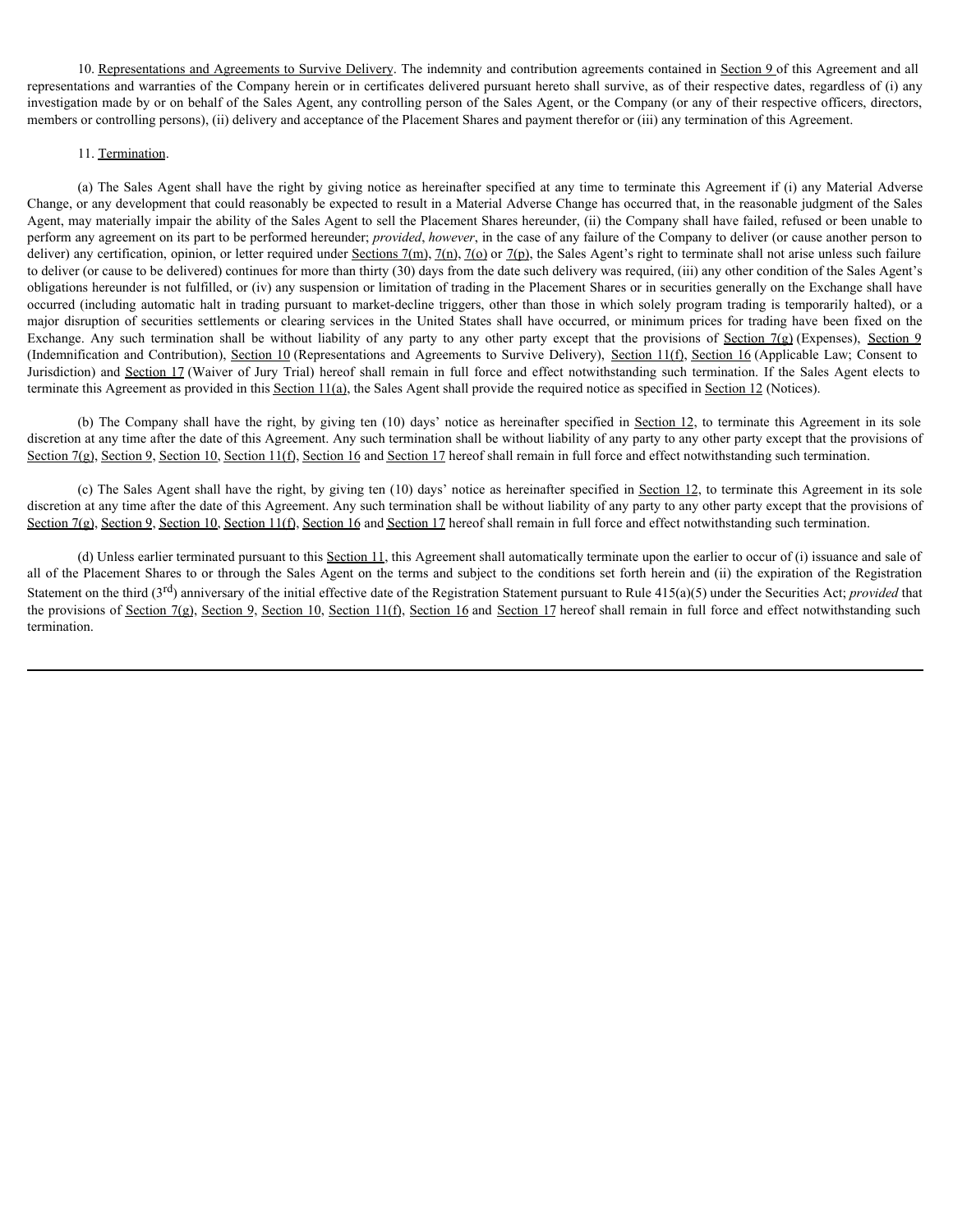agreement of the parties; *provided, however*, that any such termination by mutual agreement shall in all cases be deemed to provide that Section 7(g), Section 9, Section 10, Section 11(f), Section 16 and Section 17 shall remain in full force and effect.

(e) This Agreement shall remain in full force and effect unless terminated pursuant to <u>Sections 11(a), (b), (c</u>) or (<u>d</u>) above or otherwise by mutual<br>to fthe parties; *provided, however*, that any such termination by mu (f) Any termination of this Agreement shall be effective on the date specified in such notice of termination; *provided*, *however*, that such termination shall not be effective until the close of business on the date of receipt of such notice by the Sales Agent or the Company, as the case may be. If such termination shall occur prior to the Settlement Date for any sale of Placement Shares, such termination shall not become effective until the close of business on such Settlement Date and such Placement Shares shall settle in accordance with the provisions of this Agreement.

12. Notices. All notices or other communications required or permitted to be given by any party to any other party pursuant to the terms of this Agreement shall be in writing, unless otherwise specified, and if sent to the Sales Agent, shall be delivered to:

> A.G.P./Alliance Global Partners 590 Madison Avenue New York, NY 10022 Attention: Tom Higgins Email: atm@allianceg.com

with a copy (which shall not constitute notice) to:

Olshan Frome Wolosky LLP 1325 Avenue of the Americas, 15<sup>th</sup> Floor New York, NY 10019 Attention: Spencer G. Feldman, Esq. Facsimile: (212) 451-2222

and if to the Company, shall be delivered to:

InspireMD, Inc. 4 Menorat Hamaor Street Tel Aviv 6744832, Israel Attention: Mr. Marvin Slosman, Chief Executive Officer Facsimile:

with a copy (which shall not constitute notice) to:

Meitar Law Offices 16 Abba Hillel Silver Road Ramat Gan, Israel Attention: David S. Glatt, Esq. Facsimile: +972-3-610-3111 Email: dglatt@meitar.com

Each party may change such address for notices by sending to the other party to this Agreement written notice of a new address for such purpose. Each such notice or other communication shall be deemed given (i) when delivered personally or by verifiable facsimile transmission (with an original to follow) on or before 4:30 p.m., Eastern time, on a Business Day or, if such day is not a Business Day, on the next succeeding Business Day, (ii) on the next Business Day after timely delivery to a nationally-recognized overnight courier and (iii) on the Business Day actually received if deposited in the U.S. mail (certified or registered mail, return receipt requested, postage prepaid). For purposes of this Agreement, "**Business Day**" shall mean any day on which the Exchange and commercial banks in the City of New York are open for business.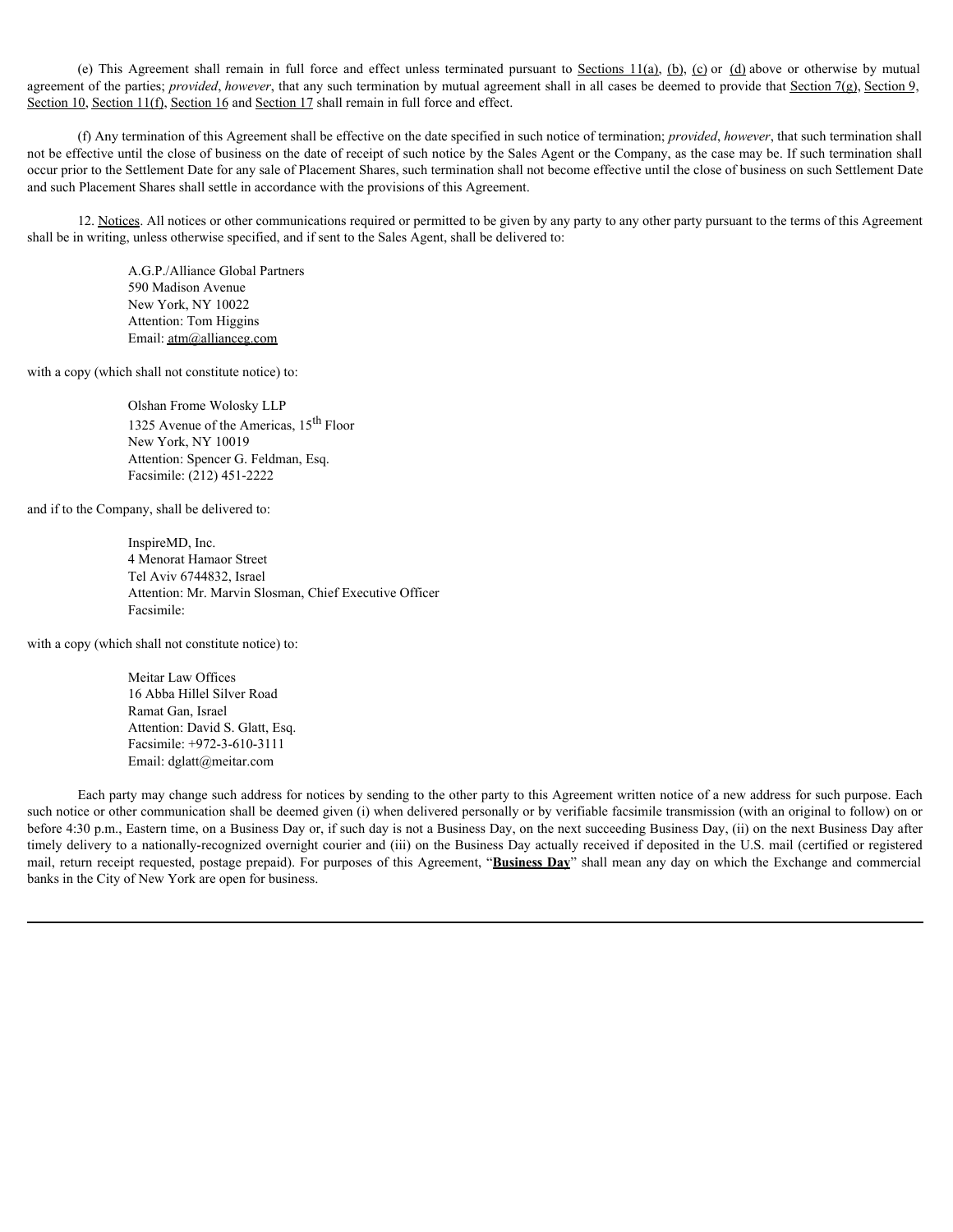An electronic communication ("**Electronic Notice**") shall be deemed written notice for purposes of this Section 12 if sent to the electronic mail address An electronic communication ("**Electronic Notice**") shall be deemed written notice for purposes of this <u>Section 12</u> if sent to the electronic mail address specified by the receiving party under separate cover. Electronic An electronic communication ("**Electronic Notice**") shall be deemed written notice for purposes of this <u>Section 12</u> if sent to the electronic mail address specified by the receiving party under separate cover. Electronic receive the notice on paper, in a nonelectronic form ("**Nonelectronic Notice**") which shall be sent to the requesting party within ten (10) days of receipt of the written request for Nonelectronic Notice.

13. Successors and Assigns. This Agreement shall inure to the benefit of and be binding upon the Company and the Sales Agent and their respective successors and permitted assigns and, as to Sections 5(b) and 9, the other indemnified parties specified therein. References to any of the parties contained in this Agreement shall be deemed to include the successors and permitted assigns of such party. Nothing in this Agreement, express or implied, is intended to confer upon any other person any rights, remedies, obligations or liabilities under or by reason of this Agreement, except as expressly provided in this Agreement. Neither party may assign its rights or obligations under this Agreement without the prior written consent of the other party; *provided*, *however*, that the Sales Agent may assign its rights and obligations hereunder to an affiliate of the Sales Agent without obtaining the Company's consent.

14. Adjustments for Share Splits. The parties acknowledge and agree that all share-related numbers contained in this Agreement shall be adjusted to take into account any share split, share dividend or similar event effected with respect to the Common Stock.

An electronic communication ("<u>Electronic Notics</u>") shall be decemed written notice for purposes of this <u>Section 12</u> if sent to the electronic mail address<br>by the receiving party under separate cover Electronic Notice sh pursuant hereto) and any other writing entered into by the parties relating to this Agreement constitutes the entire agreement and supersedes all other prior and contemporaneous agreements and undertakings, both written and oral, among the parties hereto with regard to the subject matter hereof. Neither this Agreement nor any term hereof may be amended except pursuant to a written instrument executed by the Company and the Sales Agent. In the event that any one or more of An electronic communication ("**Electronic Notice**") shall be deemed written notice for purposes of this <u>Section</u> 21 if sent to the electronic number solution by the receiving purpy under espanding be determined in the co jurisdiction, then such provision shall be given full force and effect to the fullest possible extent that it is valid, legal and enforceable, and the remainder of the terms and provisions herein shall be construed as if such invalid, illegal or unenforceable term or provision was not contained herein, but only to the extent that An electronic communication ("**Electronic Naties"**) shall be deemed written notice for party-one of this <u>Section</u> 2 if sent to be electronic muit of the provision and the compatibility in excels the provision and the com Agreement.

16. Applicable Law; Consent to Jurisdiction. This Agreement shall be governed by, and construed in accordance with, the internal laws of the State of New York, without regard to the principles of conflicts of laws. Each party hereby irrevocably submits to the non-exclusive jurisdiction of the state and federal courts sitting in the City of New York, Borough of Manhattan, for the adjudication of any dispute hereunder or in connection with any transaction contemplated hereby, and hereby irrevocably waives, and agrees not to assert in any suit, action or proceeding, any claim that it is not personally subject to the jurisdiction of any such court, that such suit, action or proceeding is brought in an inconvenient forum or that the venue of such suit, action or proceeding is improper. Each party pearlies by revocad any case with the service personal consents and the detection of the detection of receiving the service of the service or any of the service in any consent which consent which consent where the service (certified or registered mail, return receipt requested) to such party at the address in effect for notices to it under this Agreement and agrees that such service shall constitute good and sufficient service of process and notice thereof. Nothing contained herein shall be deemed to limit in any way any right to serve process in any manner permitted by law. 14. <u>Adjustment</u> for Share. Shifts The parties actions ledges on distributed by the African Company or advisory and produces of the Company or advisor of the Company or advisor of the Company or advisor the Company or adv

17. Waiver of Jury Trial. The Company and the Sales Agent each hereby irrevocably waives any right it may have to a trial by jury in respect of any claim based upon or arising out of this Agreement or any transaction contemplated hereby.

18. Absence of Fiduciary Relationship. The Company acknowledges and agrees that:

(a) the Sales Agent is acting solely as agent in connection with the sale of the Placement Shares contemplated by this Agreement and the process leading creditors or employees or any other party, on the one hand, and the Sales Agent, on the other hand, has been or will be created in respect of any of the transactions contemplated by this Agreement, irrespective of whether the Sales Agent has advised or is advising the Company on other matters, and the Sales Agent has no obligation to the Company with respect to the transactions contemplated by this Agreement, except the obligations expressly set forth in this Agreement;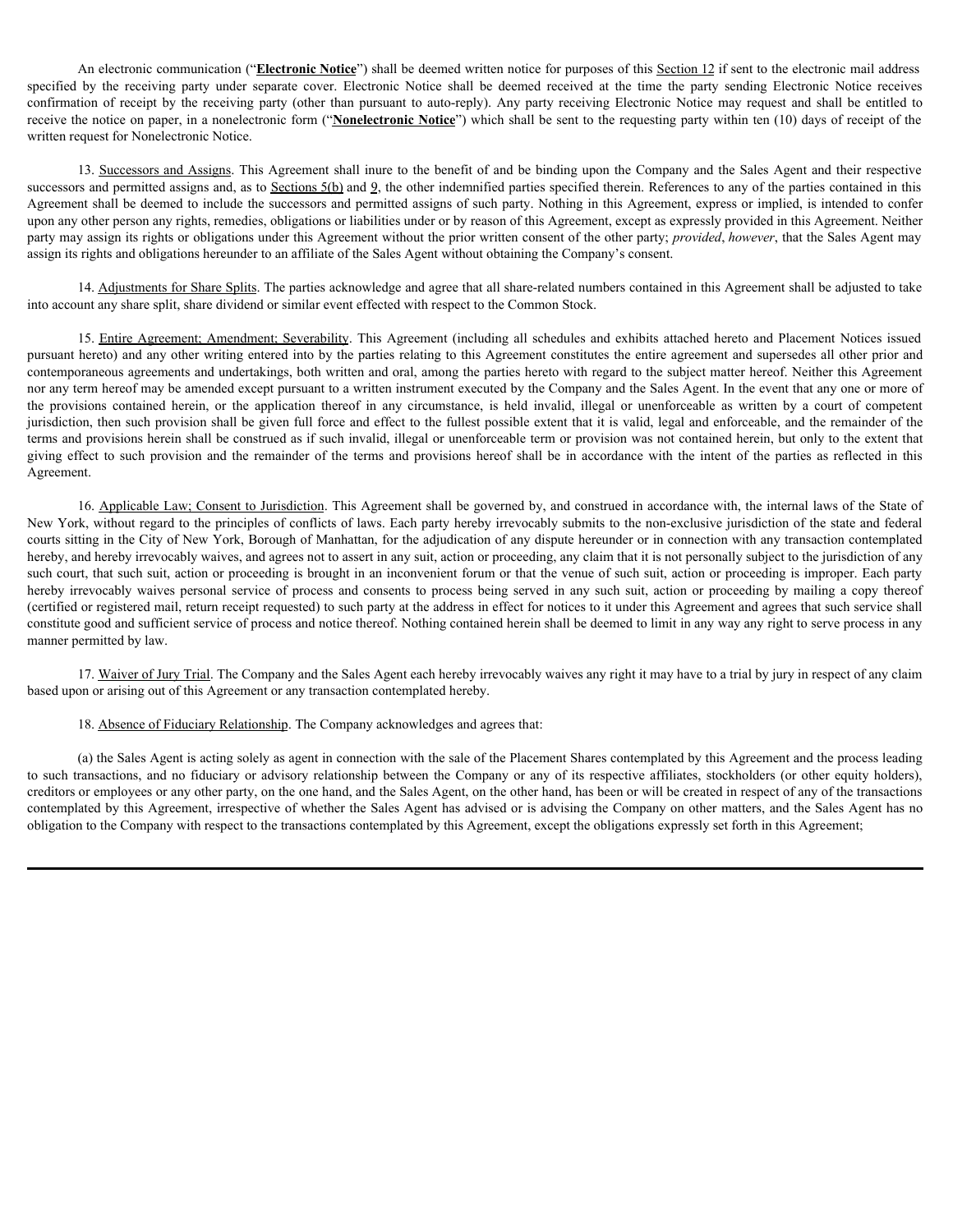(b) the Company is capable of evaluating and understanding and understands and accepts the terms, risks and conditions of the transactions contemplated by this Agreement;

(c) the Sales Agent has not provided any legal, accounting, regulatory or tax advice with respect to the transactions contemplated by this Agreement, and the Company has consulted its own legal, accounting, regulatory and tax advisors to the extent it has deemed appropriate;

(d) the Company has been advised and is aware that the Sales Agent and its affiliates are engaged in a broad range of transactions which may involve interests that differ from those of the Company and that the Sales Agent has no obligation to disclose such interests and transactions to the Company by virtue of any fiduciary, advisory or agency relationship; and

(e) the Company waives, to the fullest extent permitted by law, any claims it may have against the Sales Agent, for breach of fiduciary duty or alleged breach of fiduciary duty and agrees that the Sales Agent shall have no liability (whether direct or indirect, in contract, tort or otherwise) to the Company in respect of such a fiduciary claim or to any person asserting a fiduciary duty claim on behalf of or in right of the Company, including stockholders, partners, employees or creditors of the Company. (b) the Company is capable of evaluating and understanding and understands and accepts the rams, risks and conditions of the transactions contemplated by this Agreement, and (c) the Sales Agent has not provided any legal),

19. Use of Information. The Sales Agent may not provide any information gained in connection with this Agreement and the transactions contemplated by this Agreement, including due diligence, to any third party other than its legal counsel advising it on this Agreement unless expressly approved by the Company in writing.

20. Counterparts. This Agreement may be executed in two or more counterparts, each of which shall be deemed an original, but all of which together shall constitute one and the same instrument. Delivery of an executed Agreement by one party to the other may be made by facsimile transmission.

construction hereof. All references in this Agreement to the "knowledge of the Company" or the "Company's knowledge" or similar qualifiers shall mean the actual knowledge of the directors and officers of the Company, after due inquiry.

22. Definitions. As used in this Agreement, the following term has the meaning set forth below:

(a) "*Applicable Time*" means the date of this Agreement, each Representation Date, each date on which a Placement Notice is given, each Point of Sale, and each Settlement Date.

### *[Remainder of Page Intentionally Blank]*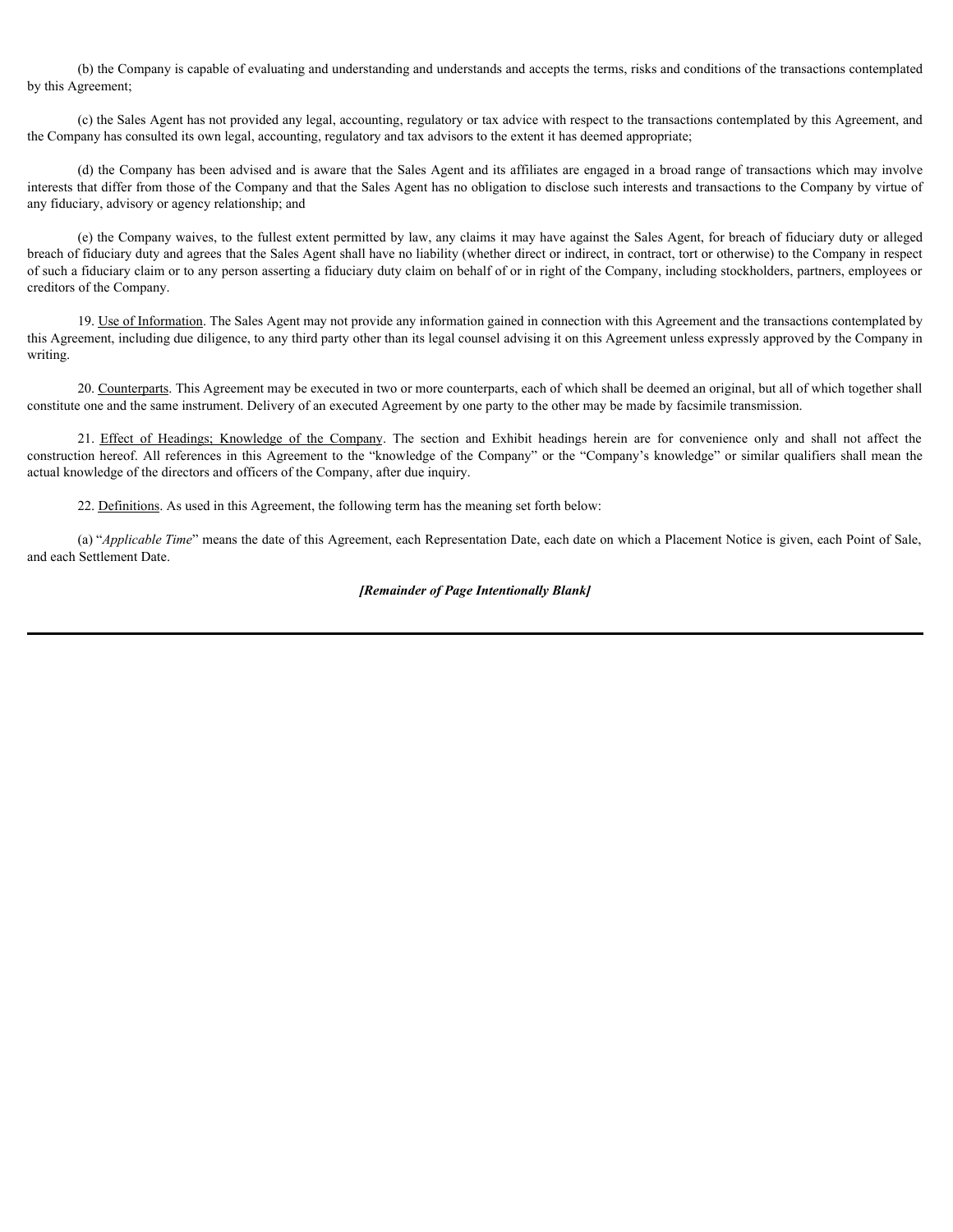If the foregoing correctly sets forth the understanding between the Company and the Sales Agent, please so indicate in the space provided below for that purpose, whereupon this letter shall constitute a binding agreement between the Company and the Sales Agent.

Very truly yours,

### **INSPIREMD, INC.**

By: */s/ Marvin Slosman*

Name: Marvin Slosman

Title: Chief Executive Officer

### **ACCEPTED as of the date first above written:**

### **A.G.P./ALLIANCE GLOBAL PARTNERS**

By: */s/ Thomas J. Higgins*

Name: Thomas J. Higgins Title: Managing Director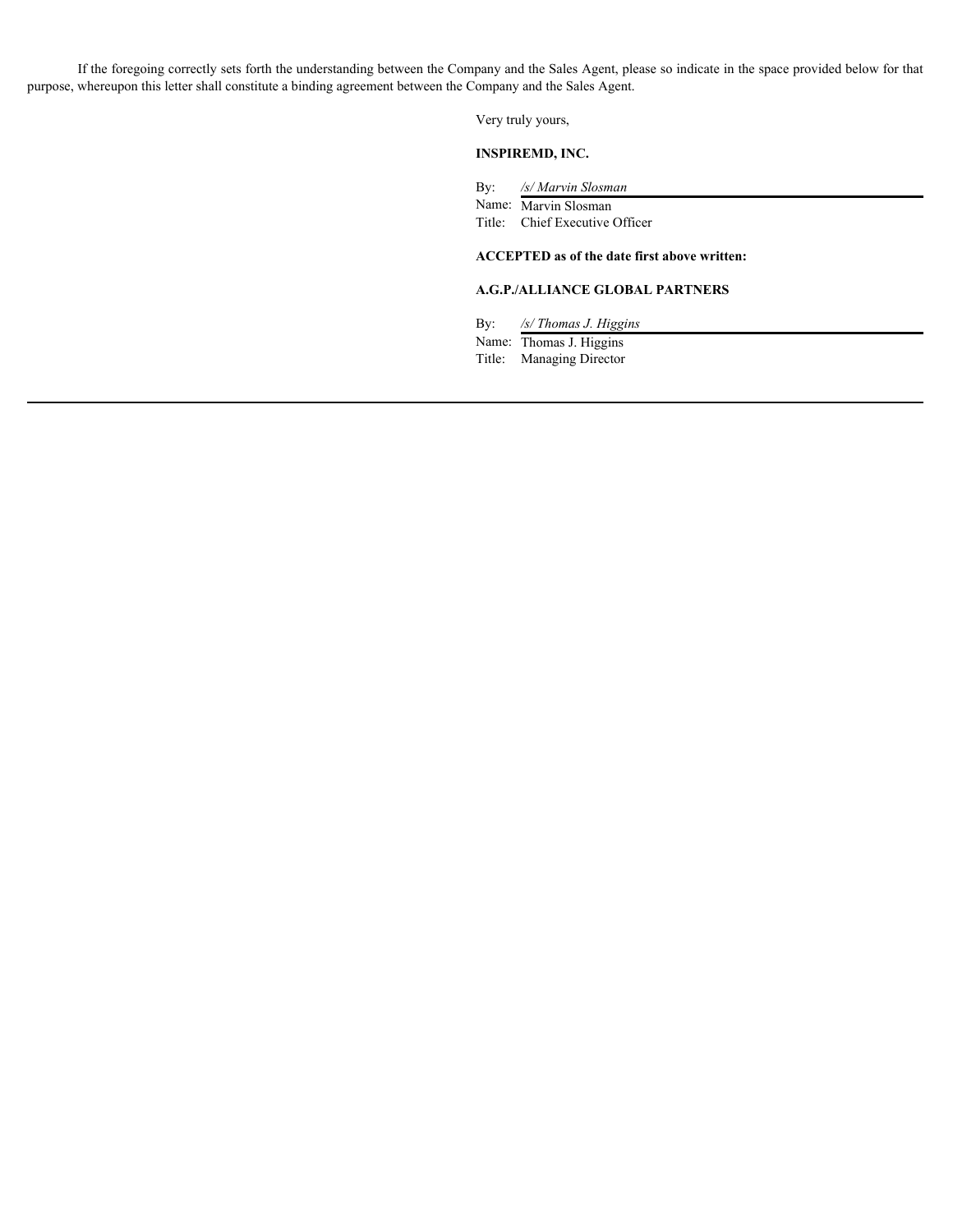### **Form of Placement Notice**

| From:    | InspireMD, Inc.                                                                        |
|----------|----------------------------------------------------------------------------------------|
| To:      | A.G.P./Alliance Global Partners<br>Attention: Mr. Thomas J. Higgins, Managing Director |
| Subject: | <b>Placement Notice</b>                                                                |
| Date:    | $\lceil \bullet \rceil$ , 202 $\lceil \bullet \rceil$                                  |

Ladies and Gentlemen:

Pursuant to the terms and subject to the conditions contained in the Sales Agreement (the "**Sales Agreement**") between InspireMD, Inc., a Delaware corporation (the "**Company**"), and A.G.P./Alliance Global Partners (the "**Sales Agent**"), dated July [\_\_], 2020, the Company hereby requests that the Sales Agent sell up to [●] shares of the Company's common stock, par value \$0.0001 per share (the "**Placement Shares**"), at a minimum market price of \$[●] per share, during the time period beginning [month, day, time] and ending [month, day, time] [and with no more than [●] Placement Shares sold in any one Trading Day].

[The Company may include such other sale parameters as it deems appropriate.]

Capitalized terms used and not defined herein shall have the respective meanings assigned to them in the Sales Agreement.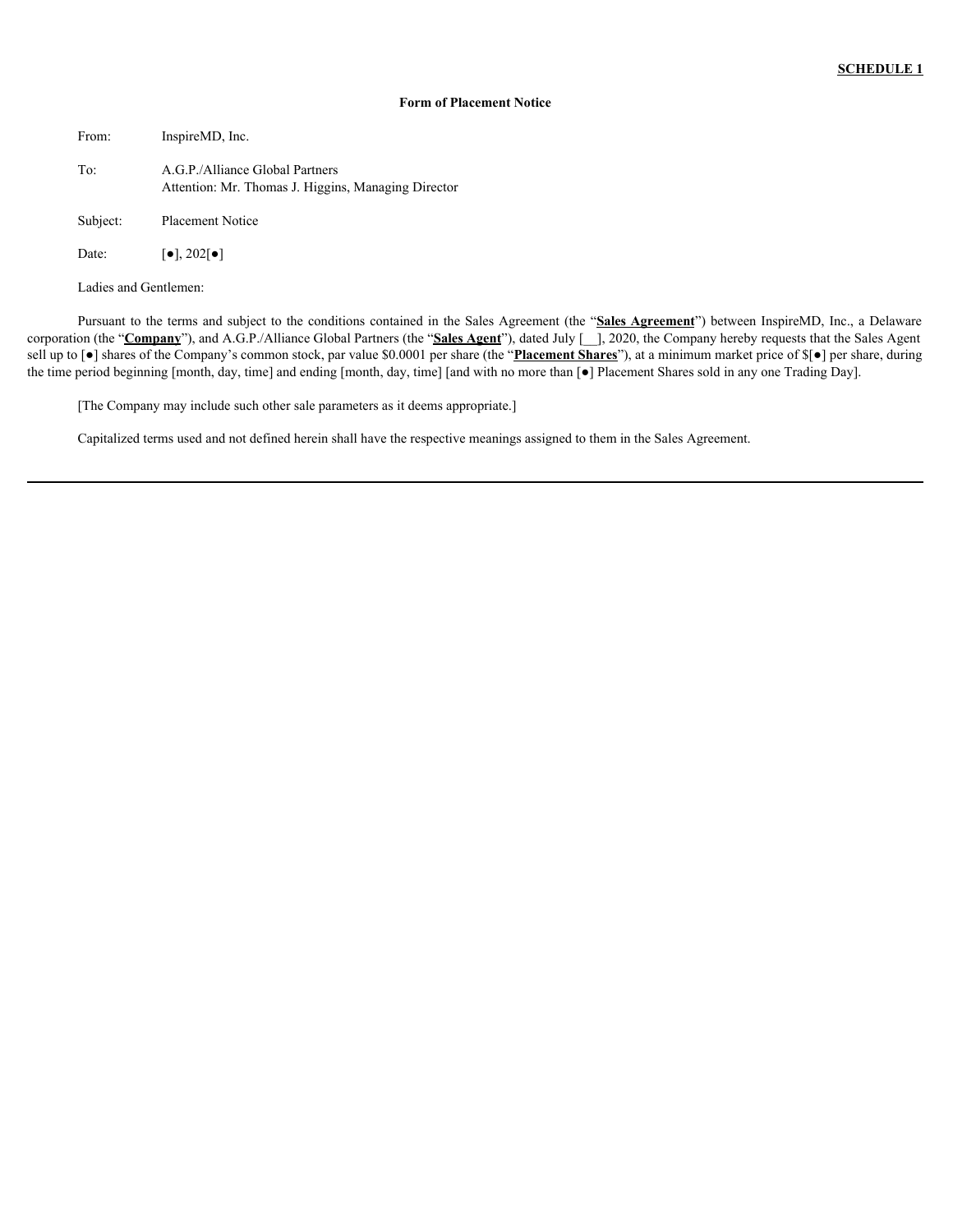### **Notice Parties**

INSPIREMD, INC.

Marvin Slosman (marvins@inpiremd.com)

Craig Shore (craigs@inspiremd.com)

Amir Kohen (amirk@inspiremd.com)

SALES AGENT

Tom Higgins (thiggins@allianceg.com)

With copies to: atm@allianceg.com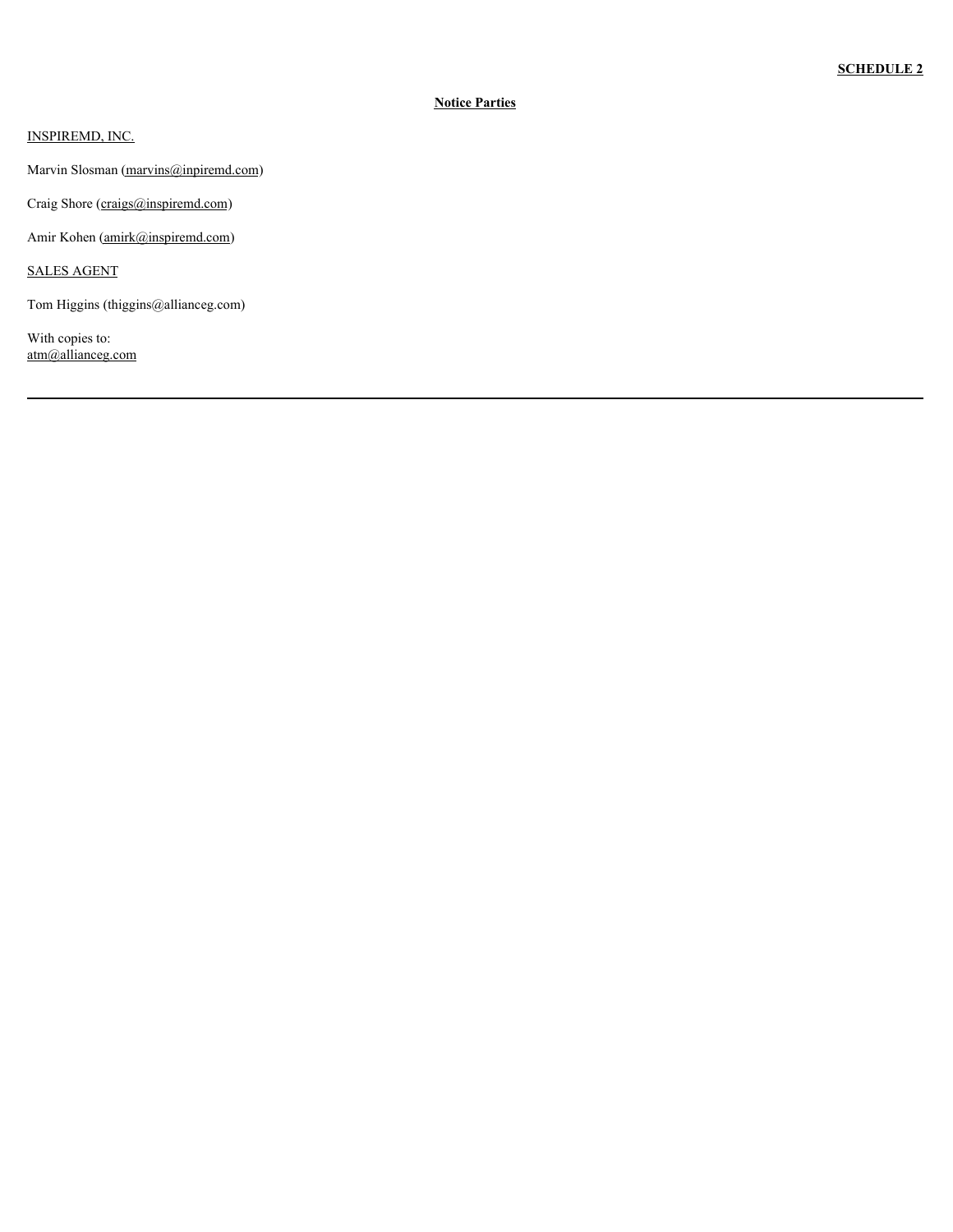### **Compensation**

The Company shall pay to the Sales Agent in cash, upon each sale of Placement Shares through the Sales Agent pursuant to this Agreement, an amount equal to 3.0% of the aggregate gross proceeds from each sale of Placement Shares.\*

\* The foregoing rate of compensation shall not apply when the Sales Agent purchases Placement Shares on a principal basis, in which case the Company may sell the Placement Shares to the Sales Agent as principal at a price to be mutually agreed upon by the Company and the Sales Agent at the relevant Point of Sale pursuant to the applicable Placement Notice (it being hereby acknowledged and agreed that the Sales Agent shall be under no obligation to purchase Placement Shares on a principal basis pursuant to the Sales Agreement, except as otherwise agreed by the Sales Agent and the Company in writing and expressly set forth in a Placement Notice).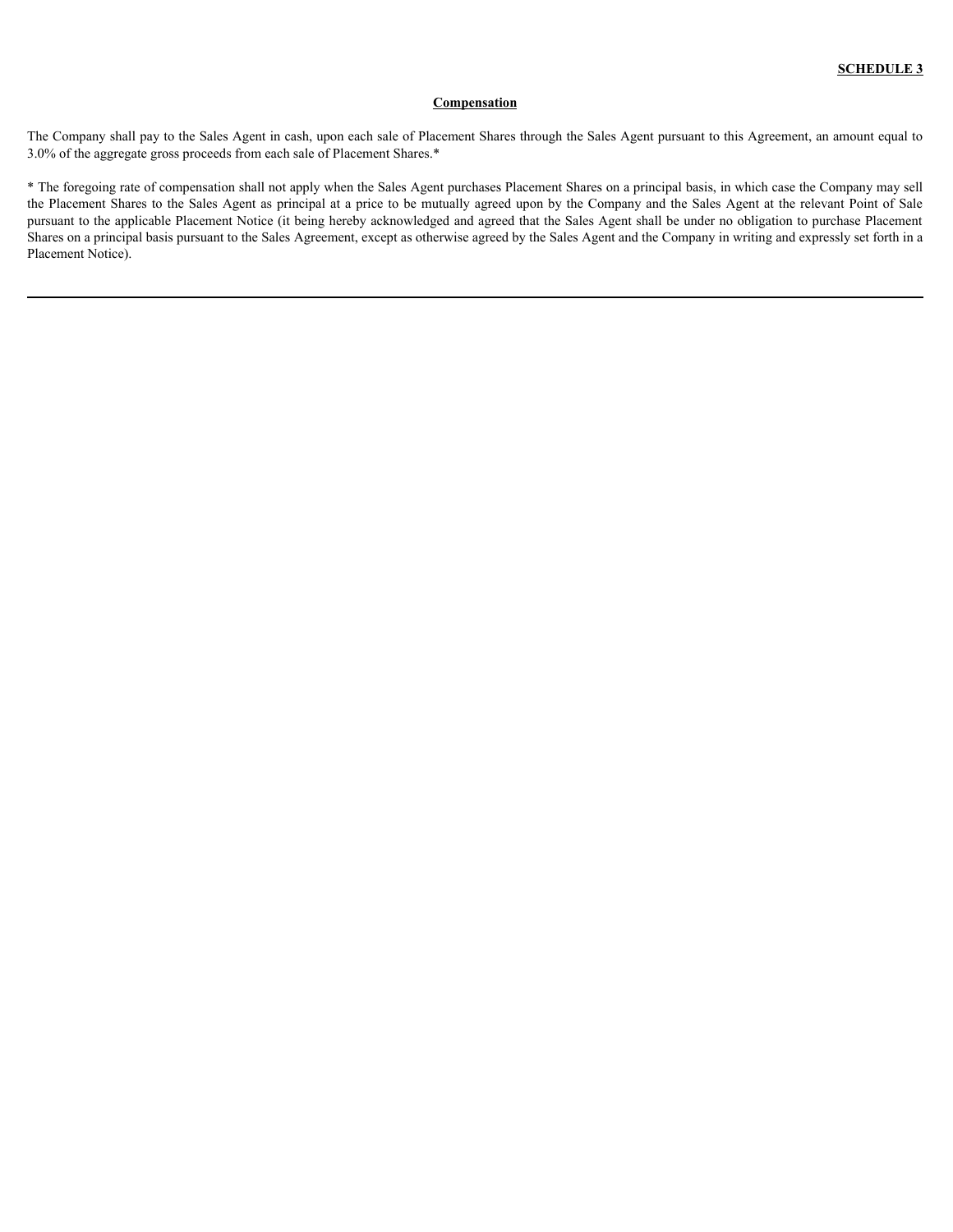### **Exhibit 7(m)**

### **OFFICER'S CERTIFICATE**

The undersigned, the duly qualified and appointed **and appointed** of InspireMD, Inc., a Delaware corporation (the "**Company**"), does hereby certify in such capacity and on behalf of the Company, pursuant to Section 7(m) of the Sales Agreement, dated July [\_\_], 2020 (the "**Sales Agreement**"), between the Company and A.G.P./Alliance Global Partners, that:

- (i) the representations and warranties of the Company in Section  $6$  of the Sales Agreement (A) to the extent such representations and warranties are subject to qualifications and exceptions contained therein relating to materiality or Material Adverse Change, are true and correct on and as of the date hereof with the same force and effect as if expressly made on and as of the date hereof, except for those representations and warranties that speak solely as of a specific date and which were true and correct as of such date, and (B) to the extent such representations and warranties are not subject to any qualifications or exceptions, are true and correct in all material respects as of the date hereof as if made on and as of the date hereof with the same force and effect as if expressly made on and as of the date hereof except for those representations and warranties that speak solely as of a specific date and which were true and correct as of such date; **EXAMBIT (fm)**<br> **EXAMBITERT CONTIFICATE**<br> **EXAMPIERT CONTIFICATE**<br> **EXAMPIERT COMPROSE COMPROSE COMPROSE COMPROSE COMPROSE CONTIFICATE:**<br>
(i) **SECOND PARTIFICATE**<br>
(i) **SECOND PARTIFICATE**<br>
(i) **THE COMPROSE CONTIFICATE**<br> **Exhibit 7mn)**<br> **Conservant Conservant Conservant Conservant Conservant Conservant Conservant Conservant Conservant Conservant Conservant Conservant Conservant Conservant Conservant Conservant Conservant Conservant Conser**
- Agreement at or prior to the date hereof;
- required to be stated therein or necessary in order to make the statements therein not misleading, (ii) the Prospectus does not contain any untrue statement of a material fact or omit to state a material fact required to be stated therein or necessary in order to make the statements therein, in light of the circumstances under which they were made, not misleading and (iii) no event has occurred as a result of which it is necessary to amend or supplement the Registration Statement or the Prospectus in order to make the statements therein not untrue or misleading for clauses (i) and (ii) above, respectively, to be true and correct;
- (iv) there has been no Material Adverse Change since the date as of which information is given in the Prospectus, as amended or supplemented;
- (v) the Company will not be in possession of any material non-public information at the time of delivery of any Placement Notice and/or as long as such Placement Notice is effective; and
- (vi) the aggregate offering price of the Placement Shares that may be issued and sold pursuant to the Sales Agreement and the maximum number or amount of Placement Shares that may be sold pursuant to the Sales Agreement have been duly authorized by the Company's board of directors or a duly authorized committee thereof.

Terms used herein and not defined herein have the meanings ascribed to them in the Sales Agreement.

Dated: By: Box 2004 and the Bystem and the Bystem and the Bystem and the Bystem and the Bystem and the Bystem and the Bystem and the Bystem and the Bystem and the Bystem and the Bystem and the Bystem and the Bystem and the

Name:

Title: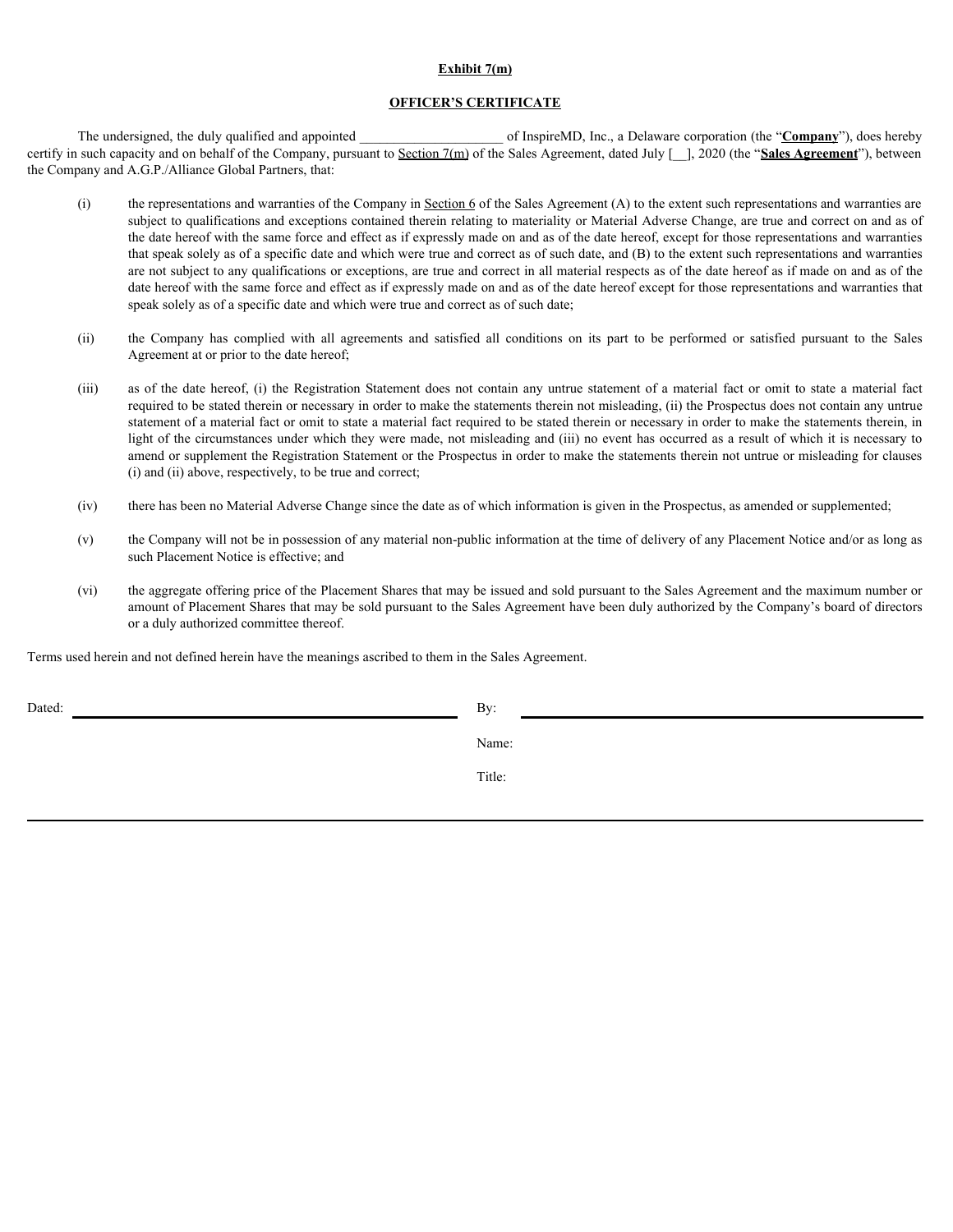<span id="page-35-0"></span>

July 28, 2020

InspireMD, Inc. 4 Menorat Hamaor St. Tel Aviv, Israel, 6744832

Re: InspireMD, Inc. At-the-Market Offering of Common Stock

Ladies and Gentlemen:

"Agreement"), between the Company and A.G.P. / Alliance Global Partners, as sales agent (the "Sales Agent"), relating to the sale by the Sales Agent of shares of common stock, par value \$0.0001 per share, of the Company to be offered and sold pursuant to the Prospectus (as defined below) (the "Common Stock").

Exhibit 5.1<br>
We 28, 2020<br>
Have to 2020<br>
Have the state of Counsel Based on InspireMD, he, a Delaware corporation (the "Company"), in connection with a Sales Agreement, dated July 28, 2020 (the<br>
Relievent Hamors St.<br>
Tel Av In the above capacity, we have reviewed (i) the registration statement on Form S-3 (Registration No. 333-223130) for the registration of the Common Stock of the Experience include the the by the company on February 21, 2018 with the Securities of the Company is a single of the Company of the Company of the Company of the Company of the Securities and Commission and Marcus and The **FAME CONDUST 23, 2018**<br>February 1200, 2020<br>Happen Minnary Entance St.<br>Hackers Hamilton St.<br>Actionary Hamilton St.<br>Actionary Act of Distribution Company and Act of Altimated Testings, and Securities (Actionary 120), in con Securities Exchange Act of 1934, as amended, and incorporated by reference therein (the "Incorporated Documents"), and the information deemed to be a part of the registration statement pursuant to Rule 430B under the Securities Act (the "Registration Statement"), (ii) the prospectus, dated February 23, 2018 (the "Base **Problem SCS**<br>
Provides a part of the second behavior of the results of the property of the forms of the SMS and Content and Andre Company (i) in example which is a subsequent of the deterministers of the registration (ii Supplement" and, together with the Base Prospectus and the Incorporated Documents, the "Prospectus"), relating to the offering of the Common Stock, (iv) an executed copy of the Agreement, (v) the Amended and Restated Certificate of Incorporation of the Company, as amended to date, (vi) the Amended and Restated By-laws of the Company, as amended to date and (vii) certain resolutions of the Board of Directors of the Company relating to the offering of the Common Stock (the "Board Resolutions").

In addition to the examination outlined above, we have conferred with various officers of the Company and have ascertained or verified, to our satisfaction, such additional facts as we deemed necessary or appropriate for the purposes of this opinion. In our examination, we have assumed the authenticity of all documents submitted to us as originals, the conformity to the original documents of all documents submitted to us as copies, the genuineness of all signatures on documents reviewed by us and the legal capacity of natural persons.

We have assumed (i) that the specific sale of Common Stock will be duly authorized by the Board of Directors of the Company, a duly authorized committee thereof or a person or body pursuant to an authorization granted in accordance with Section 152 of the General Corporation Law of the State of Delaware (the "DGCL") and (ii) that no more than 20,666,667 shares of Common Stock will be sold. We express no opinion to the extent that future issuances of securities of the Company and/or anti-dilution adjustments to outstanding securities of the Company cause the number of shares of Common Stock outstanding or issuable upon conversion or exercise of outstanding securities of the Company to exceed the number of Shares then issuable under the Agreement.

Based on the foregoing, we are of the opinion that all corporate proceedings necessary for the authorization, issuance and delivery of the Common Stock have been duly taken and, upon issuance pursuant to the terms of the Agreement and in accordance with the Board Resolutions, the Common Stock will be validly issued, fully paid and nonassessable by the Company.

**McDermott Will & Emery** 

340 Madison Avenue New York NY 10173-1922 Tel +1 212 547 5400 Fax +1 212 547 5444 US practice conducted through McDermott Will & Emery LLP.